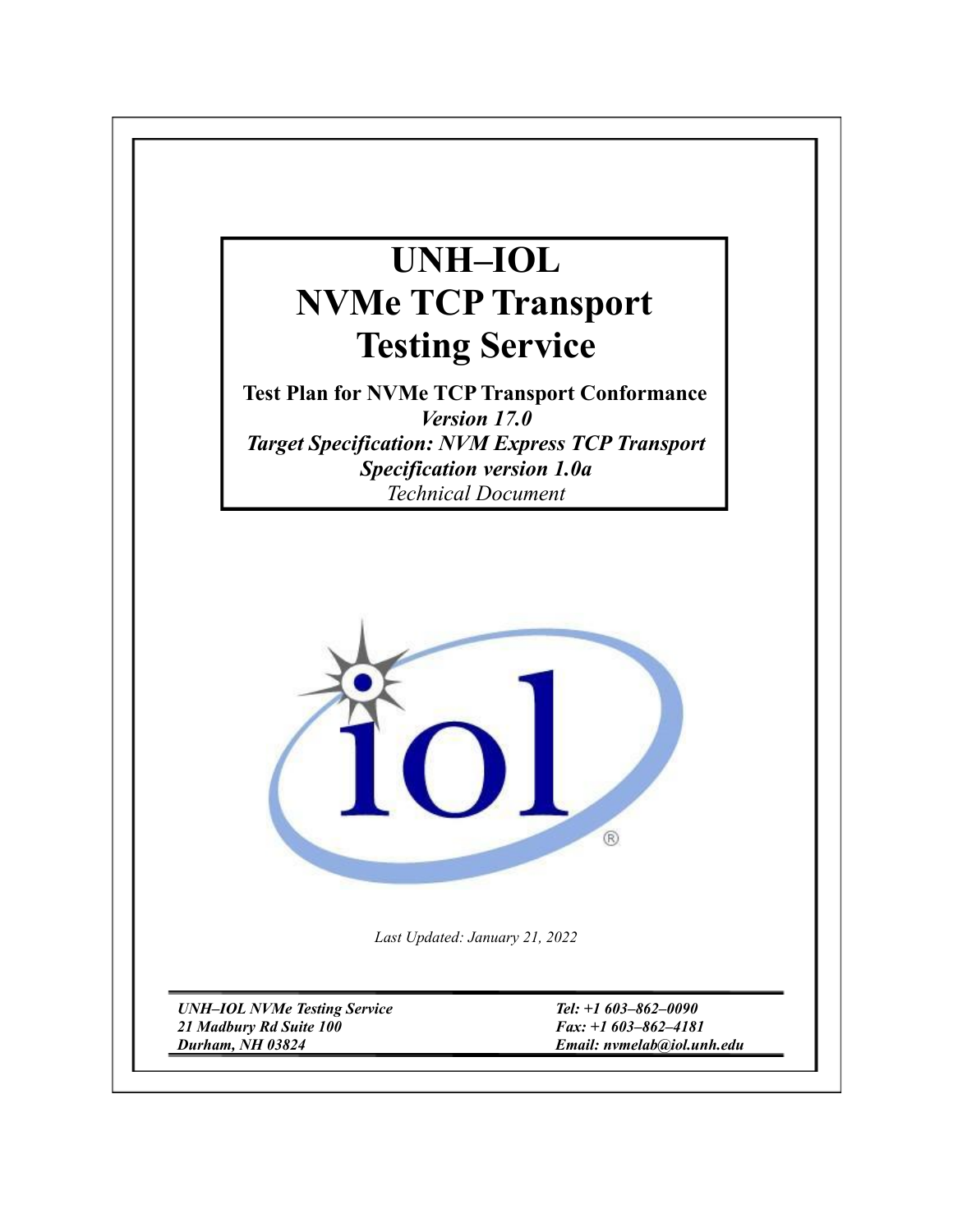# **TABLE OF CONTENTS**

<span id="page-1-0"></span>

| <b>TABLE OF CONTENTS</b>                                                            | $\boldsymbol{2}$        |
|-------------------------------------------------------------------------------------|-------------------------|
| <b>MODIFICATION RECORD</b>                                                          | $\overline{\mathbf{4}}$ |
| <b>ACKNOWLEDGMENTS</b>                                                              | 6                       |
| <b>INTRODUCTION</b>                                                                 | $\overline{7}$          |
| <b>REFERENCES</b>                                                                   | 9                       |
| <b>ABBREVIATIONS</b>                                                                | 10                      |
| <b>Group 1: NVMe-oF Commands</b>                                                    | 11                      |
| Test 1.1 – Connect to Discovery Service (M)                                         | 12                      |
| Case 1: Connect to Discovery Controller (M)                                         | 12                      |
| Case 2: Connect with wrong Controller ID (FYI)                                      | 12                      |
| Case 3: Disconnect Command sent to Discovery Controller (FYI)                       | 13                      |
| Case 4: Discovery Controller Supports Explicit Persistent Connections (FYI)         | 13                      |
| Case 5: Discovery Controller Does not Support Explicit Persistent Connections (FYI) | 13                      |
| Test 1.2 – Connect to NVM Subsystem (M)                                             | 15                      |
| Case 1: Connect to NVM Subsystem (M)                                                | 15                      |
| Case 2: Connect with Incompatible Format (FYI)                                      | 15                      |
| <b>Test 1.3 – Property Get Command (FYI)</b>                                        | 17                      |
| Case 1: Get Supported Properties (FYI)                                              | 17                      |
| Case 2: Get Property Invalid Offset (M)                                             | 17                      |
| Case 3: Get Reserved Property (FYI)                                                 | 18                      |
| Case 4: Fabrics Commands on Wrong Queue (FYI)                                       | 18                      |
| Case 5: SQHD in Fabrics Commands when SQ Flow Control Disabled (FYI)                | 18                      |
| <b>Test 1.4 – Disconnect Command (FYI)</b>                                          | 20                      |
| Case 1: Disconnect Submitted on I/O Queue (FYI)                                     | 20                      |
| Case 2: Disconnect Submitted on Individual I/O Queue (FYI)                          | 20                      |
| Case 3: Disconnect Submitted on Admin Queue (FYI)                                   | 21                      |
| Case 4: Unsupported RECFMT (FYI)                                                    | 21                      |
| <b>Test 1.5 – Connection Loss (FYI)</b>                                             | 22                      |
| Case 1: Connection Loss (FYI)                                                       | 22                      |
| <b>Group 2: Controller Architecture</b>                                             | 23                      |
| Test 2.1 - Identify Controller Data Structure Enhancements (M)                      | 24                      |
| Case 1: CNS=01h Identify Controller Data Structure (M)                              | 24                      |
| Test 2.2 – Controller Association after Reset (FYI)                                 | 25                      |
| Case 1: CC.EN transitions to '0', then to '1' within 2 minutes due to reset (FYI)   | 25                      |
| Test 2.3 - Admin Command Support (FYI)                                              | 26                      |
| Case 1: All Supported Commands (FYI)                                                | 26                      |
| Test 2.4 – Authentication (FYI)                                                     | 27                      |
| Case 1: Secure Channel Required but Not Established (FYI)                           | 27                      |
| Test 2.5 – Shutdown (FYI)                                                           | 28                      |
| Case 1: Normal Shutdown (FYI)                                                       | 28                      |
| Case 2: Abrupt Shutdown (FYI)                                                       | 28                      |
| Test 2.6 - SGLs within Command Capsule (FYI)                                        | 30                      |
| Case 1: ICDOFF is Non-Zero (FYI)                                                    | 30                      |
| Case 2: SGL Data Block Exceeds MSDBD (FYI)                                          | 30                      |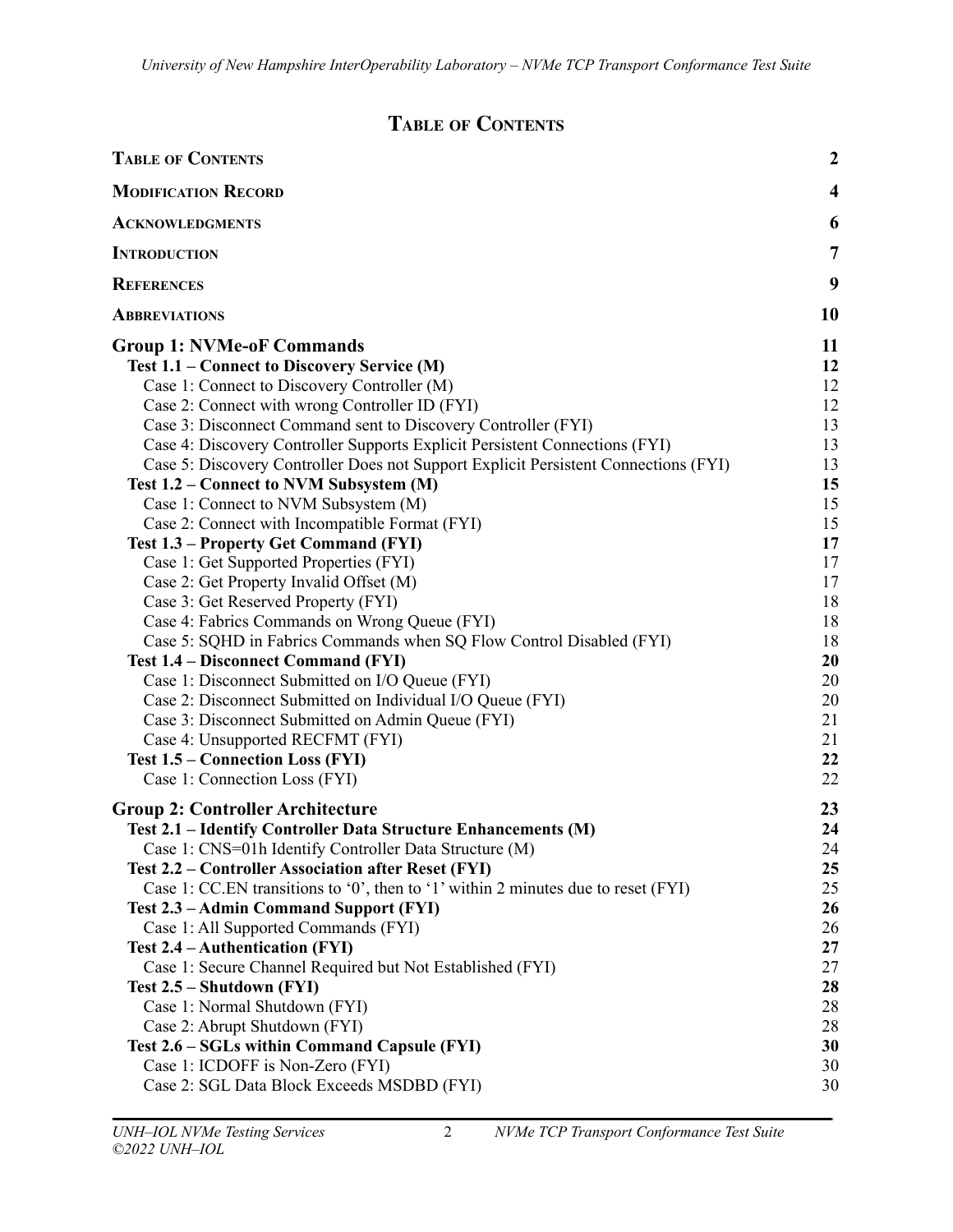| <b>Group 3: Discovery Service</b>                        | 31 |
|----------------------------------------------------------|----|
| Test 3.1 – Initialize Discovery Controller (M)           | 32 |
| Case 1: Initialize Discovery Controller (M)              | 32 |
| Test 3.2 – Keep Alive Timeout (M)                        | 34 |
| Case 1: Keep Alive Timeout (M)                           | 34 |
| Case 2: Traffic Based Keep Alive (M)                     | 34 |
| <b>Group 4: NVMe/TCP Binding</b>                         | 36 |
| Test 4.1 – ICReq Errors (FYI)                            | 37 |
| Case 1: Illegal Header in ICReq (FYI)                    | 37 |
| Case 2: $PFV=1$ (FYI)                                    | 37 |
| Case 3: Incorrect Initial PDU (FYI)                      | 37 |
| Case 4: Duplicate ICReq (FYI)                            | 37 |
| <b>Test 4.2 – NVMe Connection Errors (FYI)</b>           | 39 |
| Case 1: Incorrect Subsystem NQN (FYI)                    | 39 |
| Case 2: Incorrect Host NQN (FYI)                         | 39 |
| Case 3: Incorrect CTRL ID (FYI)                          | 39 |
| Case 4: Incorrect RecFMT (FYI)                           | 39 |
| Case 5: Out of Range Queue ID (FYI)                      | 40 |
| Test 4.3 – Queue Depth Exceeded (FYI)                    | 41 |
| Case 1: IO Queue Depth Exceeded (FYI)                    | 41 |
| Case 2: Queue Depth Exceeded (FYI)                       | 41 |
| Test 4.4 – TLS Support (FYI)                             | 42 |
| Case 1: TLS Supported (FYI)                              | 42 |
| Test 4.5 – Digest Support (FYI)                          | 43 |
| Case 1: PDU Header Digests Not Enabled (FYI)             | 43 |
| Case 2: PDU Data Digests Not Enabled (FYI)               | 43 |
| <b>Appendix A: TEST SETUP</b>                            | 44 |
| <b>Appendix B: NOTES ON TEST PROCEDURES</b>              | 45 |
| <b>Appendix C: TEST TOOLS</b>                            | 46 |
| <b>Appendix D: NVME-OF INTEGRATORS LIST REQUIREMENTS</b> | 47 |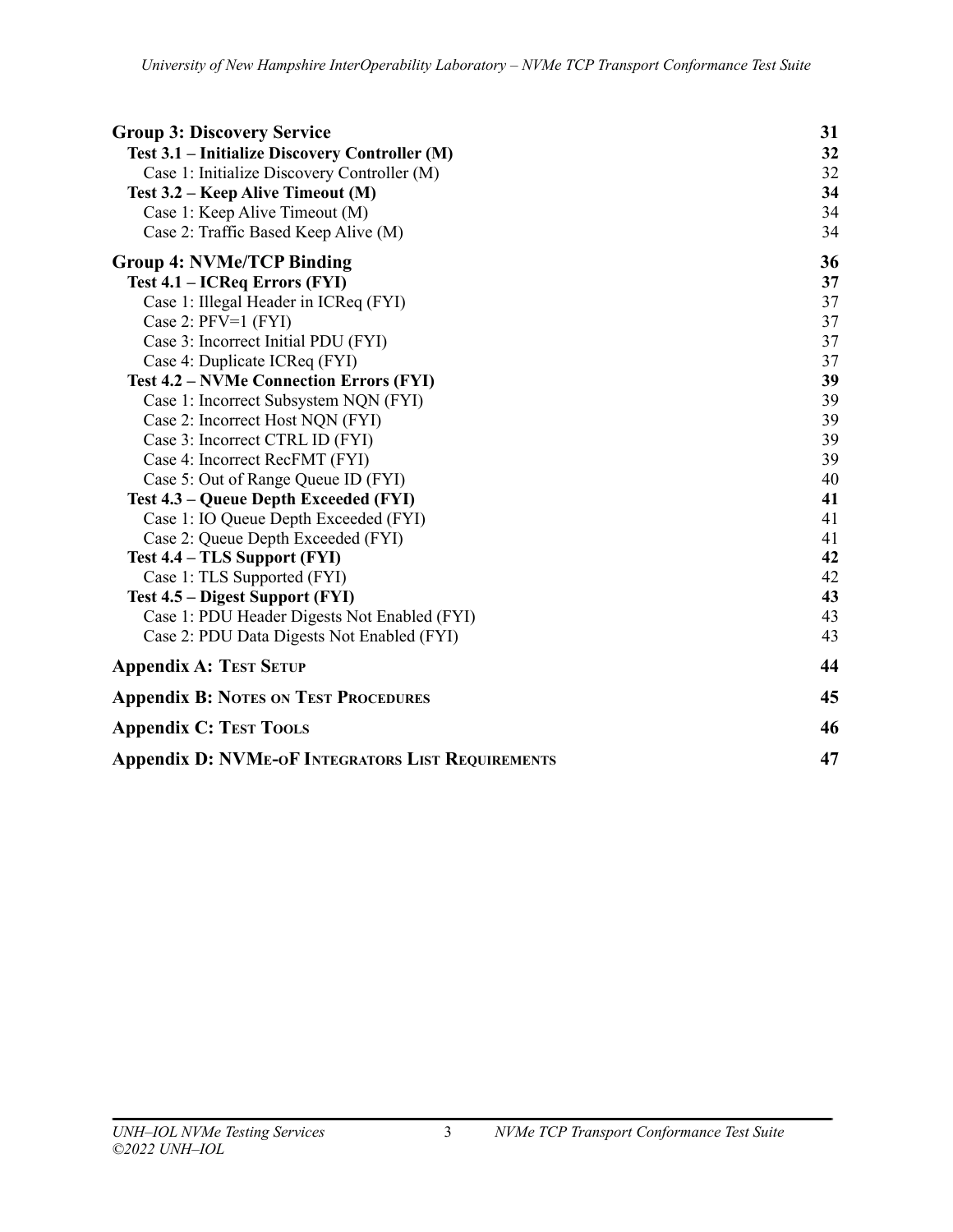# **MODIFICATION RECORD**

<span id="page-3-0"></span>2018 November 27 (Version 11.0) Initial Release David Woolf:

2019 April 24 (Version 12.0) Final Release

David Woolf:

- 1. Updates to discussion in Test 2.1 per TP 2008.
- 2. Fixed typo in Test 2.1 Case 1 procedure, per TP 2008.
- 3. Added text to each test procedure to clarify the necessity that Testing Station and DUT are on the same fabric network, and that disconnect should be performed at the conclusion of each test.
- 4. Added new FYI Test 3.2 Case 2. Clarified procedure that a Set Feature command is needed to specify the KATO value.

# 2020 March 9 (Version 13.0) Final Release

David Woolf:

- 1. Tests 1.1.1, 1.2.1, 2.1.1, 3.1.1, and 3.2.1 status updated from (FYI) to (M).
- 2. Added Tests 4.1, 4.2, 4.3 and associated sub tests.

# 2020 July 21 (Version 14.0) Final Release

David Woolf:

- 1. Test case 2.3.1 added to address NVMe-oF v1.0 ECN 001 requirements that after the controller is enabled, it shall accept all supported Admin commands in addition to Fabrics commands
- 2. Test case 2.2.1 added to address NVMe-oF v1.0 ECN 002 requirements that host and controller association is preserved for at least 2 minutes after CC.EN transitions to '0'.
- 3. Test 2.4.1 added to address NVMe-oF v1.0 ECN 005 requirements around accepting commands on channels that are not yet authenticated/secure.
- 4. Test 1.3.4 added to address NVMe-oF v1.0 ECN 005 requirements around a Fabrics command that is not supported on an I/O Queue is sent on an I/O Queue, that command shall be aborted with a status code of Invalid Field in Command.
- 5. Test case 1.1.2 added to address NVMe-oF v1.0 ECN 005 requirements around Controller ID of FFFFh.
- 6. Test case 1.1.1 updated to clarify that the Contorller ID in the Connect Command in this test should be set to FFFFh. Observable results are unchanged.
- 7. Test cases 2.5.1 and 2.5.2 added to address NVMe-oF v1.0 ECN 005 requirements around shutdown and the CC.SHN field.
- 8. Test Case 1.5.1 added to address TP8001 requirements that If the controller detects an NVMe Transport connection loss, then the controller shall stop processing all commands received on I/O Queue associated with that NVMe Transport connection.
- 9. Test Case 1.4.4 added to address TP8001 requirements around the RECFMT field.
- 10. Test Case 1.4.2 added to address TP8001 requirements around the CATTR field and deletion of Individual I/O Queues.
- 11. Test case 1.4.3 added to to address TP8001 requirements that if a Disconnect command is submitted on an Admin Queue, then the controller shall abort the command with a status of Invalid Queue Type.
- 12. Test cases 1.4.1 added to address nominal operation of the Disconnect Command as well as addressing TP8001 requirements that the Completion Queue entry for the Disconnect command shall be the last entry submitted to the I/O Queue Completion queue by the controller (i.e., no completion queue entries shall be submitted to the I/O Queue Completion Queue after the Completion Queue entry for the Disconnect command). The controller shall not perform command processing for any command on an I/O queue after sending the Completion Queue entry for the Disconnect command.
- 13. Test case 1.1.3 added to address TP8001 requirements that a Discovery controller shall not support the Disconnect command.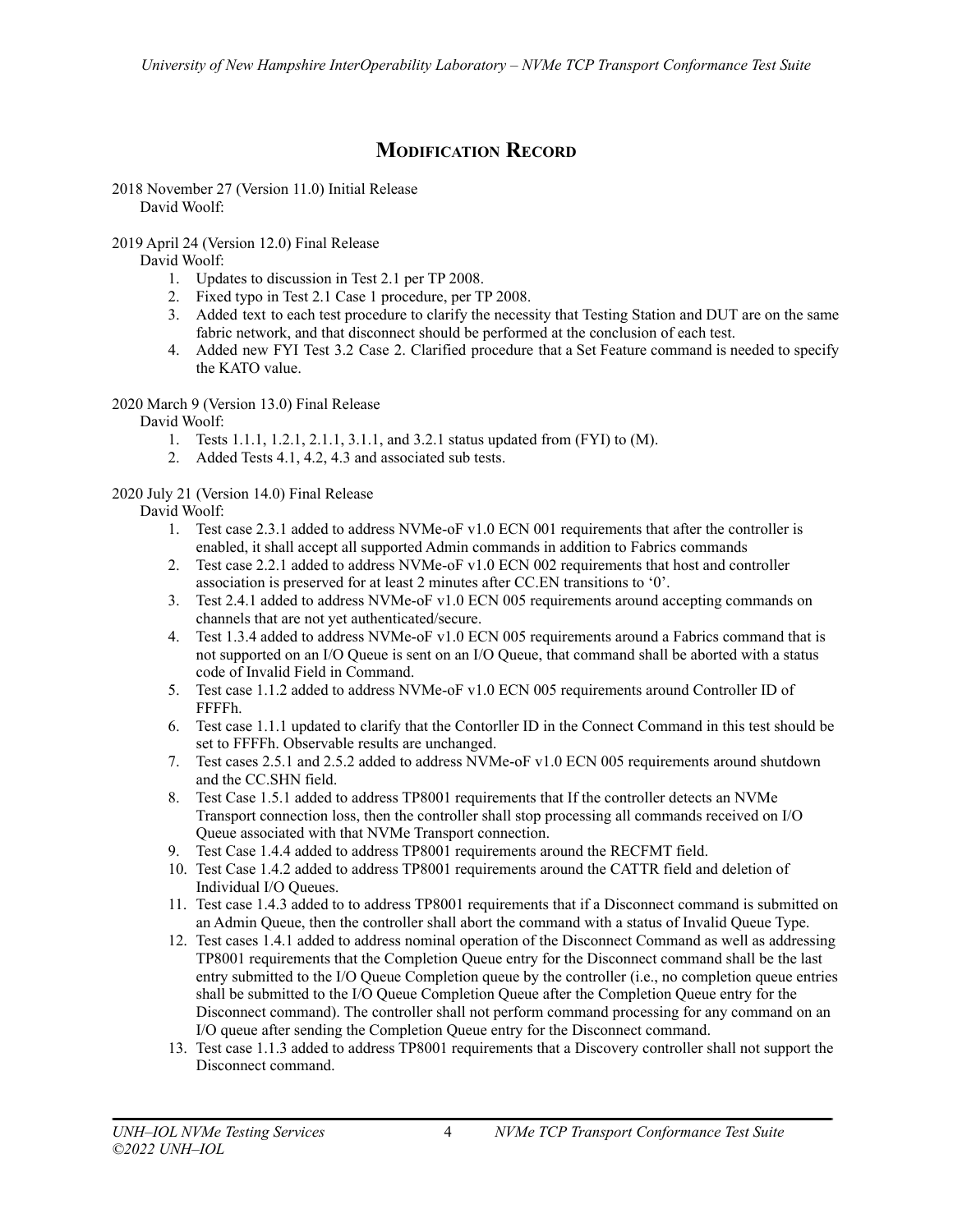- 14. Test Cases 1.1.4 added to address checking for AER and Keep Alive support when explicit persistent connections are supported to support TP 8002 requirements.
- 15. Test Cases 1.1.5 added to address the error condition when persistent connections are requests and the DUT does not support persistent connections.
- 16. Test case 1.3.5 added to address TP8005 for SQ Flow Control, including SQ Flow Control Negotiation, and proper behavior when SQ Flow Control is disabled.
- 17. Support for iWARP and transport should be added to the NVMe-oF Conformance Test Suite and these products should be made eligible for the NVMe-oF Integrators List.

2021 May 3 (Version 15.0) Final Release

# David Woolf:

- 1. Test cases 1.3.2 and 3.2.1 status updated from (FYI) to (M).
- 2021 September 23 (Version 16.0) Final Release

David Woolf:

- 1. Test case 3.2.2 updated from FYI to M.
- 2. Added Test 2.6.1 per requirements in NVMe-oF V1.1 ECN 002 that SGL descriptors in a command capsule that if the SGL descriptors following the Submission Queue Entry have a total size greater than (ICDOFF \* 16), then the controller shall abort the command with the status code set to Invalid Number of SGL Descriptors.
- 3. Added Test 2.6.2 per requirements in NVMe-oF V1.1 ECN 002 that that if the host places more SGL Data Block of Keyed SGL Data Block descriptors in a capsule than the maximum indicated in the Maximum SGL Data Block Descriptors field in the Identify Controller data structure, then the controller shall abort the command with the status code set to Invalid Number of SGL Descriptors.
- 4. Added Test 4.4.1 per NVMe-oF v1.1 TP 8011 to check that NVMe/TCP implementations that are compliant with v1.1 version of the NVMe/TCP specification and that support TLS shall support TLS 1.3.
- 5. Added Test 4.5.1 per requirements in NVMe-oF V1.1 ECN 002 that if PDU Header Digest is not enabled, then all subsequent PDUs shall not contain a HDGST field and shall have the HDGSTF flag cleared to '0' in the PDU Header FLAGS field.
- 6. Added Test 4.5.2 per requirements in NVMe-oF V1.1 ECN 002 that if PDU Data Digest is not enabled, then the PDUs shall not contain a DDGST field and shall have the DDGSTF flag cleared to '0' in the PDU Header FLAGS field.

2022 January 21 (Version 17.0) Initial Release

Tim Sheehan:

1. This is the first release of the TCP Transport Test Suite and is based on the UNH-IOL NVMe-oF Conformance Test Plan version 16.0.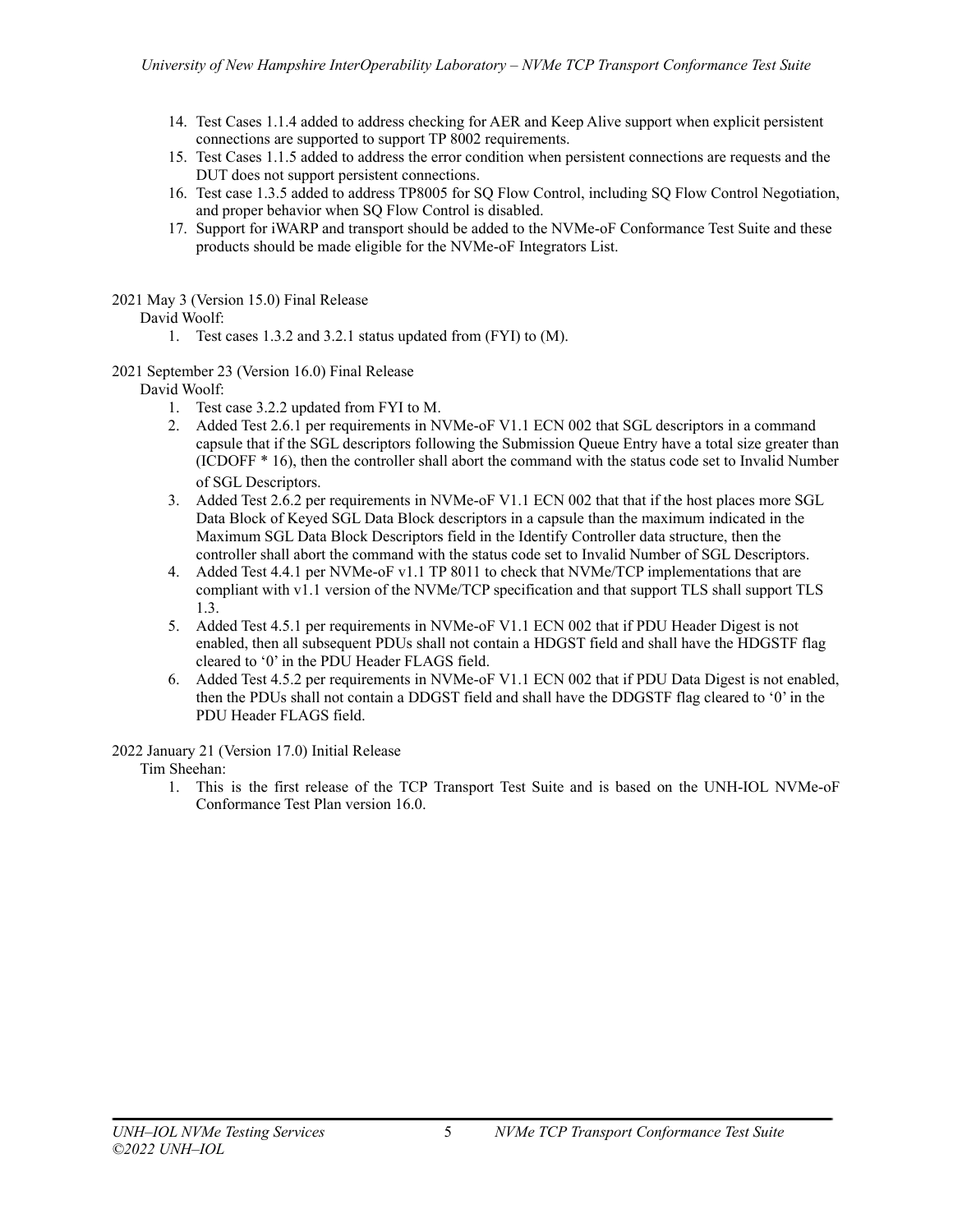# **ACKNOWLEDGMENTS**

<span id="page-5-0"></span>The UNH–IOL would like to acknowledge the efforts of the following individuals in the development of this test plan:

David Woolf UNH InterOperability Laboratory<br>
UNH InterOperability Lavoratory<br>
UNH InterOperability Lavoratory UNH InterOperability Lavoratory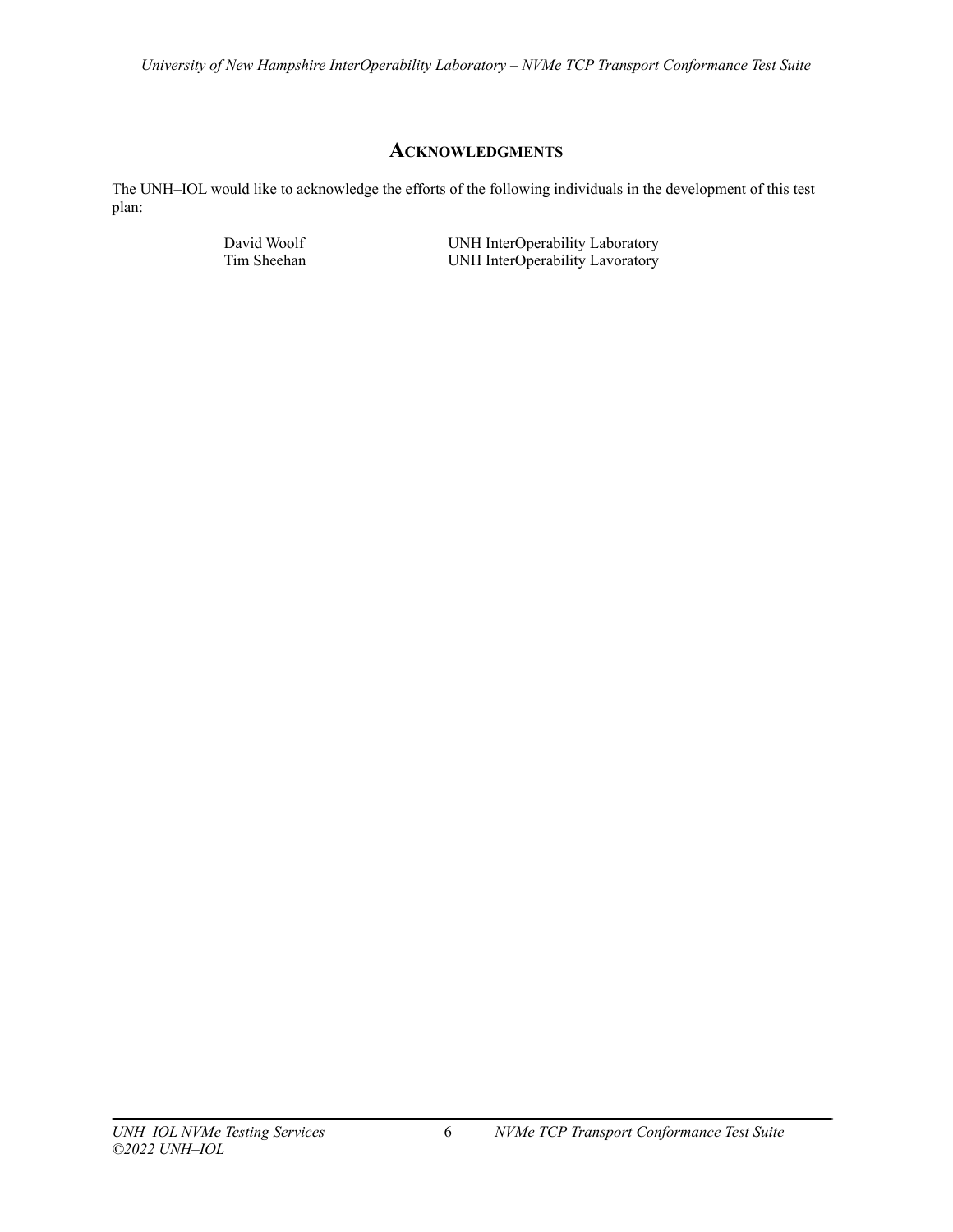# **INTRODUCTION**

<span id="page-6-0"></span>The University of New Hampshire's InterOperability Laboratory (IOL) is an institution designed to improve the interoperability of standards–based products by providing a neutral environment where a product can be tested against other implementations of a common standard, both in terms of interoperability and conformance. This particular suite of tests has been developed to help implementers evaluate the NVMe\TCP functionality of their products. This test suite is aimed at validating products in support of the work being directed by the NVMe Promoters Group.

These tests are designed to determine if a product conforms to specifications defined in the NVM Express TCP Transport Specification version 1.0a, July 22, 2021 specification, hereafter referred to as the "NVMe TCP Specification". Successful completion of these tests provide a reasonable level of confidence that the Device Under Test (DUT) will function properly in many NVMe\TCP environments. Transport testing should also include those tests in the respective command set test plans with an over fabrics reference.

Products implementing the NVMe TCP specification use the TCP transport protocol. This transport may have distinct requirements described in a binding specification that is either within the NVMe TCP specification, or a separate document. The tests described in this Test Suite document are intended to check NVMe\TCP requirements. Therefore, requirements that are described within the binding specification do not have corresponding test items in this document.

The tests contained in this document are organized in order to simplify the identification of information related to a test, and to facilitate in the actual testing process. Tests are separated into groups, primarily in order to reduce setup time in the lab environment, however the different groups typically also tend to focus on specific aspects of device functionality. A two–number, dot–notated naming system is used to catalog the tests. This format allows for the addition of future tests in the appropriate groups without requiring the renumbering of the subsequent tests. The NVMe 2.0 refactoring effort has made it important to reference pre-2.0 test cases that have moved to a 2.0 refactored test plan. This numbering will be realized at the end of each test case with the legacy test case number noted.

The test definitions themselves are intended to provide a high–level description of the motivation, resources, procedures, and methodologies specific to each test. Formally, each test description contains the following sections:

# **Purpose**

The purpose is a brief statement outlining what the test attempts to achieve. The test is written at the functional level.

# **References**

This section specifies all reference material *external* to the test suite, including the specific references for the test in question, and any other references that might be helpful in understanding the test methodology and/or test results. External sources are always referenced by a bracketed number (e.g., [1]) when mentioned in the test description. Any other references in the test description that are not indicated in this manner refer to elements within the test suite document itself (e.g., "Appendix 5.A", or "Table 5.1.1–1").

#### **Resource Requirements**

The requirements section specifies the test hardware and/or software needed to perform the test. This is generally expressed in terms of minimum requirements, however in some cases specific equipment manufacturer/model information may be provided.

# **Last Modification**

This specifies the date of the last modification to this test.

#### **Discussion**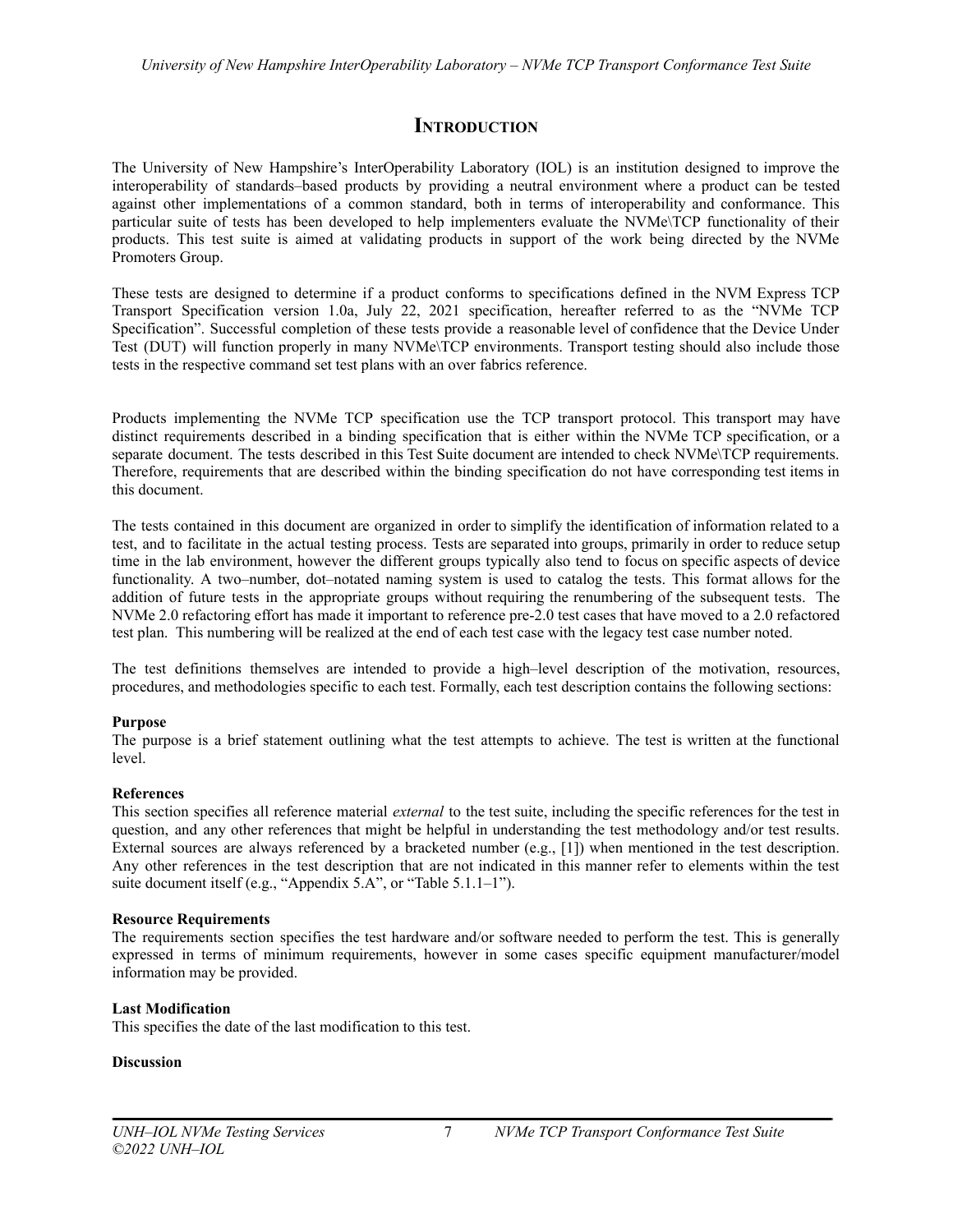The discussion covers the assumptions made in the design or implementation of the test, as well as known limitations. Other items specific to the test are covered here as well.

# **Test Setup**

The setup section describes the initial configuration of the test environment. Small changes in the configuration should not be included here, and are generally covered in the test procedure section (next).

# **Procedure**

The procedure section of the test description contains the systematic instructions for carrying out the test. It provides a cookbook approach to testing, and may be interspersed with observable results. These procedures should be the ideal test methodology, independent of specific tool limitations or restrictions.

# **Observable Results**

This section lists the specific observable items that can be examined by the tester in order to verify that the DUT is operating properly. When multiple values for an observable are possible, this section provides a short discussion on how to interpret them. The determination of a pass or fail outcome for a particular test is generally based on the successful (or unsuccessful) detection of a specific observable.

# **Possible Problems**

This section contains a description of known issues with the test procedure, which may affect test results in certain situations. It may also refer the reader to test suite appendices and/or other external sources that may provide more detail regarding these issues.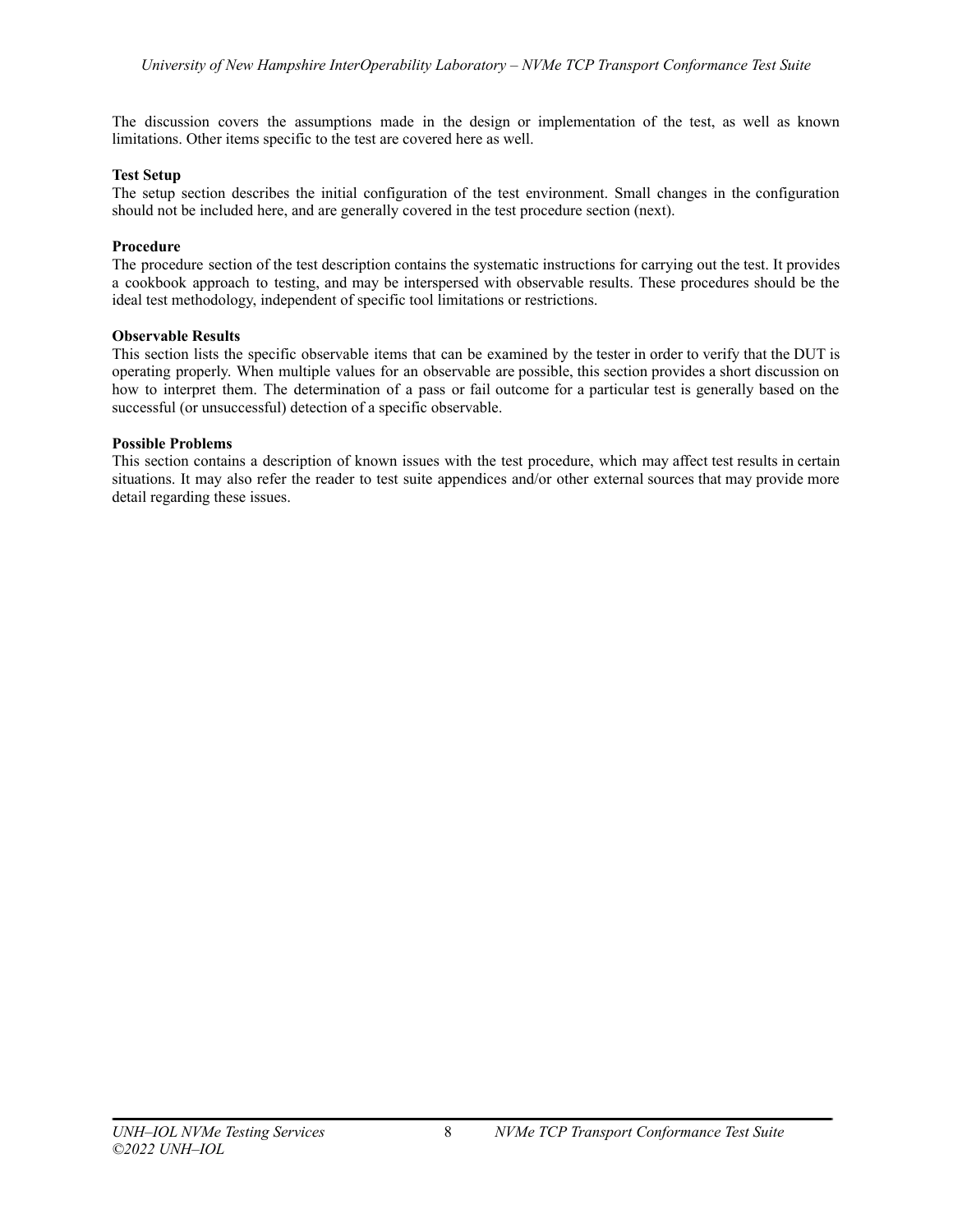# **REFERENCES**

<span id="page-8-0"></span>The following documents are referenced in this text:

Old Ref : NVMe-oF version 1.1 Specification (October 22, 2019)

- 1. NVM Express TCP Transport Specification 1.0a July 22, 2021<br>2. NVM Express Base Specification 2.0a
- 2. NVM Express Base Specification 2.0a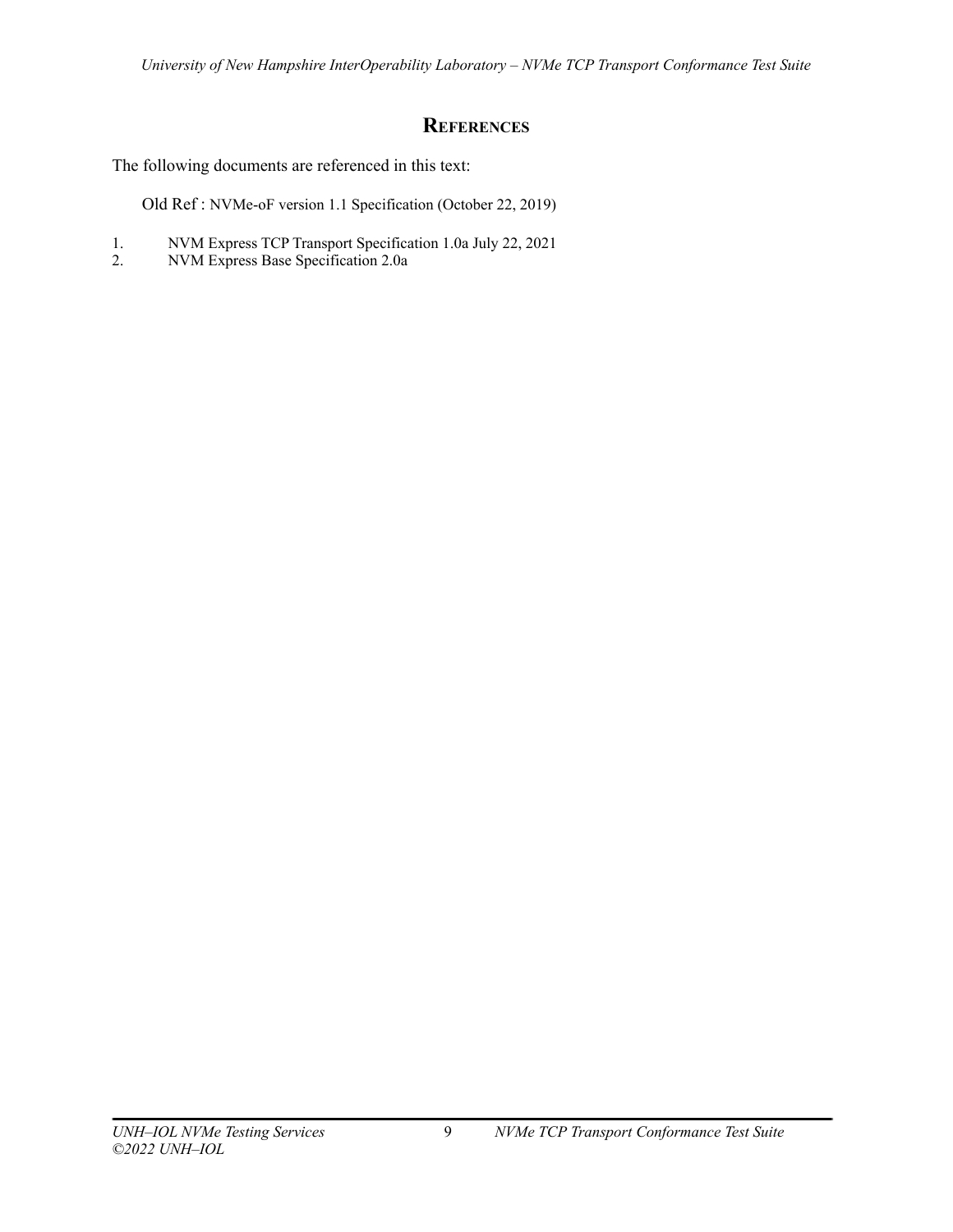# **ABBREVIATIONS**

<span id="page-9-0"></span>The following abbreviations are applied to the test titles of each of the tests described in this document for indicating the status of test requirements.

M - Mandatory FYI - FYI IP - In Progress

The following legacy numbering is applied to the test titles of each of the tests to map the origin of the test if it is part of the 2.0 refactoring of legacy. If there is no change to the test case number then this field will be left off of the 2.0 refactored test case title.

FC – UNH-IOL NVMe-oF Conformance Test Plan version 16.0, September 23, 2021 Legacy numbering : (oFC:x.x)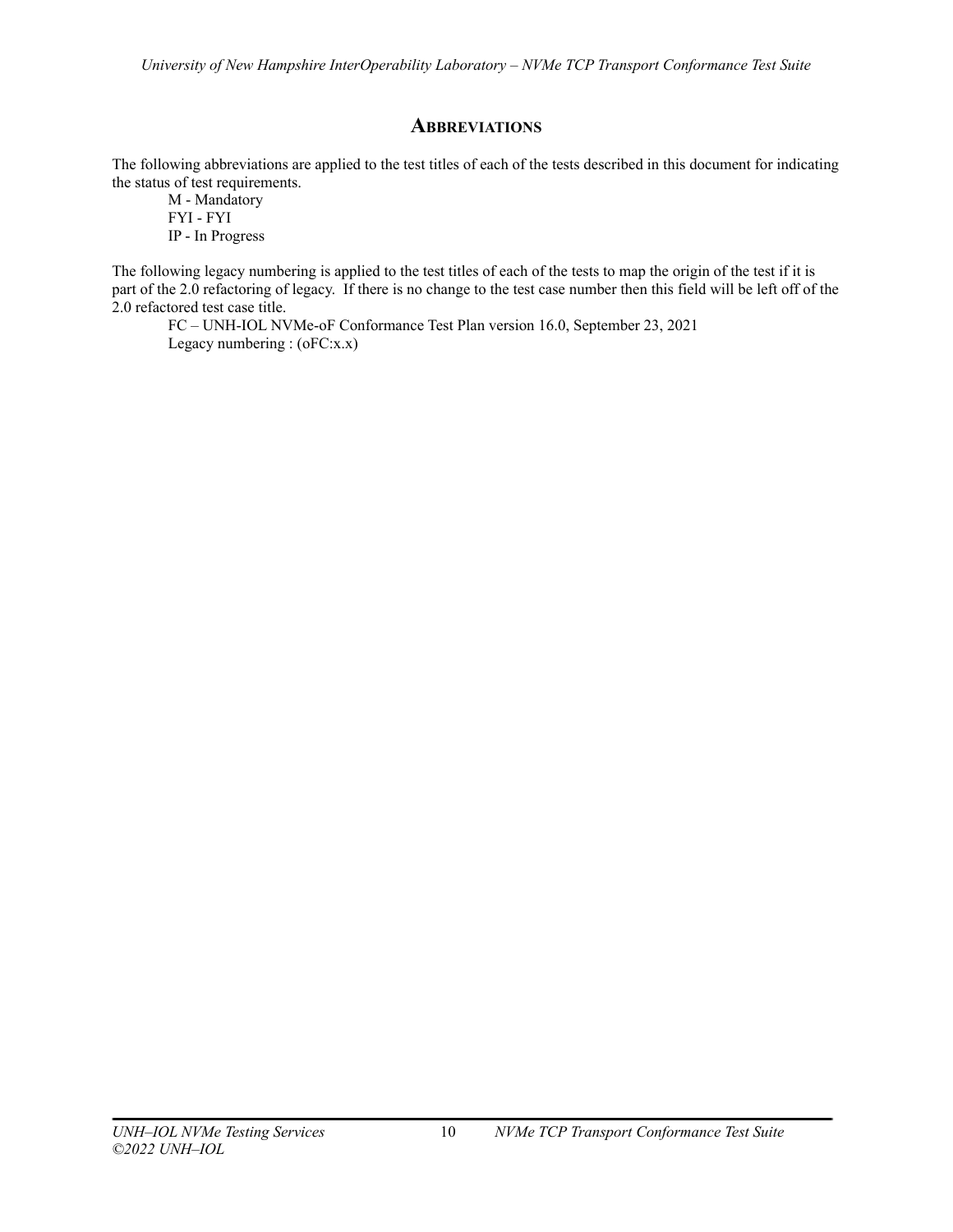# **Group 1: NVMe-oF Commands**

# <span id="page-10-0"></span>**Overview:**

This section describes a method for performing conformance verification for NVMe/TCP products implementing NVMe-oF Commands defined in Chapter 6 of the NVMe Express Base Specification 2.0.

# **Notes:**

The preliminary draft descriptions for the tests defined in this group are considered complete, and the tests are pending implementation (during which time additional revisions/modifications are likely to occur).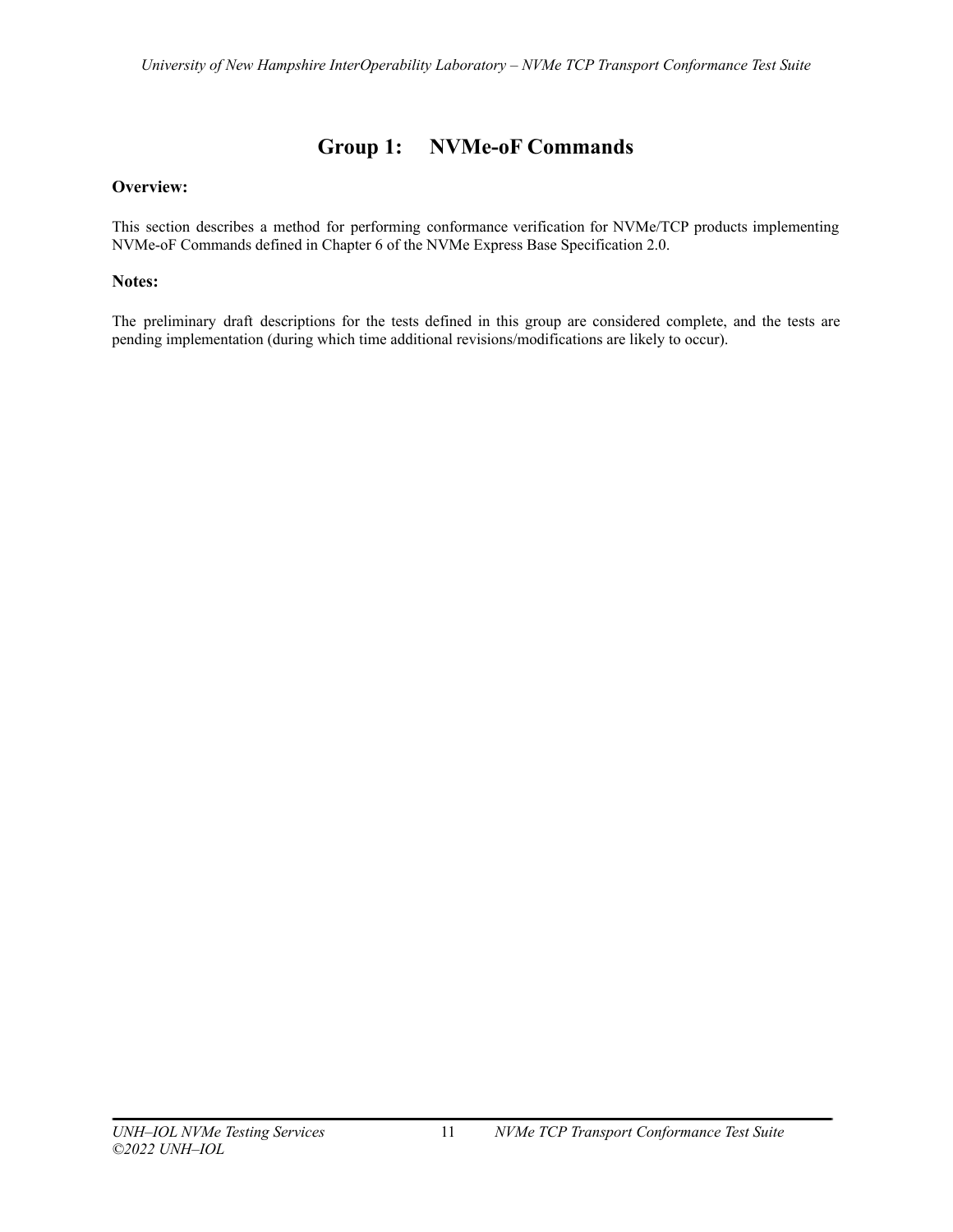# <span id="page-11-0"></span>**Test 1.1 – Connect to Discovery Service (M)**

**Purpose:** To verify that an NVMe-oF Controller can properly execute a Connect command.

## **References:**

Old Ref : NVMe-oF Specification 3.3, 4.2, 5 NVM Express Base Specification 2.0a : 6.3, 3.1.1, 2.2.3

## **Resource Requirements:**

Tools capable of monitoring and decoding traffic on the chosen NVMe\TCP transport.

# **Last Modification:** April 21, 2020

**Discussion:** The host uses the well-known Discovery Service NQN (nqn.2014-08.org.nvmexpress.discovery) in the Connect command to a Discovery Service. The method that a host uses to obtain the NVMe Transport information necessary to connect to the well-known Discovery Service is implementation specific.

A Discovery Controller shall support the dynamic controller model.

The Controller ID of FFFFh shall be specified as the Controller ID in a Connect command for the Admin Queue. If the controller ID is not set to FFFFh, then a status value of Connect Invalid Parameters is returned.

A host requests an explicit persistent connection to a Discovery controller and Asynchronous Event Notifications from the Discovery controller on that persistent connection by specifying a non-zero Keep Alive Timer value in the Connect command. If the Connect command specifies a non-zero Keep Alive Timer value and the Discovery controller does not support Asynchronous Events, then the Discovery controller shall return a status value of Connect Invalid Parameters

<span id="page-11-1"></span>**Test Setup:** See Appendix A.

# **Case 1: Connect to Discovery Controller (M)**

#### **Test Procedure:**

- 1. This test is only applicable to DUTs which implement a Discovery Controller.
- 2. The Testing Station and the DUT are on the same fabric network. The Testing Station knows the network address of the DUT and is able to send packets to the DUT.
- 3. All NVMe-oF NVM Subsystems are disconnected from the Testing Station acting as a Host.
- 4. Configure the Testing Station acting as a Host to issue a Connect command (FCTYPE=01h) to the DUT using well known address nqn.2014-08.org.nvmexpress.discovery, and a Controller ID of FFFFh.
- 5. Disconnect NVMe-oF controllers from the Testing Station acting as a Host.

#### **Observable Results:**

1. Verify that the Connect Response indicates status Success.

# **Case 2: Connect with wrong Controller ID (FYI)**

#### <span id="page-11-2"></span>**Test Procedure:**

- 1. This test is only applicable to DUTs which implement a Discovery Controller.
- 2. The Testing Station and the DUT are on the same fabric network. The Testing Station knows the network address of the DUT and is able to send packets to the DUT.
- 3. All NVMe-oF NVM Subsystems are disconnected from the Testing Station acting as a Host.
- 4. Configure the Testing Station acting as a Host to issue a Connect command (FCTYPE=01h) to the DUT using well known address nqn.2014-08.org.nvmexpress.discovery, and a Controller ID of FFFEh.
- 5. Disconnect NVMe-oF controllers from the Testing Station acting as a Host.

# **Observable Results:**

1. Verify that the Connect Response indicates status Connect Invalid Parameters.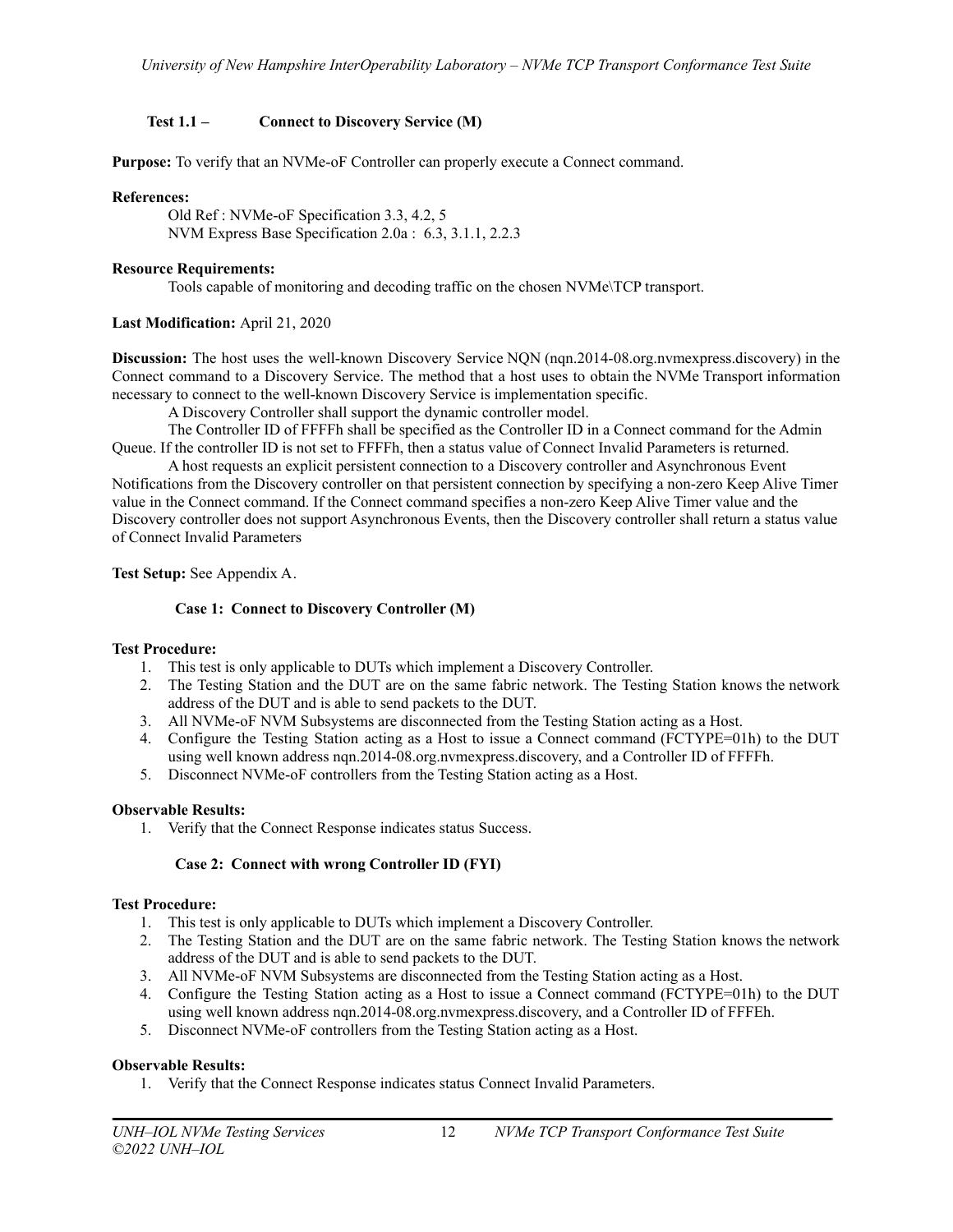# **Case 3: Disconnect Command sent to Discovery Controller (FYI)**

# <span id="page-12-0"></span>**Test Procedure:**

- 1. This test is only applicable to DUTs which implement a Discovery Controller.
- 2. The Testing Station and the DUT are on the same fabric network. The Testing Station knows the network address of the DUT and is able to send packets to the DUT.
- 3. All NVMe-oF NVM Subsystems are disconnected from the Testing Station acting as a Host.
- 4. Configure the Testing Station acting as a Host to issue a Connect command (FCTYPE=01h) to the DUT using well known address nqn.2014-08.org.nvmexpress.discovery, and a Controller ID of FFFFh.
- 5. The Testing Station sends a Disconnect command to the Discovery Controller.

# **Observable Results:**

1. Verify that the Disconnect command is aborted.

# **Case 4: Discovery Controller Supports Explicit Persistent Connections (FYI)**

# <span id="page-12-1"></span>**Test Procedure:**

- 1. This test is only applicable to DUTs which implement a Discovery Controller.
- 2. The Testing Station and the DUT are on the same fabric network. The Testing Station knows the network address of the DUT and is able to send packets to the DUT.
- 3. All NVMe-oF NVM Subsystems are disconnected from the Testing Station acting as a Host.
- 4. Configure the Testing Station acting as a Host to issue a Connect command (FCTYPE=01h) to the DUT using well known address nqn.2014-08.org.nvmexpress.discovery, and a non-zero Keep Alive Timer Value to indicate that it is requesting a persistent connection.
- 5. The Testing Station performs a Keep Alive Command.
- 6. The Testing Station performs an Asynchronous Event Request Command.
- 7. Disconnect NVMe-oF controllers from the Testing Station acting as a Host.

# **Observable Results:**

- 1. Verify that the Connect Response indicates status Success if the DUT supports persistent connections.
- 2. Verify that the Keep Alive commands complete successfully.
- 3. Verify that the Asynchronous Event Commands complete successfully.

# **Case 5: Discovery Controller Does not Support Explicit Persistent Connections (FYI)**

# <span id="page-12-2"></span>**Test Procedure:**

- 1. This test is only applicable to DUTs which implement a Discovery Controller.
- 2. The Testing Station and the DUT are on the same fabric network. The Testing Station knows the network address of the DUT and is able to send packets to the DUT.
- 3. All NVMe-oF NVM Subsystems are disconnected from the Testing Station acting as a Host.
- 4. Configure the Testing Station acting as a Host to issue a Connect command (FCTYPE=01h) to the DUT using well known address ngn.2014-08.org.nvmexpress.discovery, and a non-zero Keep Alive Timer Value to indicate that it is requesting a persistent connection.
- 5. Configure the Testing Station acting as a Host to issue a Connect command (FCTYPE=01h) to the DUT using well known address nqn.2014-08.org.nvmexpress.discovery, and a zero Keep Alive Timer Value to indicate that it is not requesting a persistent connection.
- 6. The Testing Station performs a Keep Alive Command.
- 7. Disconnect NVMe-oF controllers from the Testing Station acting as a Host.

# **Observable Results:**

- 1. Verify that the Connect Response indicates 'Connect Invalid Parameters' only if the DUT does not support persistent connections.
- 2. Verify that the Keep Alive Command does not complete successfully.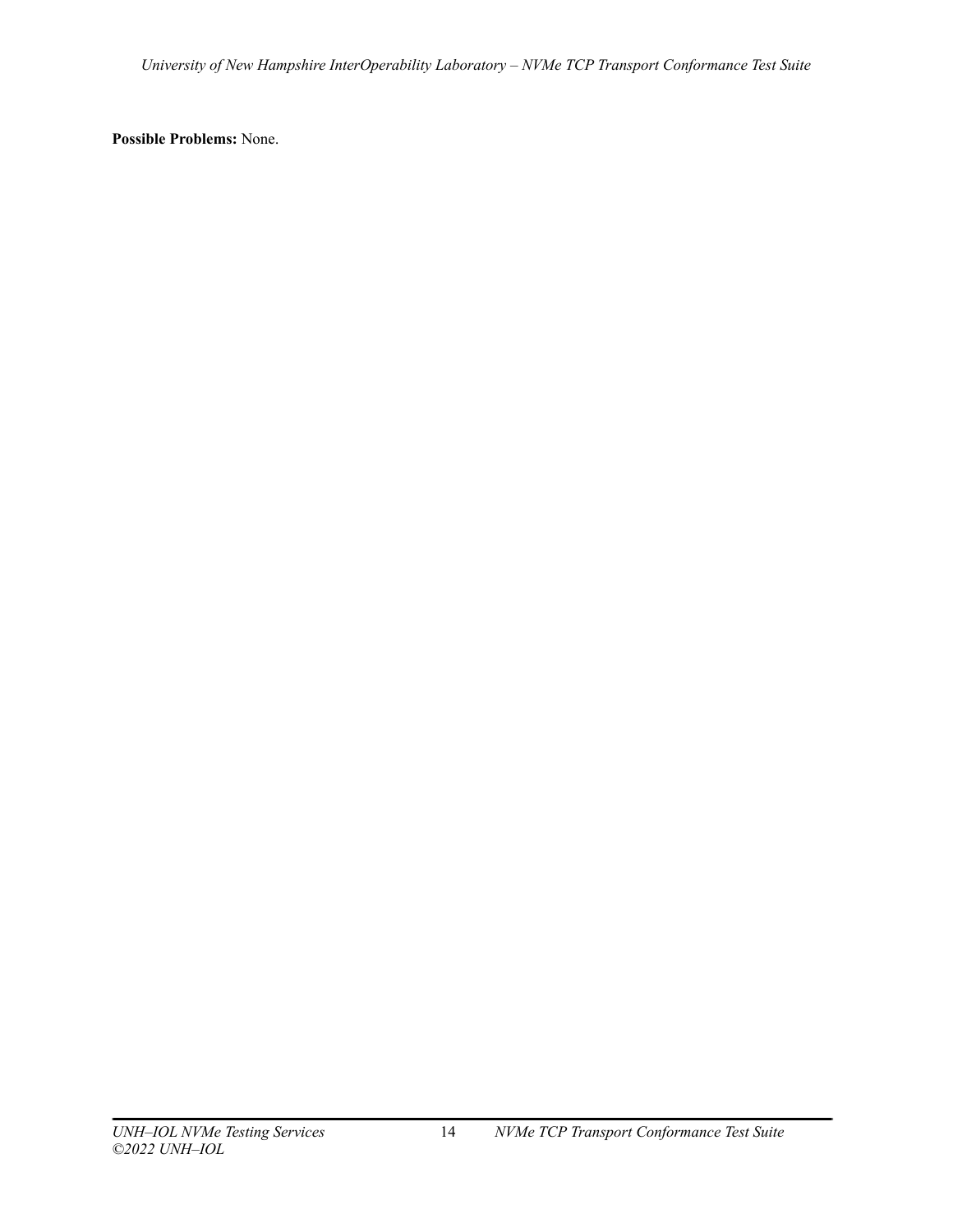# <span id="page-14-0"></span>**Test 1.2 – Connect to NVM Subsystem (M)**

**Purpose:** To verify that an NVMe-oF Controller can properly execute a Connect command.

#### **References:**

Old Ref : NVMe-oF Specification 3.3 NVM Express Base Specification 2.0a : 6.3

## **Resource Requirements:**

Tools capable of monitoring and decoding traffic on the chosen NVMe/TCP transport.

# **Last Modification:** November 27, 2018

**Discussion:** The Connect command is used to create a Submission and Completion Queue pair. If the Admin Queue is specified, then the Connect command establishes an association between a host and a controller.

<span id="page-14-1"></span>**Test Setup:** See Appendix A.

# **Case 1: Connect to NVM Subsystem (M)**

# **Test Procedure:**

- 1. This test is not applicable to a Discovery Controller.
- 2. The Testing Station and the DUT are on the same fabric network. The Testing Station knows the network address of the DUT and is able to send packets to the DUT.
- 3. All NVMe-oF NVM Subsystems are disconnected from the Testing Station acting as a Host.
- 4. The Testing Station has discovered the NVM Subsystem.
- 5. Configure the Testing Station acting as a Host to issue a Connect command (FCTYPE=01h) to the DUT. The Connect command will have a Queue ID of 0 to establish Admin Submission and Completion Queues.
- 6. Disconnect NVMe-oF controllers from the Testing Station acting as a Host.

#### **Observable Results:**

1. Verify that the Connect Response indicates status Success and provides the Controller ID allocated to the Host in DWord 0.

# **Case 2: Connect with Incompatible Format (FYI)**

#### <span id="page-14-2"></span>**Test Procedure:**

- 1. This test is not applicable to a Discovery Controller.
- 2. The Testing Station and the DUT are on the same fabric network. The Testing Station knows the network address of the DUT and is able to send packets to the DUT.
- 3. All NVMe-oF NVM Subsystems are disconnected from the Testing Station acting as a Host.
- 4. The Testing Station has discovered the NVM Subsystem.
- 5. Configure the Testing Station acting as a Host to issue a Connect command (FCTYPE=01h) to the DUT. The Connect command will have a Queue ID of 0 to establish Admin Submission and Completion Queues. The Record Format (RECFMT) will be a value of FEh, which is expected to be an unsupported value.
- 6. Disconnect NVMe-oF controllers from the Testing Station acting as a Host.

#### **Observable Results:**

1. Verify that the DUT responded to the received Connect Command with a status of 'Connect Incompatible Format'.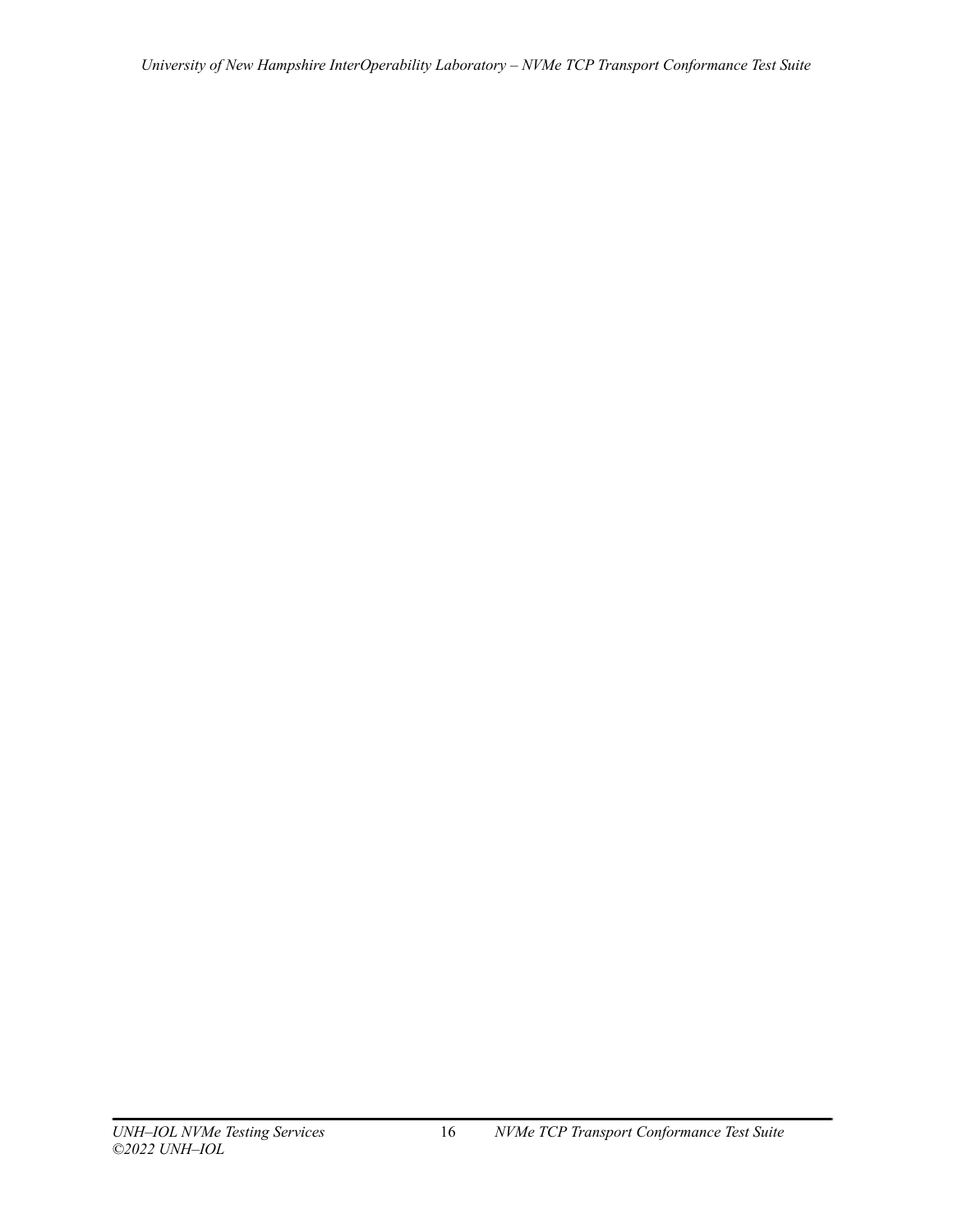# <span id="page-16-0"></span>**Test 1.3 – Property Get Command (FYI)**

**Purpose:** To verify that an NVMe-oF Controller can properly execute a Property Get command.

## **References:**

Old Ref : NVMe-oF Specification 3, 3.4, 3.5.1 NVM Express Base Specification 2.0a : 6.3, 6.4, 6.5

# **Resource Requirements:**

Tools capable of monitoring and decoding traffic on the chosen NVMe/TCP transport.

# **Last Modification:** April 21, 2020

**Discussion:** The Property Get command is used to specify the property value to return to the host. If an invalid property or invalid offset is specified, then a status value of Invalid Field in Command shall be returned. If a Fabrics command that is not supported on an I/O Queue is sent on an I/O Queue, that command shall be aborted with a status code of Invalid Field in Command.

<span id="page-16-1"></span>**Test Setup:** See Appendix A.

# **Case 1: Get Supported Properties (FYI)**

# **Test Procedure:**

- 1. The Testing Station and the DUT are on the same fabric network. The Testing Station knows the network address of the DUT and is able to send packets to the DUT.
- 2. All NVMe-oF NVM Subsystems are disconnected from the Testing Station acting as a Host.
- 3. Establish an NVM connection and Admin and IO Submission and Completion queues.
- 4. Configure the Testing Station acting as a Host to send a Property Get command (FCTYPE=04h) with the proper offset value and size for each of the following properties:
	- a. 00h-07h CAP
	- b. 08h-0bh VS
	- c. 14h-17h CC
	- d. 1Ch-1Fh CSTS
- 5. Disconnect NVMe-oF controllers from the Testing Station acting as a Host.

#### **Observable Results:**

- 1. Verify that each of the Property Get commands completed successfully and that the DUT returned values for each requested property.
- 2. Verify that CAP.DSTRD is set to 0h.
- 3. Verify that CAP.CQR is set to 1h.

# **Case 2: Get Property Invalid Offset (M)**

#### <span id="page-16-2"></span>**Test Procedure:**

- 1. The Testing Station and the DUT are on the same fabric network. The Testing Station knows the network address of the DUT and is able to send packets to the DUT.
- 2. All NVMe-oF NVM Subsystems are disconnected from the Testing Station acting as a Host.
- 3. Establish an NVM connection and Admin and IO Submission and Completion queues.
- 4. Configure the Testing Station acting as a Host to send a Property Get command (FCTYPE=04h) with the following offset value:
	- a. 01h-07h CAP (an invalid offset that is not at the beginning of the property)
- 5. Disconnect NVMe-oF controllers from the Testing Station acting as a Host.

# **Observable Results:**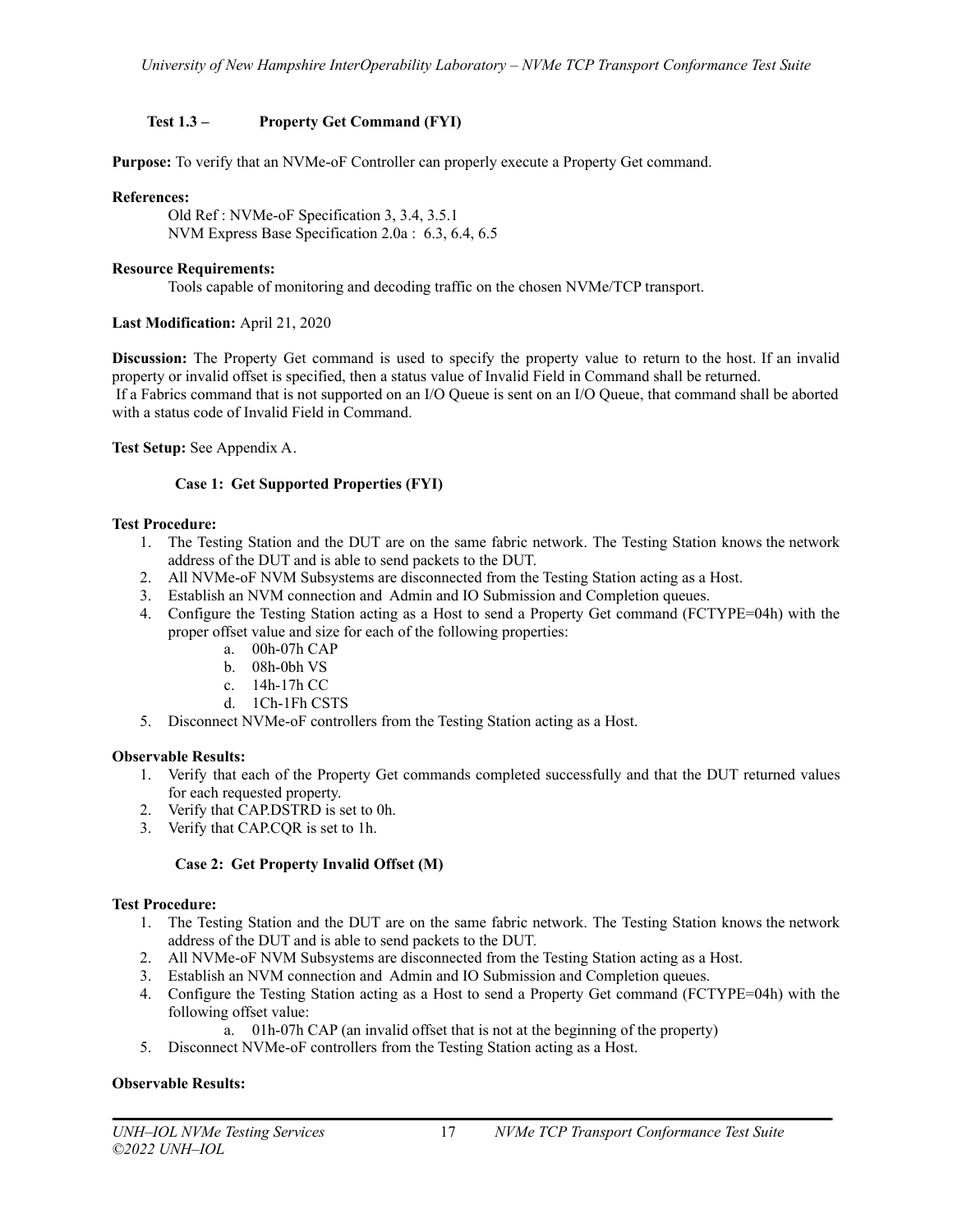1. Verify that the Property Get commands completed with status "Invalid Field in Command".

# **Case 3: Get Reserved Property (FYI)**

# <span id="page-17-0"></span>**Test Procedure:**

- 1. The Testing Station and the DUT are on the same fabric network. The Testing Station knows the network address of the DUT and is able to send packets to the DUT.
- 2. All NVMe-oF NVM Subsystems are disconnected from the Testing Station acting as a Host.
- 3. Establish an NVM connection and Admin and IO Submission and Completion queues.
- 4. Configure the Testing Station acting as a Host to send a Property Get command (FCTYPE=04h) with the following offset value:
	- a. 0Ch-0Fh INTMS
	- b. 10h-13h INTMC
	- c. 18h-1Bh Reserved
	- d. 24h-27h AQA
	- e. 28h-2Fh ASQ
	- f. 30h-37h ACQ
	- g. 38h-3Bh CMBLOC
	- h. 3Ch-3Fh CMBSZ
	- i. 40h-EFFh Reserved
	- j. F00h-FFFh Reserved
	- k. 1000h-12FFh Reserved
- 5. Disconnect NVMe-oF controllers from the Testing Station acting as a Host.

# **Observable Results:**

1. Verify that the Property Get commands completed with status "Success" and all values returned were 0h.

# **Case 4: Fabrics Commands on Wrong Queue (FYI)**

#### <span id="page-17-1"></span>**Test Procedure:**

- 1. The Testing Station and the DUT are on the same fabric network. The Testing Station knows the network address of the DUT and is able to send packets to the DUT.
- 2. All NVMe-oF NVM Subsystems are disconnected from the Testing Station acting as a Host.
- 3. Establish an NVM connection and Admin and I/O Submission and Completion queues.
- 4. Configure the Testing Station acting as a Host to send each of the following Fabrics Commands on the I/O Queue:
	- a. Property Set
	- b. Property Get
- 5. Disconnect NVMe-oF controllers from the Testing Station acting as a Host.

#### **Observable Results:**

1. Verify that each of the Fabrics Commands were aborted with status 'Invalid Field in Command'.

# **Case 5: SQHD in Fabrics Commands when SQ Flow Control Disabled (FYI)**

#### <span id="page-17-2"></span>**Test Procedure:**

- 1. The Testing Station and the DUT are on the same fabric network. The Testing Station knows the network address of the DUT and is able to send packets to the DUT.
- 2. All NVMe-oF NVM Subsystems are disconnected from the Testing Station acting as a Host.
- 3. Establish an NVM connection and Admin and I/O Submission and Completion queues. In the Connect command SQ Flow Control should be disabled.
- 4. Configure the Testing Station acting as a Host to send each of the following Fabrics Commands on the Admin Queue:
	- a. Property Set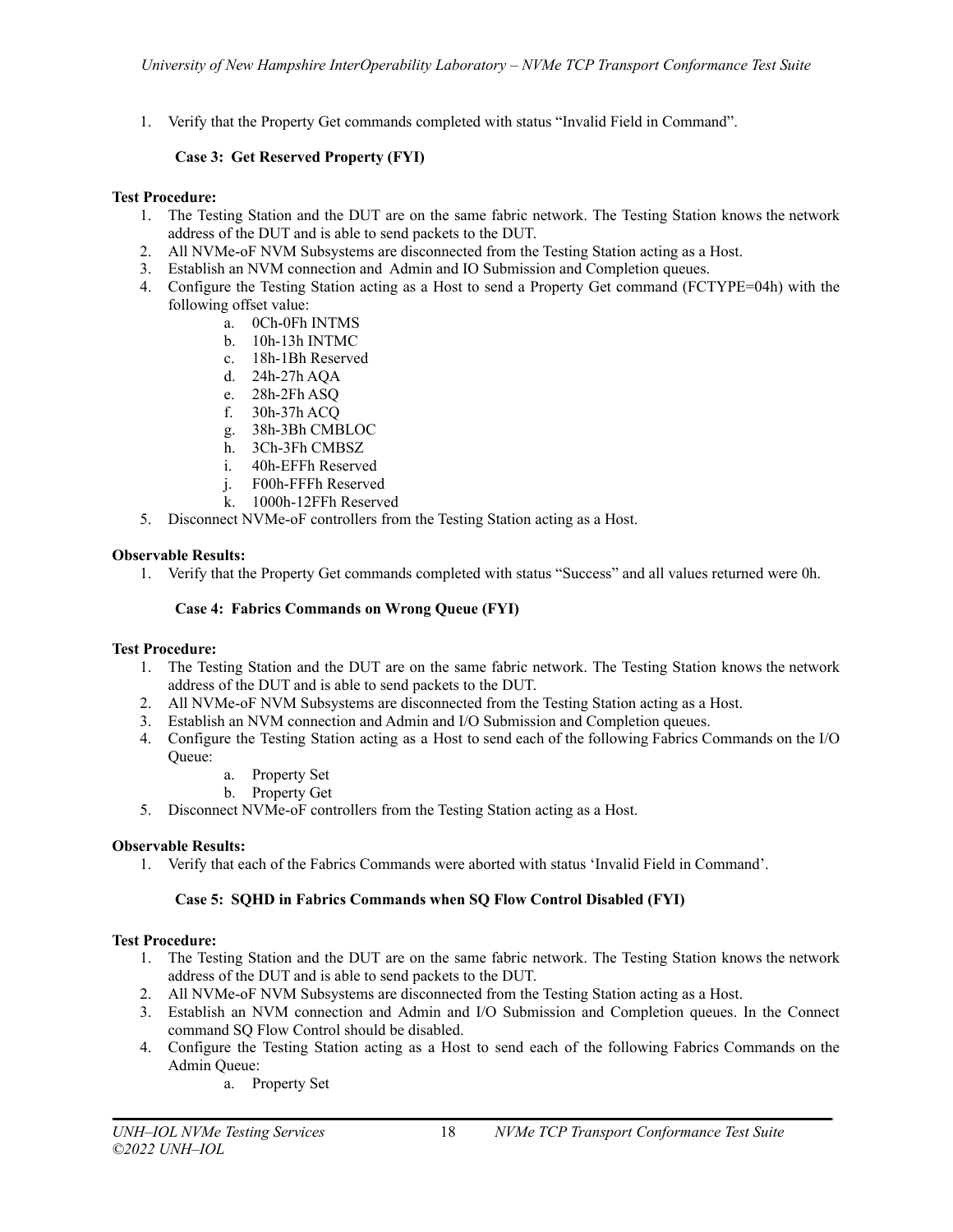- b. Property Get
- 5. Disconnect NVMe-oF controllers from the Testing Station acting as a Host.

# **Observable Results:**

1. Verify that each of the Fabrics Commands responses had the SQHD field set to 0.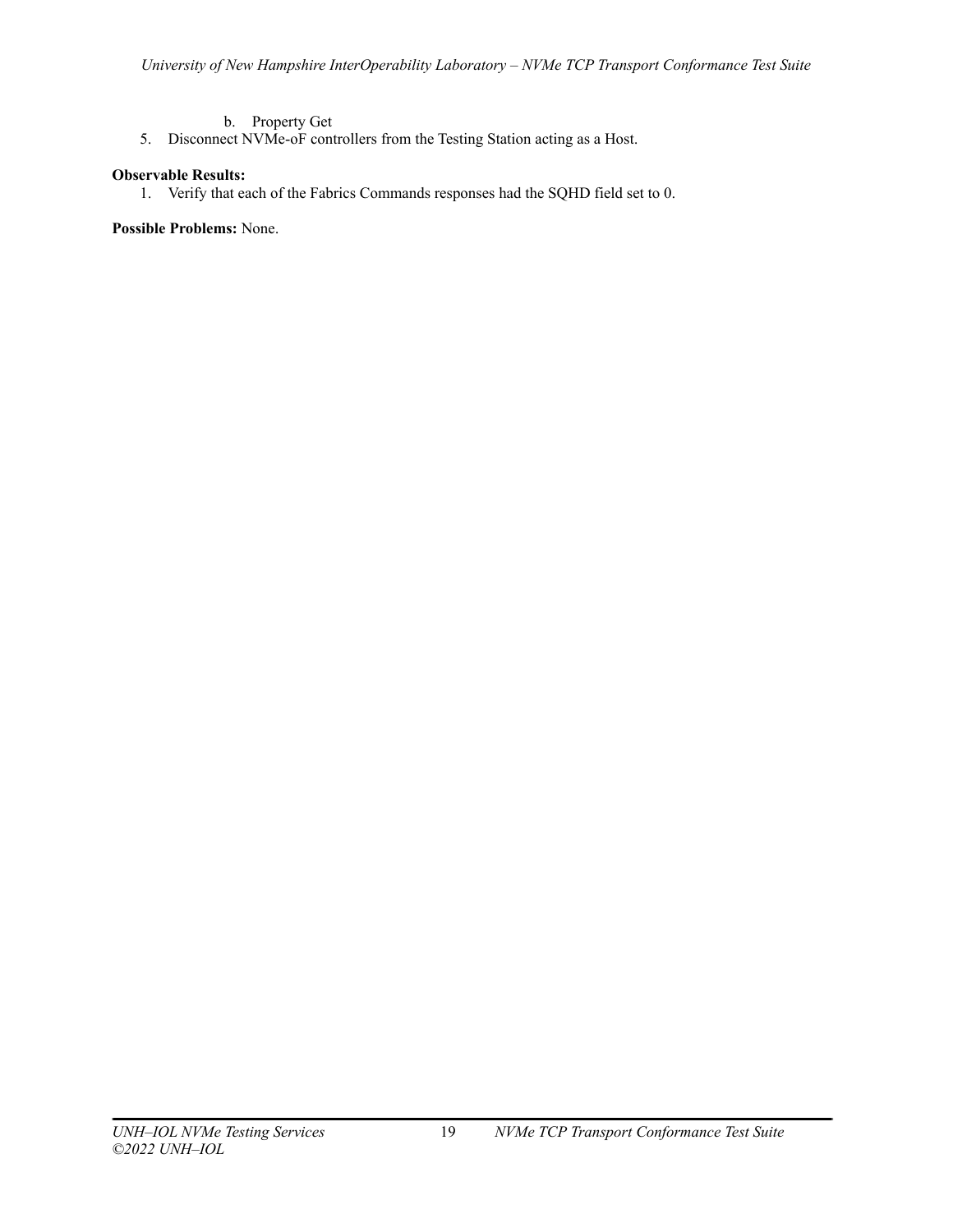# <span id="page-19-0"></span>**Test 1.4 – Disconnect Command (FYI)**

**Purpose:** To verify that an NVMe-oF Controller can properly execute a Disconnect command.

# **References:**

Old Ref : NVMe-oF Specification 3.3, 4.2, 5 NVM Express Base Specification 2.0 : 6.3, 3.1.1, 2.2.3

## **Resource Requirements:**

Tools capable of monitoring and decoding traffic on the chosen NVMe-oF transport.

# **Last Modification:** April 21, 2020

**Discussion:** If a Disconnect command is submitted on an Admin Queue, then the controller shall abort the command with a status of Invalid Queue Type.

The host indicates support for the deletion of an individual I/O Queue by setting bit 3 to '1' in the CATTR field in the Connect command used to create the Admin Queue. The controller indicates support for the deletion of an individual I/O Queue by setting bit 0 to '1' in the OFCS field in the Identify Controller Attributes region of the Identify Controller data structure.

If both the host and the controller support deletion of an individual I/O Queue, then the termination of an individual I/O Queue impacts only that I/O Queue (i.e., the association and all other I/O Queues and their associated NVMe Transport connections are not impacted). If either the host or the controller does not support deletion of an individual I/O Queue, then the deletion of an individual I/O Queue or the termination of an NVMe Transport connection causes the association to be terminated.

<span id="page-19-1"></span>**Test Setup:** See Appendix A.

# **Case 1: Disconnect Submitted on I/O Queue (FYI)**

#### **Test Procedure:**

- 1. The Testing Station and the DUT are on the same fabric network. The Testing Station knows the network address of the DUT and is able to send packets to the DUT.
- 2. All NVMe-oF NVM Subsystems are disconnected from the Testing Station acting as a Host.
- 3. The Testing Station has discovered the NVM Subsystem.
- 4. Configure the Testing Station acting as a Host to issue a Connect command (FCTYPE=01h) to the DUT. The Connect command will have a Queue ID of 0 to establish Admin Submission and Completion Queues and I/O Submission and Completion Queues.
- 5. The Testing Station will send a Disconnect command on the I/O Queue, with RECFMT set to 0h.
- 6. The Testing Station will send a READ command on the I/O Queue.

#### **Observable Results:**

- 1. Verify that the Disconnect Command submitted on the I/O Queue completes successfully and the I/O Queue is deleted.
- 2. Verify that the READ command is not processed by the Controller.

# **Case 2: Disconnect Submitted on Individual I/O Queue (FYI)**

#### <span id="page-19-2"></span>**Test Procedure:**

- 1. The Testing Station and the DUT are on the same fabric network. The Testing Station knows the network address of the DUT and is able to send packets to the DUT.
- 2. All NVMe-oF NVM Subsystems are disconnected from the Testing Station acting as a Host.
- 3. The Testing Station has discovered the NVM Subsystem.
- 4. Configure the Testing Station acting as a Host to issue a Connect command (FCTYPE=01h) to the DUT. The Connect command will have a Queue ID of 0 to establish Admin Submission and Completion Queues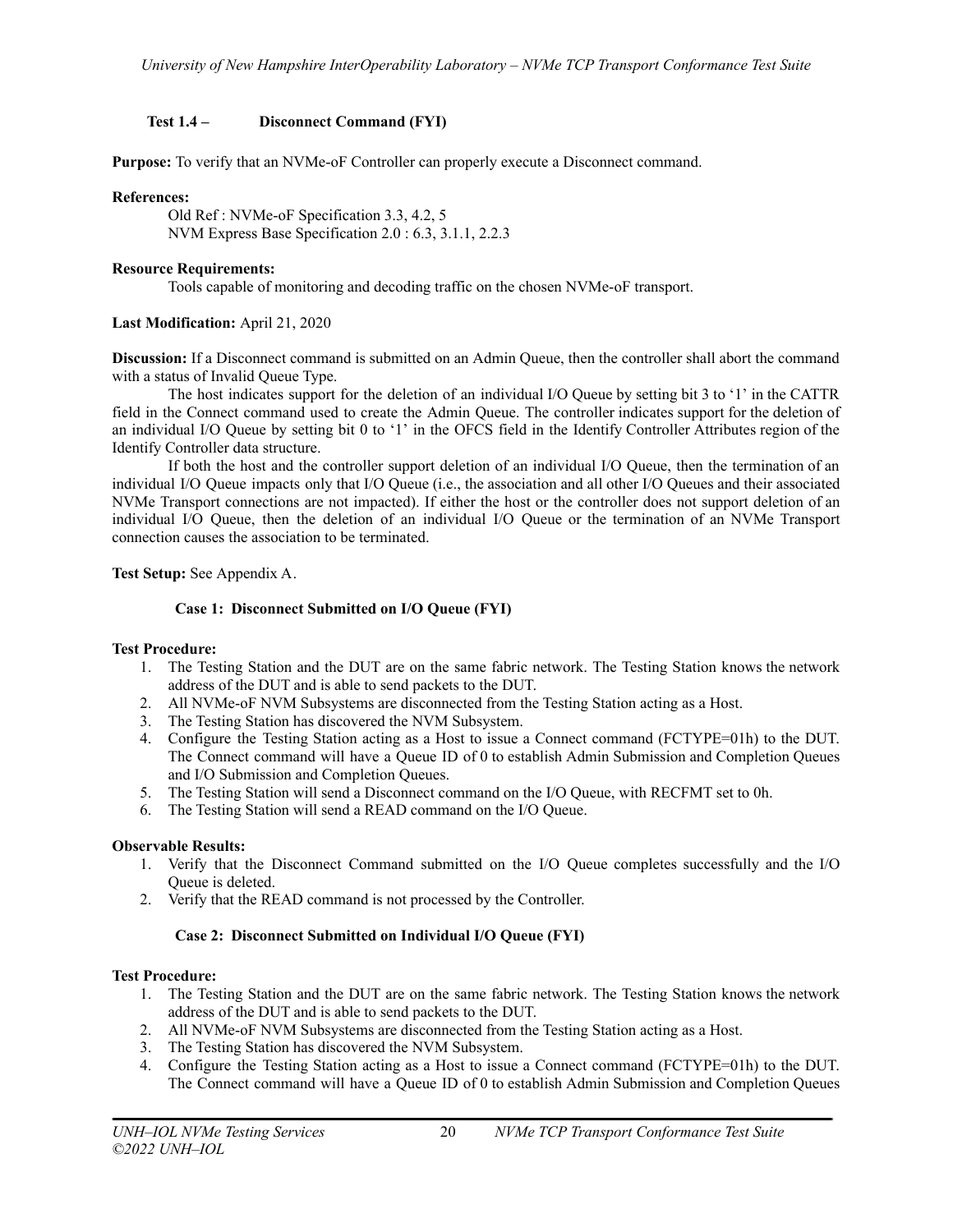and at least 2 I/O Submission and Completion Queues. The Connect Command will also have CATTR Bit 3 set to 1 to indicate support for deletion of individual I/O Queues.

- 5. Check the Connect Response. If bit 0 in the OFCS field is set to 1, to indicate that the DUT supports deletion of individual queues, proceed to the next step. If Bit 0 in the OFCS field is set to 0, this test case is not applicable.
- 6. The Testing Station will send I/O operations on all I/O Queues.
- 7. The Testing Station will send a Disconnect command on a single I/O Queue.
- 8. The Testing Station will send I/O operations on the remaining I/O Queues.

## **Observable Results:**

- 1. Verify that the Disconnect Command submitted on the I/O Queue completes successfully and the I/O Queue is deleted.
- 2. Verify that the I/O commands on the remaining I/O queues complete successfully.

# **Case 3: Disconnect Submitted on Admin Queue (FYI)**

# <span id="page-20-0"></span>**Test Procedure:**

- 1. The Testing Station and the DUT are on the same fabric network. The Testing Station knows the network address of the DUT and is able to send packets to the DUT.
- 2. All NVMe-oF NVM Subsystems are disconnected from the Testing Station acting as a Host.
- 3. The Testing Station has discovered the NVM Subsystem.
- 4. Configure the Testing Station acting as a Host to issue a Connect command (FCTYPE=01h) to the DUT. The Connect command will have a Queue ID of 0 to establish Admin Submission and Completion Queues.
- 5. The Testing Station will send a Disconnect command on the Admin Queue.
- 6. Disconnect NVMe-oF controllers from the Testing Station acting as a Host.

# **Observable Results:**

1. Verify that the Disconnect Command submitted on the Admin Queue is aborted with status 85h 'Invalid Queue Type'.

# **Case 4: Unsupported RECFMT (FYI)**

#### <span id="page-20-1"></span>**Test Procedure:**

- 1. The Testing Station and the DUT are on the same fabric network. The Testing Station knows the network address of the DUT and is able to send packets to the DUT.
- 2. All NVMe-oF NVM Subsystems are disconnected from the Testing Station acting as a Host.
- 3. The Testing Station has discovered the NVM Subsystem.
- 4. Configure the Testing Station acting as a Host to issue a Connect command (FCTYPE=01h) to the DUT. The Connect command will have a Queue ID of 0 to establish Admin and I/O Submission and Completion Queues.
- 5. The Testing Station will send a Disconnect command on the I/O Queue with RECFMT set to FFh.
- 6. Disconnect NVMe-oF controllers from the Testing Station acting as a Host.

#### **Observable Results:**

1. Verify that the Disconnect Command submitted on the Admin Queue is aborted with status 80h 'Incompatible Format'.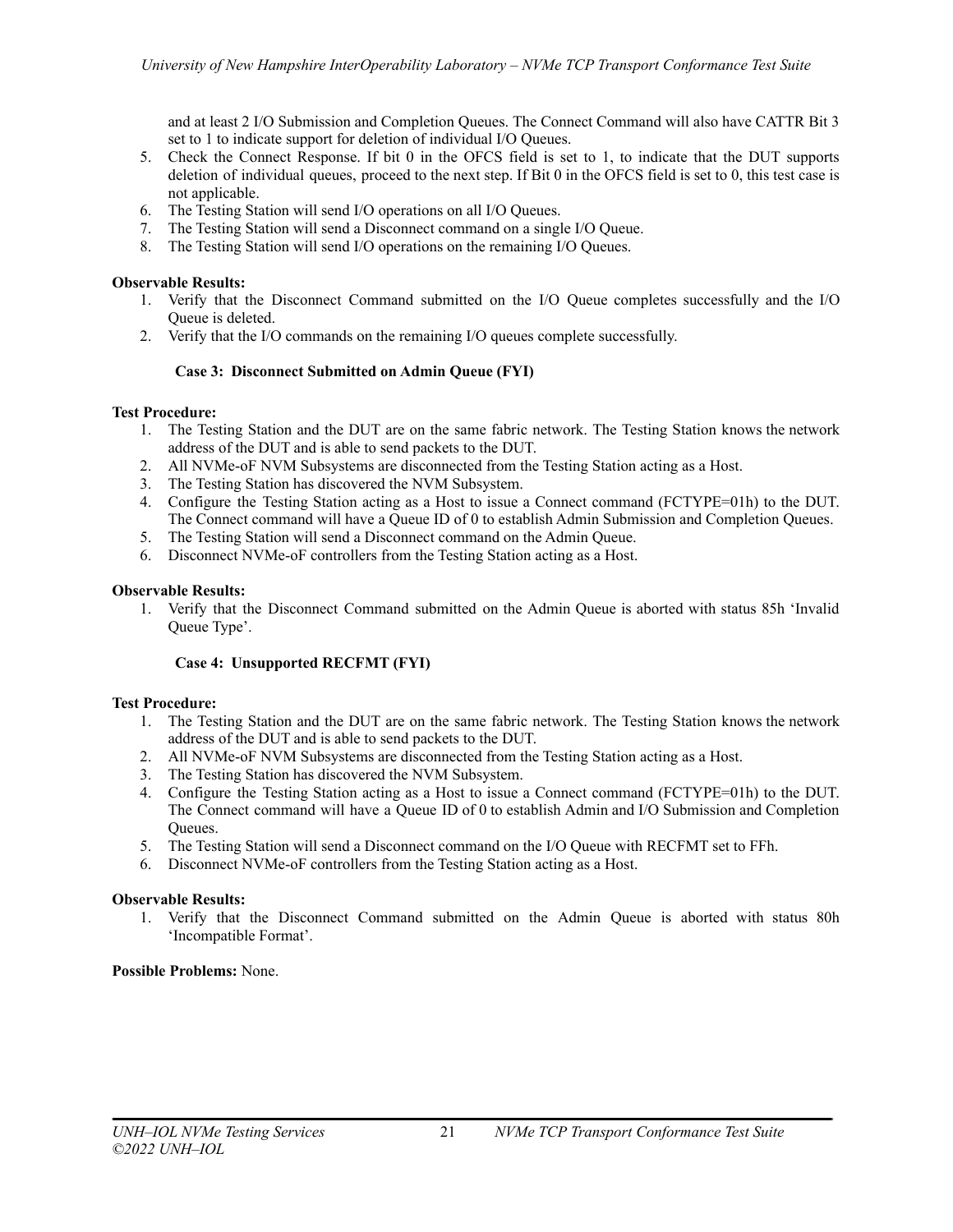# <span id="page-21-0"></span>**Test 1.5 – Connection Loss (FYI)**

**Purpose:** To verify that an NVMe-oF Controller properly handles connection loss events.

## **References:**

Old Ref : NVMe-oF Specification 1.5.9 NVM Express Base Specification 2.0a : 3.1.1

## **Resource Requirements:**

Tools capable of monitoring and decoding traffic on the chosen NVMe/TCP transport.

# **Last Modification:** April 21, 2020

**Discussion:** If the controller detects an NVMe Transport connection loss, then the controller shall stop processing all commands received on I/O Queue associated with that NVMe Transport connection. Until the controller detects an NVMe Transport connection loss or sends a successful completion for a Disconnect command, outstanding commands may continue being processed by the controller.

# <span id="page-21-1"></span>**Test Setup:** See Appendix A.

# **Case 1: Connection Loss (FYI)**

# **Test Procedure:**

- 1. The Testing Station and the DUT are on the same fabric network. The Testing Station knows the network address of the DUT and is able to send packets to the DUT.
- 2. All NVMe-oF NVM Subsystems are disconnected from the Testing Station acting as a Host.
- 3. The Testing Station has discovered the NVM Subsystem.
- 4. Configure the Testing Station acting as a Host to issue a Connect command (FCTYPE=01h) to the DUT. The Connect command will have a Queue ID of 0 to establish Admin Submission and Completion Queues and I/O Submission and Completion Queues.
- 5. The Testing Station will send a WRITE command on the I/O Queue.
- 6. The Testing Station will cause a temporary Connection Loss event before a response to the WRITE command is generated.
- 7. The Testing Station will reconnect to the DUT and perform a READ operation to the same location as the WRITE operation was attempted to.

# **Observable Results:**

1. Verify that the WRITE command is not processed by the Controller.

**Possible Problems:** Ensuring that connection loss events are caused in a uniform and timely way may vary between transports.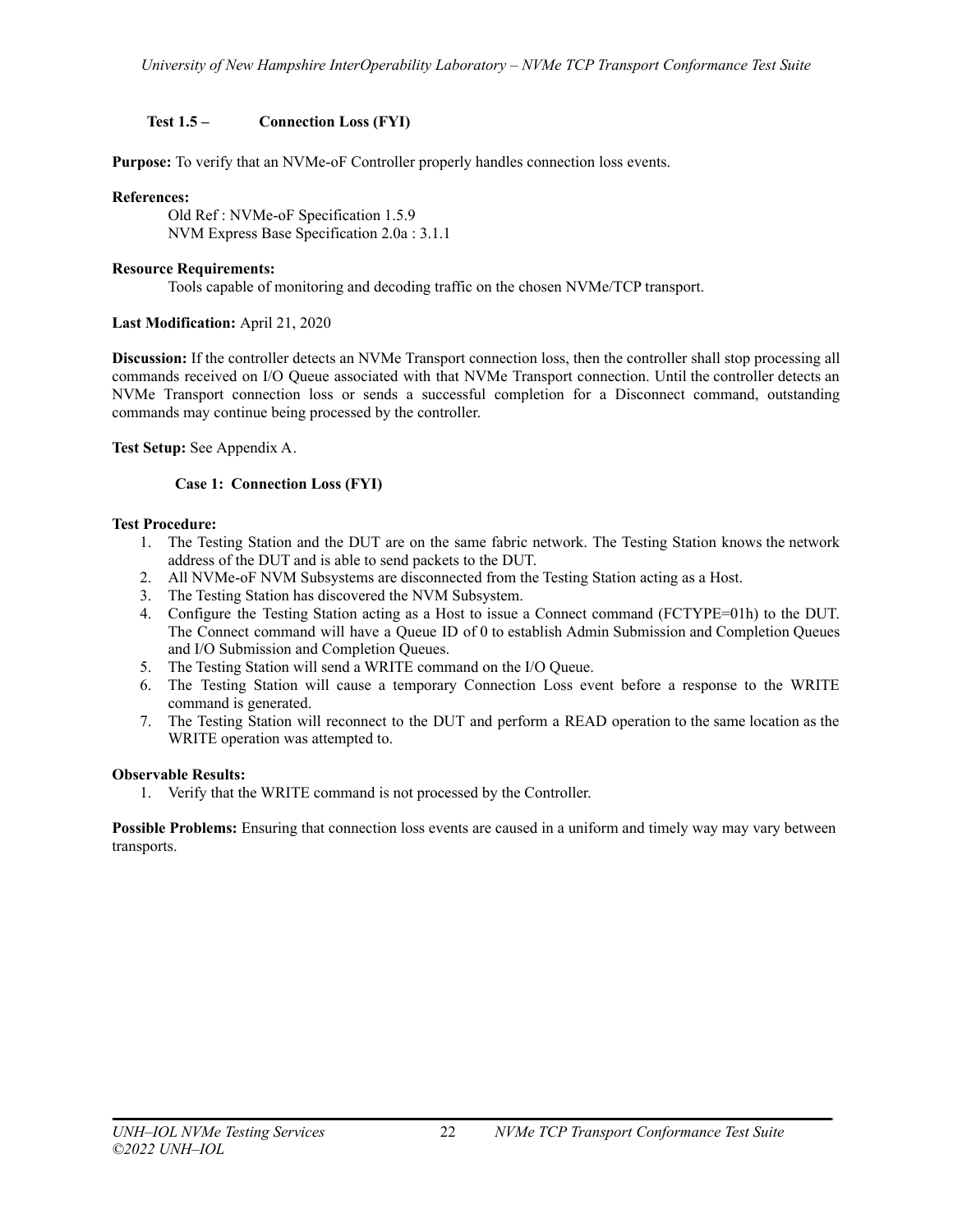# **Group 2: Controller Architecture**

# <span id="page-22-0"></span>**Overview:**

This section describes a method for performing conformance verification for the Controller Architecture of NVMe\TCP products defined in Chapter 3 of the NVM Express Base Specification 2.0.

# **Notes:**

The preliminary draft descriptions for the tests defined in this group are considered complete, and the tests are pending implementation (during which time additional revisions/modifications are likely to occur).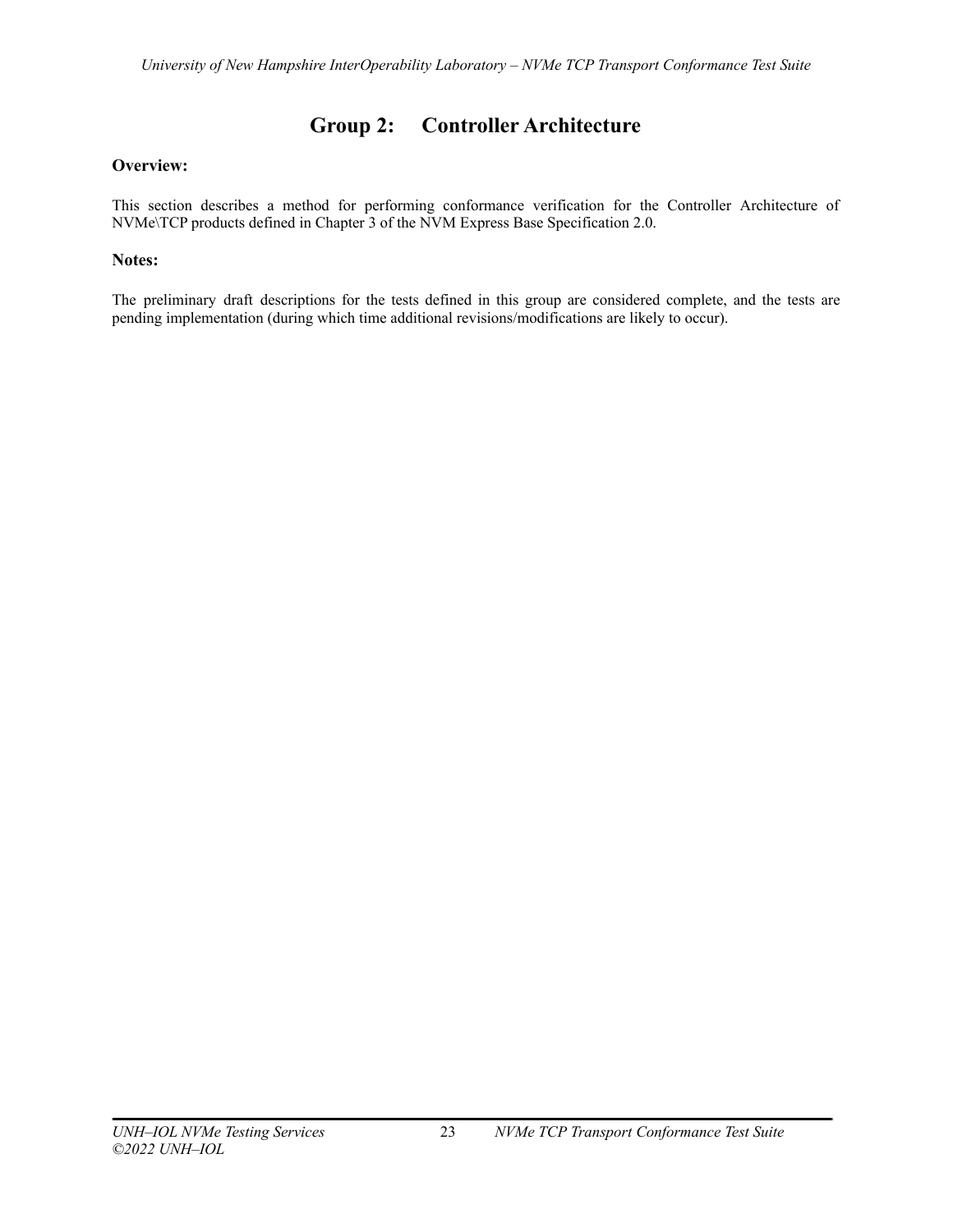# <span id="page-23-0"></span>**Test 2.1 – Identify Controller Data Structure Enhancements (M)**

**Purpose:** To verify that an NVMe Controller can properly populate Identify controller fields specific to NVMe over Fabrics.

# **References:**

Old Ref : NVMe Specification 4.1 NVM Express Base Specification 2.0a : 5

# **Resource Requirements:**

Tools capable of monitoring and decoding traffic on the chosen NVMe\TCP transport interface.

# **Last Modification:** April 2, 2019

**Discussion:** Identify Controller Data Structure has enhancements specific for NVMe-oF implementations.

<span id="page-23-1"></span>**Test Setup:** See Appendix A.

# **Case 1: CNS=01h Identify Controller Data Structure (M)**

# **Test Procedure:**

- 1. The Testing Station and the DUT are on the same fabric network. The Testing Station knows the network address of the DUT and is able to send packets to the DUT.
- 2. All NVMe-oF NVM Subsystems are disconnected from the Testing Station acting as a Host.
- 3. Establish an NVM connection and Admin and IO Submission and Completion.
- 4. Configure the Testing Station acting as a Host to perform an Identify Controller Data Structure (CNS=01h).
- 5. In the Data Structure return, read the following values:
	- a. Byte 1795:1792 I/O Queue Command Capsule Supported Size (IOCCSZ)
	- b. Byte 1799:1796 I/O Queue Response Capsule Supported Size (IORCSZ)
	- c. Byte 1801:1800 In Capsule Data Offset (ICDOFF)
	- d. Byte 1802 Fabrics Controller Attributes (FCATT)
	- e. Byte 1803 Maximum SGL Data Block Descriptors (MSDBD)
	- f. Byte 2047:1804
- 6. Disconnect NVMe-oF controllers from the Testing Station acting as a Host.

#### **Observable Results:**

- 1. Verify that the IOCCSZ has a value of 4 or greater, corresponding to 64 bytes or greater.
- 2. Verify that the IORCSZ has a value of 1 or greater, corresponding to 16 bytes or greater.
- 3. Verify that the FCATT field has bits 7:1 set to 0, as they are reserved.
- 4. Verify that Bytes 2047:1804 are set to 0, as they are Reserved.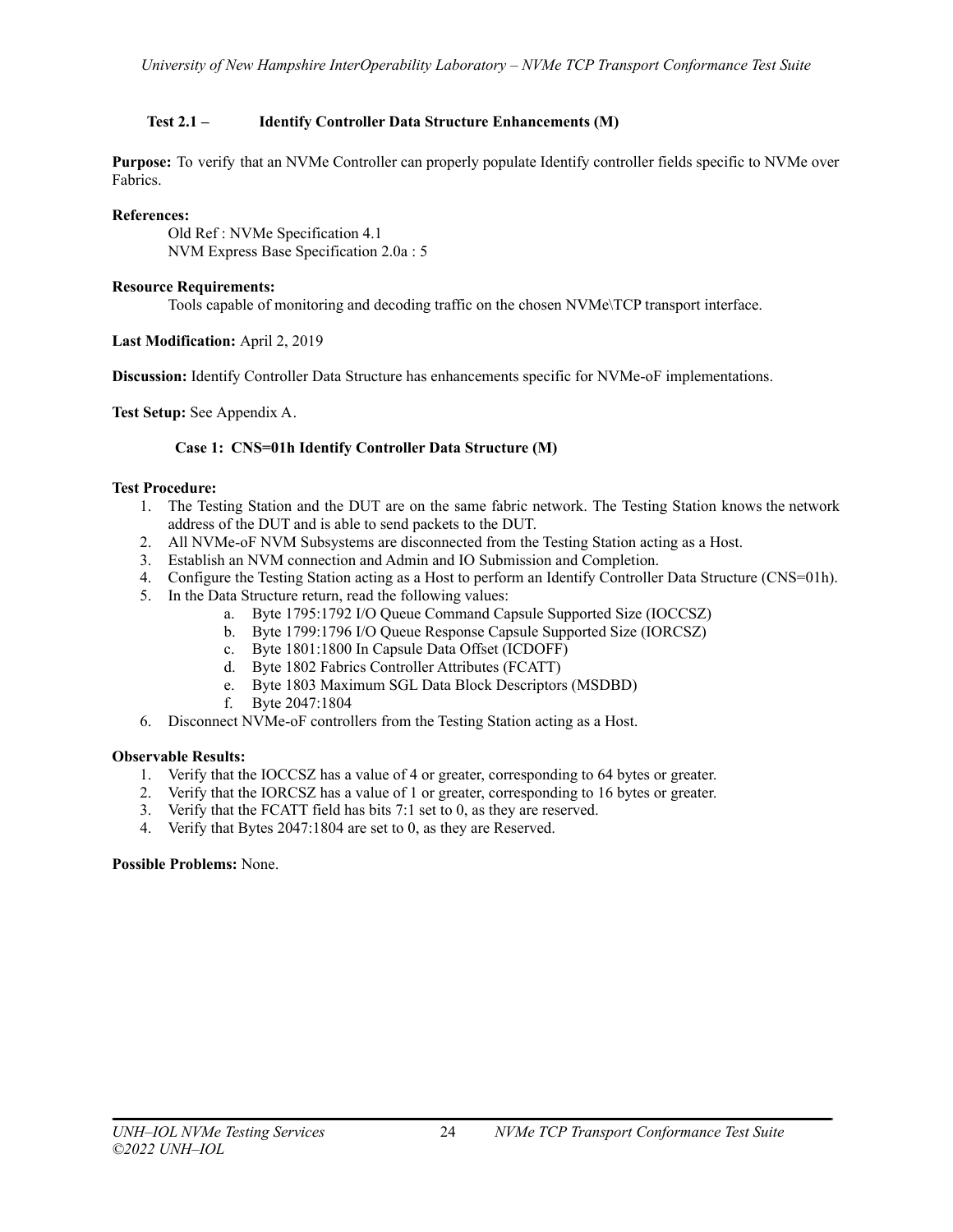# <span id="page-24-0"></span>**Test 2.2 – Controller Association after Reset (FYI)**

**Purpose:** To verify that host and controller association is preserved for at least 2 minutes after CC.EN transitions to  $^{\circ}$  0'.

# **References:**

Old Ref : NVMe-oF Specification 4.4, 4.5 NVM Express Base Specification 2.0 : 3.3.2.4, 5

## **Resource Requirements:**

Tools capable of monitoring and decoding traffic on the chosen NVMe-oF transport interface.

# **Last Modification:** April 21, 2020

**Discussion:** Host to Controller associations require an Admin Queue, which can only be deleted when an association is removed. Host to Controller associations are maintained for at least 2 minutes after a reset operation. To verify this in the following test, a Admin Queue, and therefore an association are established. Then a reset operation is performed. Within 2 minutes, the testing station attempts to use the previously established Admin Queue, and expects operations to that Admin Queue to be successful, since the Host to Controller association is maintained for at least 2 minutes after shutdown.

<span id="page-24-1"></span>**Test Setup:** See Appendix A.

# **Case 1: CC.EN transitions to '0', then to '1' within 2 minutes due to reset (FYI)**

# **Test Procedure:**

- 1. The Testing Station and the DUT are on the same fabric network. The Testing Station knows the network address of the DUT and is able to send packets to the DUT.
- 2. All NVMe-oF NVM Subsystems are disconnected from the Testing Station acting as a Host.
- 3. The Testing Station acting as a host will establish an association with the DUT by connecting to the controller's Admin Queue using the Fabrics Connect command. Within the Connect command, the host specifies the Host NQN, NVM Subsystem NQN, Host Identifier. The Host will also establish Admin and IO Submission and Completion queues.
- 4. The Testing Station will perform a READ operation using the established IO Submission and Completion queues and the same Host NQN and Host Identifier used in the connect command.
- 5. Configure the Testing Station acting as a Host to perform a Controller Level Reset.
- 6. The Testing Station will poll CC.EN until it is set to 0.
- 7. The Testing Station will poll CC.EN until it is set to 1. If this does not occur within 2 minutes this test is not applicable.
- 8. The Testing Station will poll CSTS.RDY until it is set to 1.
- 9. The Testing Station will perform a Connect Command to the same Controller using a different Host NQN and Host Identifier than what was used in the original Connect command.
- 10. The Testing Station will perform a Identify operation using the previously established Admin Submission and Completion queues and the same Host NQN and Host Identifier than what was used in the connect command.
- 11. Disconnect NVMe-oF controllers from the Testing Station acting as a Host.

# **Observable Results:**

- 1. Verify that the Connect Command after the reset operation failed with status 84h 'Connect Invalid Host'.
- 2. Verify that the Identify operation after the Controller Level Reset was successful, and that it was able to be performed on the original Admin Queue, without establishing a new Admin Queue.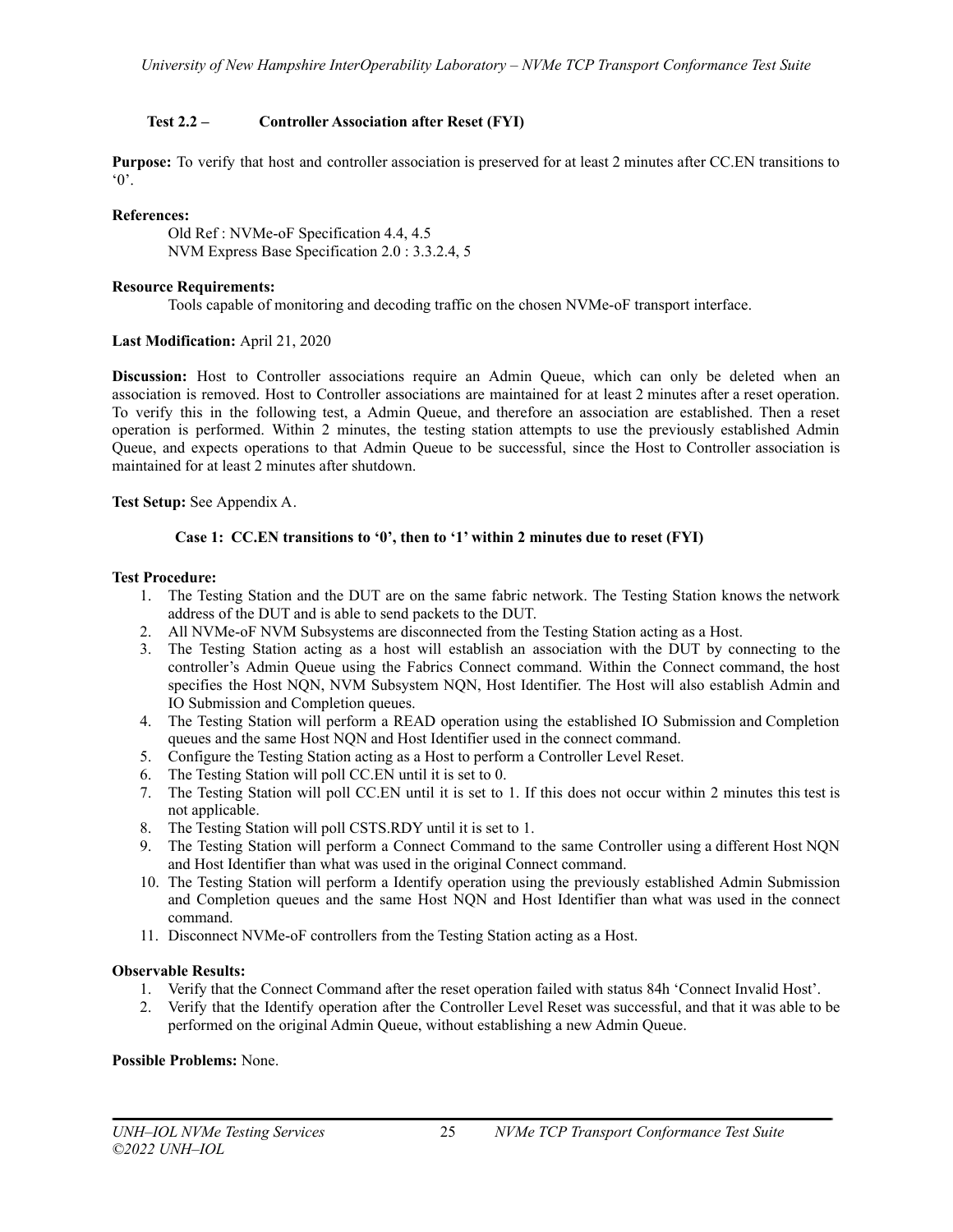# <span id="page-25-0"></span>**Test 2.3 – Admin Command Support (FYI)**

**Purpose:** To verify that an NVMe-oF Controller can properly execute all supported Admin commands.

# **References:**

Old Ref : NVMe-oF Specification 1.5.7, 4.3 NVM Express Base Specification 2.0a : 3.3.2.3, 5

## **Resource Requirements:**

Tools capable of monitoring and decoding traffic on the chosen NVMe\TCP transport.

# **Last Modification:** April 21, 2020

**Discussion:** When an Admin Queue is first created, the associated controller is disabled (i.e., CC.EN is initialized to '0'). A disabled controller shall abort all commands other than Fabrics commands on the Admin Queue with a status of Command Sequence Error. After the controller is enabled, it shall accept all supported Admin commands in addition to Fabrics commands.

NVMe over Fabrics does not support the Admin commands associated with I/O Queue creation and deletion (Create I/O Completion Queue, Create I/O Submission Queue, Delete I/O Completion Queue, Delete I/O Submission Queue) defined in the NVMe Base specification.

<span id="page-25-1"></span>**Test Setup:** See Appendix A.

# **Case 1: All Supported Commands (FYI)**

#### **Test Procedure:**

- 1. The Testing Station and the DUT are on the same fabric network. The Testing Station knows the network address of the DUT and is able to send packets to the DUT.
- 2. All NVMe-oF NVM Subsystems are disconnected from the Testing Station acting as a Host.
- 3. Establish an NVM connection and Admin and IO Submission and Completion queues.
- 4. Configure the Testing Station acting as a Host to send each of the following Admin Commands:
	- a. Get Log Page
	- b. Identify
	- c. Abort
	- d. Set Feature
	- e. Get Feature
	- f. Device Self Test (Short)
	- g. Device Self Test (Extended)
- 5. Disconnect NVMe-oF controllers from the Testing Station acting as a Host.

#### **Observable Results:**

1. Verify that each of the Admin commands completed successfully.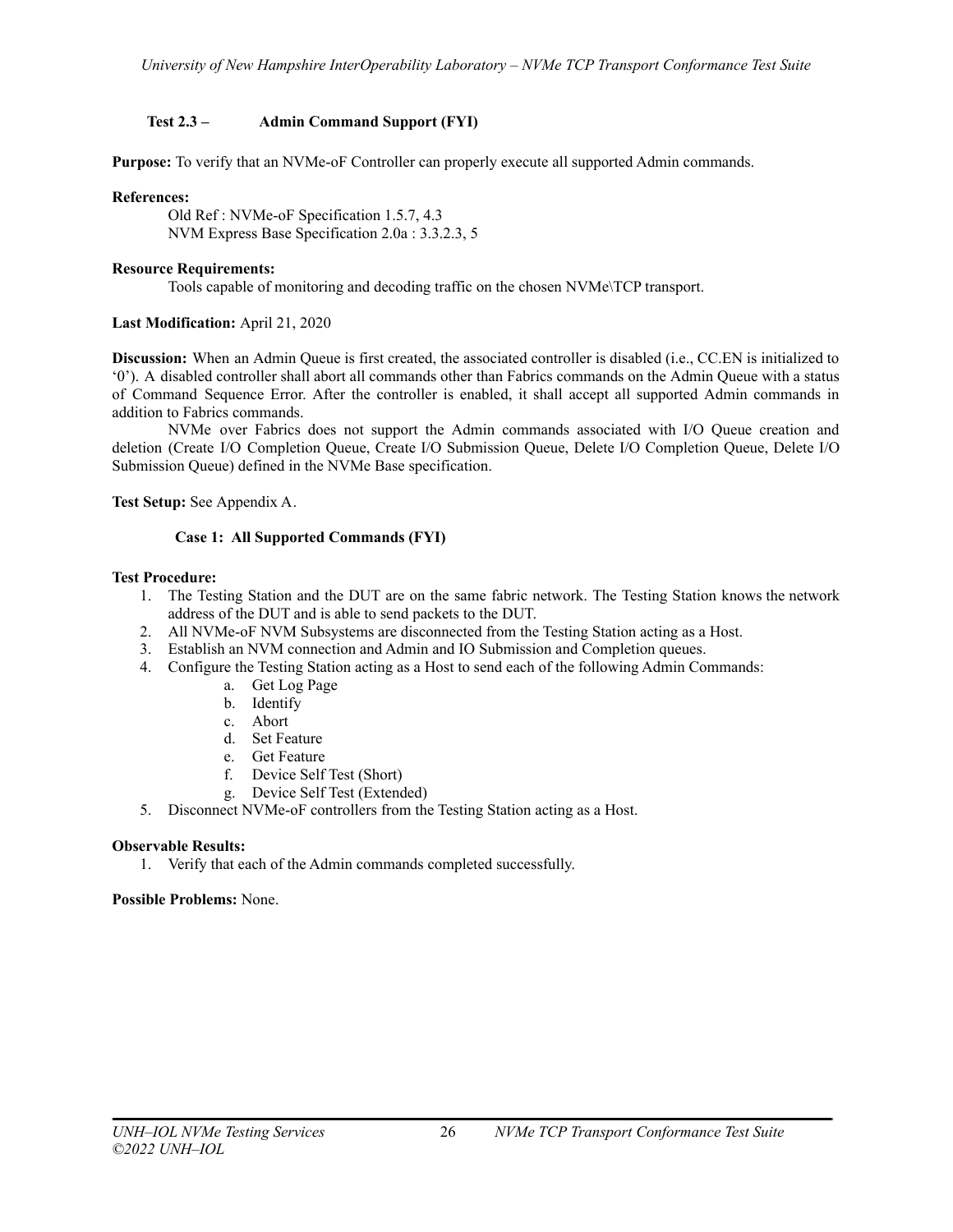# <span id="page-26-0"></span>**Test 2.4 – Authentication (FYI)**

**Purpose:** Verify that a controller associated with an NVM subsystem that requires a fabric secure channel shall not accept any commands (i.e., Fabrics commands, Admin commands, or I/O commands) on an NVMe Transport until a secure channel is established.

## **References:**

Old Ref : NVMe-oF Specification 1.5.8, 4.4 NVM Express Base Specification 2.0a : 2.2.5, 3.5.2

#### **Resource Requirements:**

Tools capable of monitoring and decoding traffic on the chosen NVMe\TCP transport.

# **Last Modification:** April 21, 2020

**Discussion:** A controller associated with an NVM subsystem that requires a fabric secure channel shall not accept any commands (i.e., Fabrics commands, Admin commands, or I/O commands) on an NVMe Transport until a secure channel is established.

<span id="page-26-1"></span>**Test Setup:** See Appendix A.

# **Case 1: Secure Channel Required but Not Established (FYI)**

# **Test Procedure:**

- 1. The Testing Station and the DUT are on the same fabric network. The Testing Station knows the network address of the DUT and is able to send packets to the DUT.
- 2. All NVMe-oF NVM Subsystems are disconnected from the Testing Station acting as a Host.
- 3. Configure the Testing Station acting as a Host to issue a Connect command (FCTYPE=01h) to the DUT. The Connect command will have a Queue ID of 0 to establish Admin Submission and Completion Queues.
- 4. Check the AUTHREQ field in the Connect Command response. If AUTHREQ=0 this test is not applicable.
- 5. If AUTHREQ=1, configure the Testing Station acting as a Host to send each of the following Admin Commands before Authentication can be completed:
	- a. Get Log Page
	- b. Identify
	- c. Abort
	- d. Set Feature
	- e. Get Feature
	- f. Device Self Test (Short)
	- g. Device Self Test (Extended)
- 6. Disconnect NVMe-oF controllers from the Testing Station acting as a Host.

#### **Observable Results:**

1. Verify that none of the Admin commands completed successfully.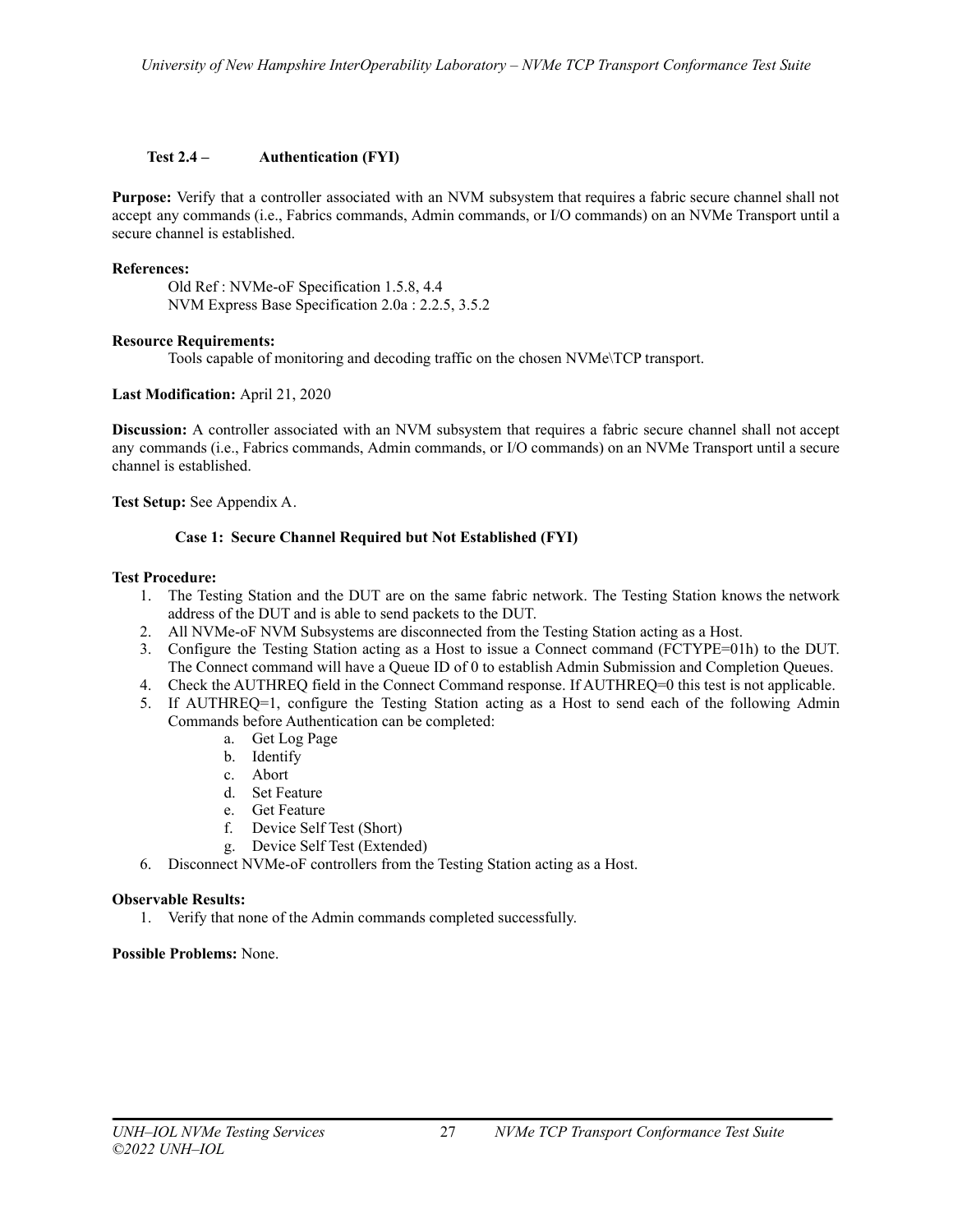# <span id="page-27-0"></span>**Test 2.5 – Shutdown (FYI)**

**Purpose:** Verify that a controller uses CC.SHN properly.

# **References:**

Old Ref : NVMe-oF Specification 4.6 NVM Express Base Specification 2.0a : 3.6.2

# **Resource Requirements:**

Tools capable of monitoring and decoding traffic on the chosen NVMe\TCP transport.

# **Last Modification:** April 21, 2020

**Discussion:** To initiate a shutdown of a controller, the host should use the Property Set command (refer to section 3.6) to set the Shutdown Notification (CC.SHN) field.

From the time a shutdown is initiated until:

- a Controller Level Reset occurs; or
- the controller, if dynamic, is removed from the NVM subsystem,

the controller shall:

- process only Fabrics commands; and
- disable the Keep Alive timer, if supported.

<span id="page-27-1"></span>**Test Setup:** See Appendix A.

# **Case 1: Normal Shutdown (FYI)**

#### **Test Procedure:**

- 1. The Testing Station and the DUT are on the same fabric network. The Testing Station knows the network address of the DUT and is able to send packets to the DUT.
- 2. All NVMe-oF NVM Subsystems are disconnected from the Testing Station acting as a Host.
- 3. Establish an NVM connection and Admin and IO Submission and Completion queues.
- 4. Configure the Testing Station acting as a Host to send a Property Set command to set CC.SHN to 01b, Normal Shutdown.
- 5. Send an Identify Command
- 6. Send a Property Get Command for any supported property.
- 7. Disconnect NVMe-oF controllers from the Testing Station acting as a Host.

# **Observable Results:**

- 1. Verify that each of the Property Get commands completed successfully.
- 2. Verify that the Identify command is not processed.
- 3. Verify that the Shutdown completes.

# **Case 2: Abrupt Shutdown (FYI)**

#### <span id="page-27-2"></span>**Test Procedure:**

- 1. The Testing Station and the DUT are on the same fabric network. The Testing Station knows the network address of the DUT and is able to send packets to the DUT.
- 2. All NVMe-oF NVM Subsystems are disconnected from the Testing Station acting as a Host.
- 3. Establish an NVM connection and Admin and IO Submission and Completion queues.
- 4. Configure the Testing Station acting as a Host to send a Property Set command to set CC.SHN to 10b, Abrupt Shutdown.
- 5. Send an Identify Command
- 6. Send a Property Get Command for any supported property.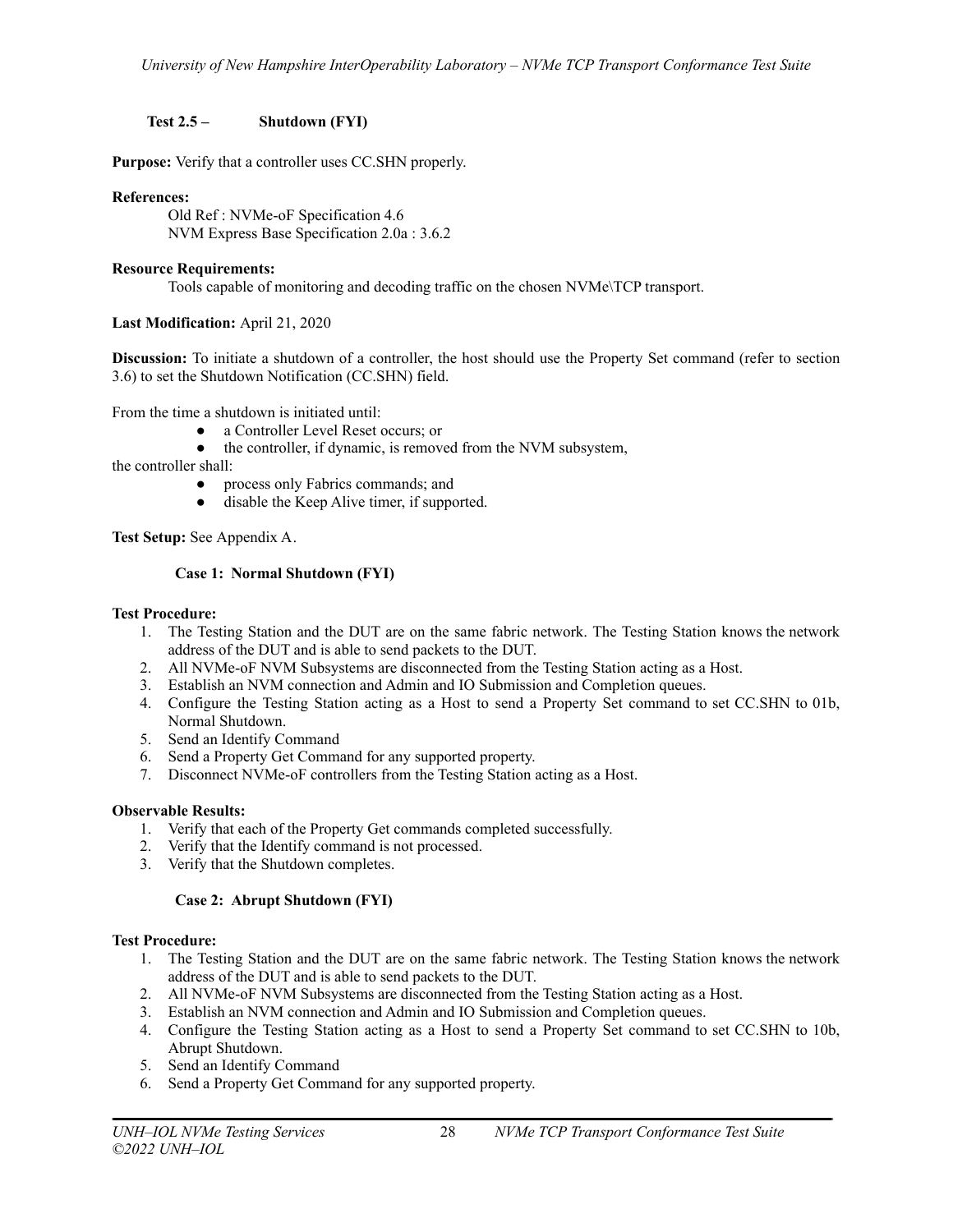7. Disconnect NVMe-oF controllers from the Testing Station acting as a Host.

# **Observable Results:**

- 1. Verify that each of the Property Get commands completed successfully.
- 2. Verify that the Identify command is not processed.
- 3. Verify that the Shutdown completes.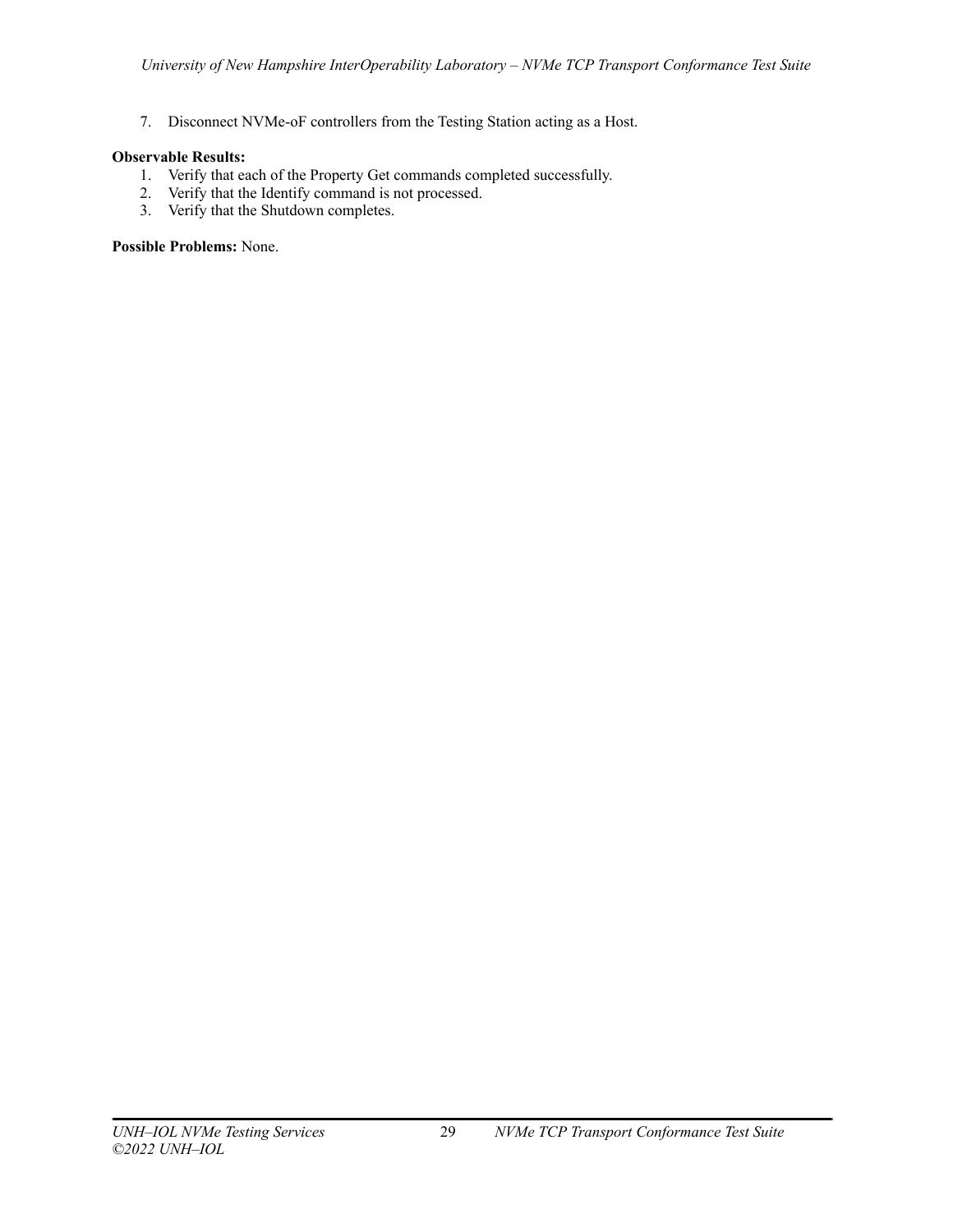# <span id="page-29-0"></span>**Test 2.6 – SGLs within Command Capsule (FYI)**

**Purpose:** To verify that an NVMe Controller can properly populate Identify controller fields specific to NVMe over Fabrics.

# **References:**

Old Ref : NVMe Specification 4.1 NVM Express Base Specification 2.0a : 5.17

# **Resource Requirements:**

Tools capable of monitoring and decoding traffic on the chosen NVMe\TCP transport interface.

# **Last Modification:** June 22, 2021

**Discussion:** Identify Controller Data Structure has enhancements specific for NVMe-oF implementations.

<span id="page-29-1"></span>**Test Setup:** See Appendix A.

# **Case 1: ICDOFF is Non-Zero (FYI)**

# **Test Procedure:**

- 1. The Testing Station and the DUT are on the same fabric network. The Testing Station knows the network address of the DUT and is able to send packets to the DUT.
- 2. All NVMe-oF NVM Subsystems are disconnected from the Testing Station acting as a Host.
- 3. Establish an NVM connection and Admin and IO Submission and Completion.
- 4. Configure the Testing Station acting as a Host to perform an Identify Controller Data Structure (CNS=01h).
- 5. In the Data Structure return, read the following values:
	- a. Byte 1801:1800 In Capsule Data Offset (ICDOFF)
- 6. If ICDOFF is set to 0 this test is not applicable.
- 7. The Testing Station should issue a command capsule with SGL descriptors such that the Submission Queue Entry has a size greater than ICDOFF \* 16.

#### **Observable Results:**

1. Verify that the DUT aborted the command with status code set to Invalid Number of SGL Descriptors.

# **Case 2: SGL Data Block Exceeds MSDBD (FYI)**

#### <span id="page-29-2"></span>**Test Procedure:**

- 1. The Testing Station and the DUT are on the same fabric network. The Testing Station knows the network address of the DUT and is able to send packets to the DUT.
- 2. All NVMe-oF NVM Subsystems are disconnected from the Testing Station acting as a Host.
- 3. Establish an NVM connection and Admin and IO Submission and Completion.
- 4. Configure the Testing Station acting as a Host to perform an Identify Controller Data Structure (CNS=01h).
- 5. In the Data Structure return, read the following values:
	- a. Byte 1803 Maximum SGL Data Block Descriptors (MSDBD)
- 6. The Testing Station should issue a command capsule with more SGL Data Block of Keyed SGL Data Block descriptors in a capsule than the maximum indicated in the MSDBD field in the Identify Controller data structure.

#### **Observable Results:**

1. Verify that the DUT aborted the command with status code set to Invalid Number of SGL Descriptors.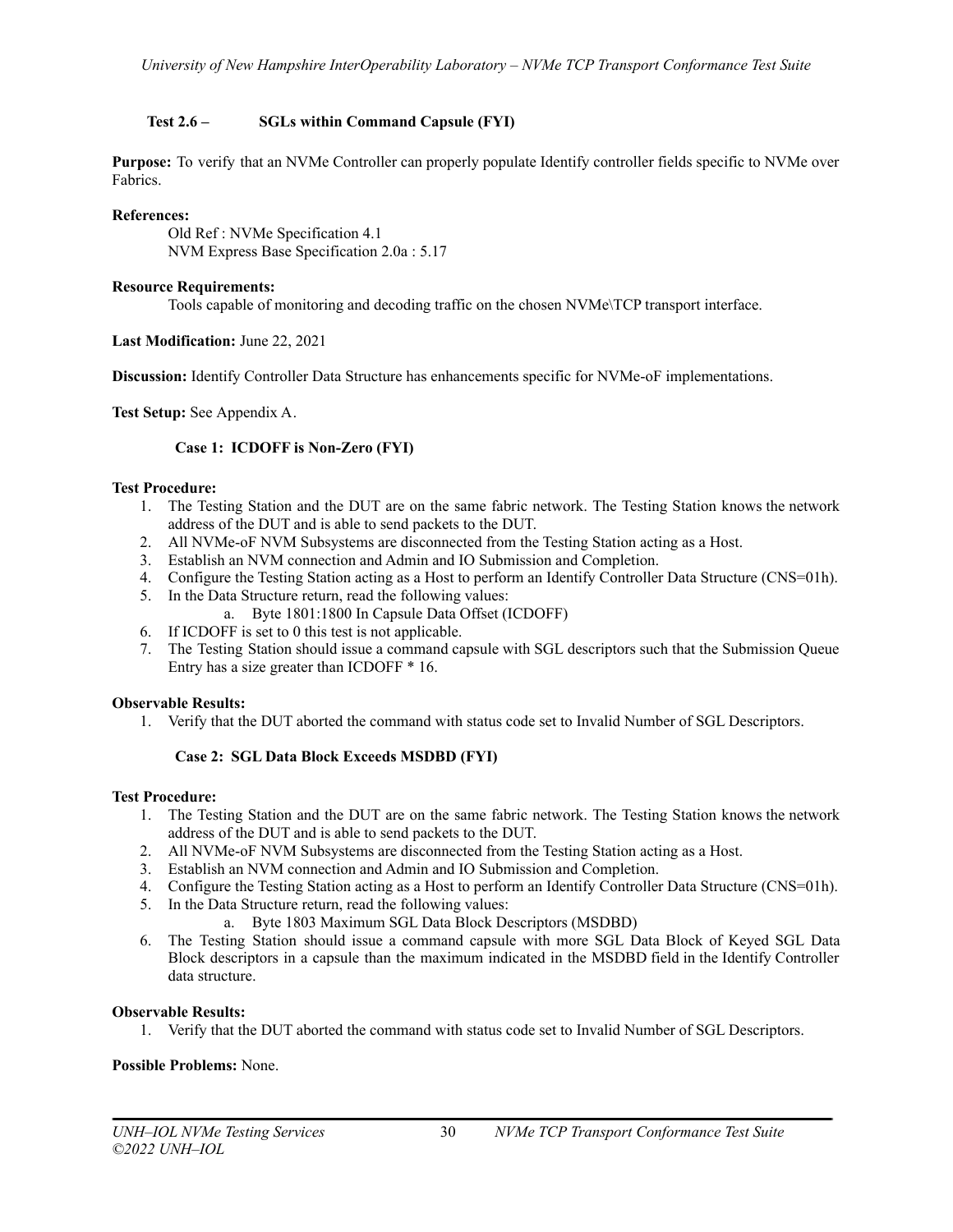# **Group 3: Discovery Service**

# <span id="page-30-0"></span>**Overview:**

This section describes a method for performing conformance verification for NVMe\TCP products implementing the Discovery Service defined in Chapter 3 of the NVM Express Base Specification 2.0.

# **Notes:**

The preliminary draft descriptions for the tests defined in this group are considered complete, and the tests are pending implementation (during which time additional revisions/modifications are likely to occur).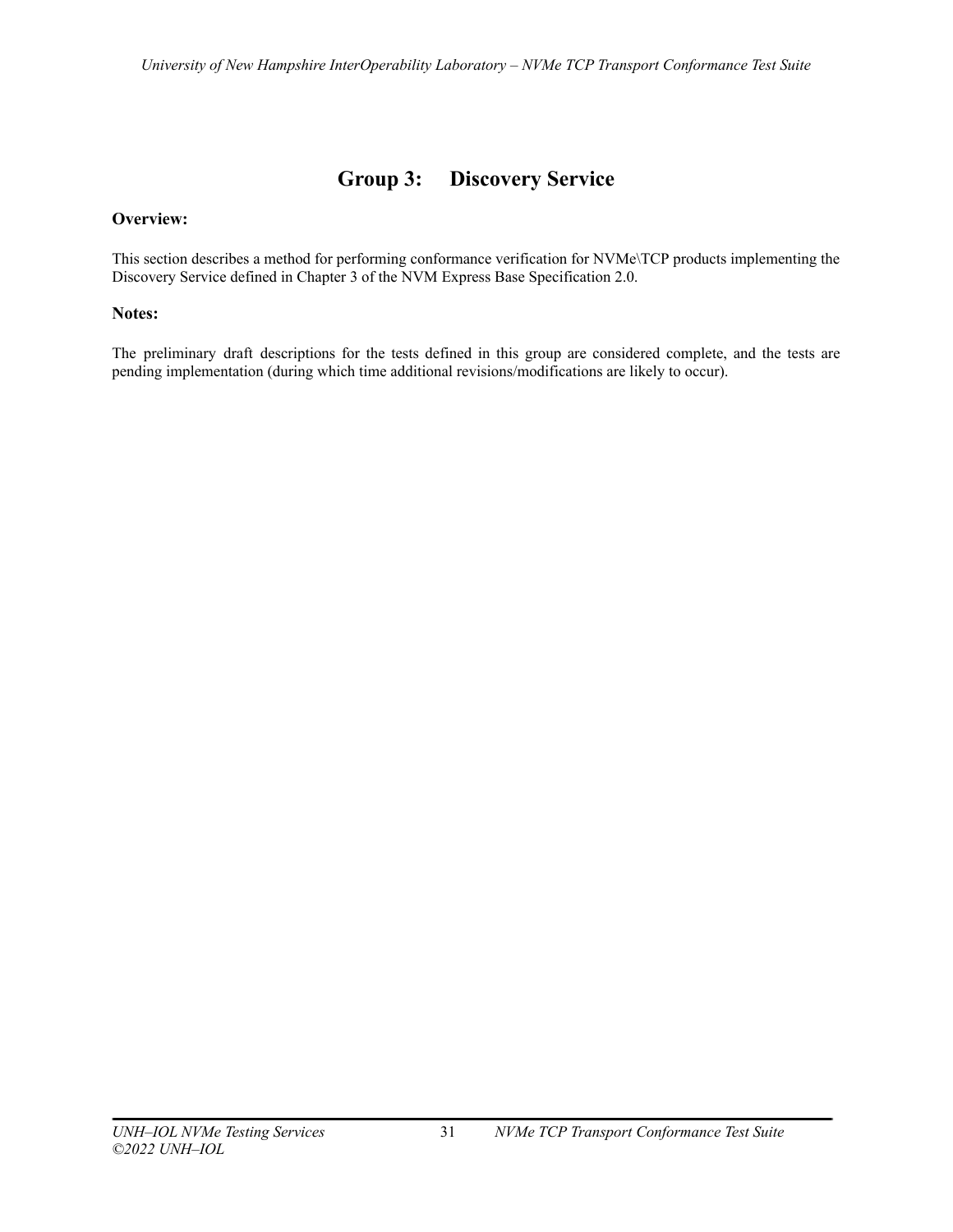# <span id="page-31-0"></span>**Test 3.1 – Initialize Discovery Controller (M)**

**Purpose:** To verify that an NVMe Controller can properly initialize a Discovery Controller.

## **References:**

Old Ref : NVMe Specification 4.1 NVM Express Base Specification 2.0a : 3.1

# **Resource Requirements:**

Tools capable of monitoring and decoding traffic on the chosen NVMe\TCP transport.

# **Last Modification:** November 27, 2018

**Discussion:** The initialization process for the Discovery controller is described below:

- 1. NVMe in-band authentication is performed if required;
- 2. The host determines the controller's capabilities by reading the Controller Capabilities property;
- 3. The host configures the controller's settings by writing the Controller Configuration property, including setting CC.EN to '1' to enable command processing;
- 4. The host waits for the controller to indicate it is ready to process commands. The controller is ready to process commands when CSTS.RDY is set to '1' in the Controller Status property; and
- 5. The host determines the features and capabilities of the controller by issuing the Identify command, specifying the Controller data structure.
- 6. After initializing the Discovery controller, the host reads the Discovery Log Page.

# <span id="page-31-1"></span>**Test Setup:** See Appendix A.

# **Case 1: Initialize Discovery Controller (M)**

#### **Test Procedure:**

- 1. This test is only applicable to DUTs which implement a Discovery Controller.
- 2. The Testing Station and the DUT are on the same fabric network. The Testing Station knows the network address of the DUT and is able to send packets to the DUT.
- 3. All NVMe-oF NVM Subsystems are disconnected from the Testing Station acting as a Host.
- 4. Configure the Testing Station acting as a Host to issue a Connect command (FCTYPE=01h) to the DUT using well known address nqn.2014-08.org.nvmexpress.discovery.
- 5. The Testing Station acting as a Host will use the Get Property Command to read the Controller Capabilities.
- 6. The Testing Station acting as a Host will use the Set Property Command to set CC.EN to 1.
- 7. The Testing Station acting as a Host will use the Get Property Command to read CSTS.RDY. Repeat until CSTS.RDY=1.
- 8. The Testing Station will transmit an Identify Controller Data Structure (CNS=01h).
- 9. The Testing Station will transmit a Get Log Page Command for the Discovery Log Page (LID=70h)
- 10. Disconnect NVMe-oF controllers from the Testing Station acting as a Host.

#### **Observable Results:**

- 1. Verify that the Connect Response indicates status Success.
- 2. Verify that the Get Properties commands indicates status Success.
- 3. Verify that the Set Properties command indicates status Success.
- 4. Verify that the Identify command indicates status Success and the following fields are populated correctly:
	- a. Firmware Revision (FR)
	- b. Maximum Data Transfer Size (MDTS)
	- c. Controller ID (CNTLID)
	- d. Version (VER)
	- e. Log Page Attributes (LPA)
	- f. Error Log Page Attributes (ELPE)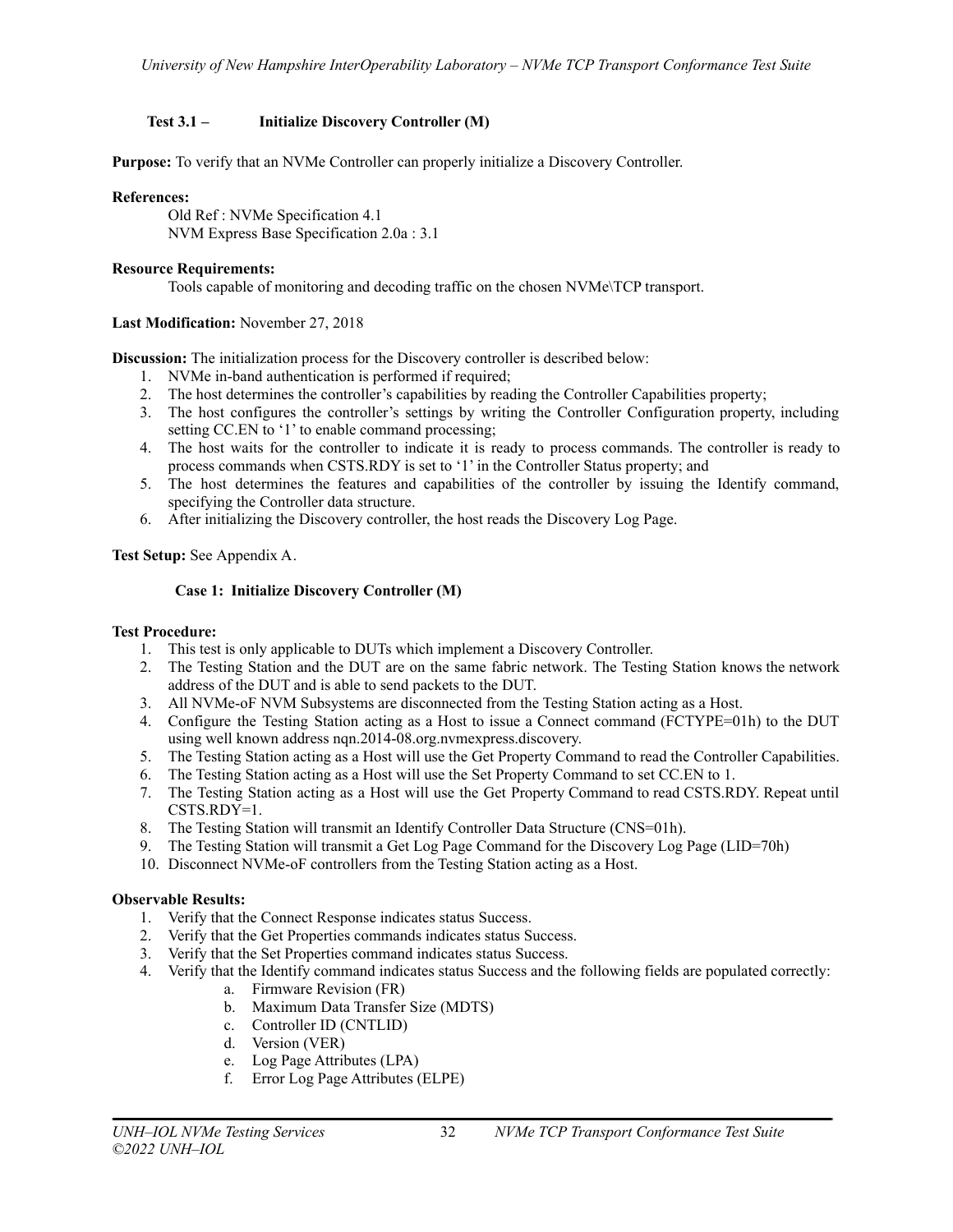- g. Maximum Outstanding Commands (MAXCMD)
- h. SGL Support (SGLS)
- i. NVM Subsystem NVMe Qualified Name (SUBNQN)
- 5. Verify that the DUT returns the Discovery Log Page and the following fields are populated correctly:
	- a. Transport Type (TRTYPE) should reflect the transport being used.
		- b. Address Family (ADRFAM) should reflect the address and transport being used.
		- c. Admin Max SQ Size (ASQSZ) indicates a minimum of 32.
		- d. Transport Service Identifier (TRSVCID) reflects the transport being used.
		- e. Record Format (RECFMT) is 0h.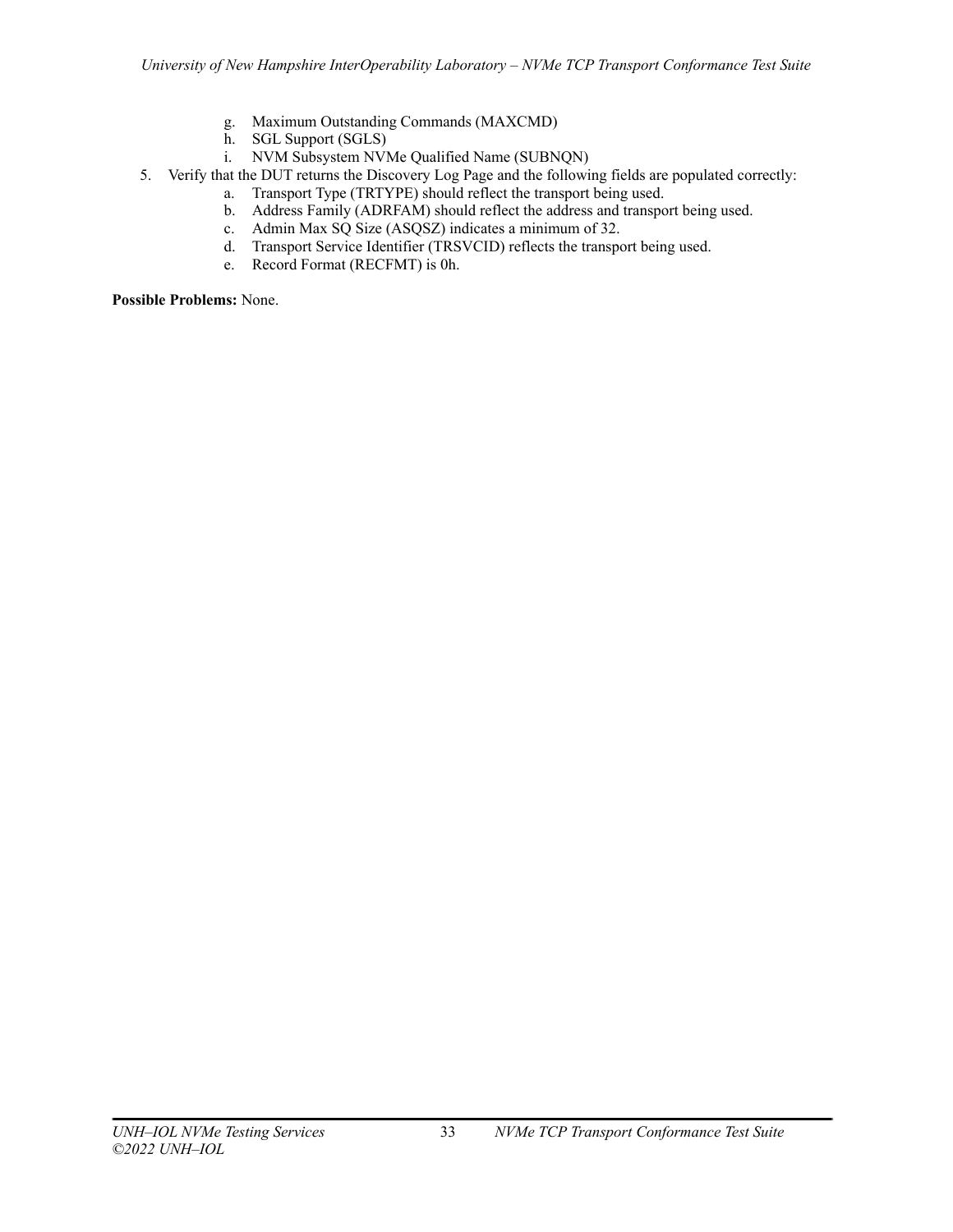# <span id="page-33-0"></span>**Test 3.2 – Keep Alive Timeout (M)**

**Purpose:** To verify that an NVMe Controller can properly process a Keep Alive Timeout.

## **References:**

Old Ref : NVMe-oF Specification 7.1.2 NVM Express Base Specification 2.0a : 3.9

## **Resource Requirements:**

Tools capable of monitoring and decoding traffic on the chosen NVMe\TCP transport.

# **Last Modification:** November 29, 2018

**Discussion:** The controller shall treat a Keep Alive Timeout in the same manner as connection loss. If the Keep Alive feature is in use and the timer expires, then the controller shall:

- stop processing commands and set the Controller Fatal Status (CSTS.CFS) bit to '1';
- terminate the NVMe Transport connection; and
- break the host to controller association.

After completing these steps, a controller may accept a Connect command for the Admin Queue from the same or another host in order to form a new association.

<span id="page-33-1"></span>**Test Setup:** See Appendix A.

# **Case 1: Keep Alive Timeout (M)**

#### **Test Procedure:**

- 1. This test is only applicable to DUTs which implement a Discovery Controller and a transport that requires the Keep Alive feature.
- 2. The Testing Station and the DUT are on the same fabric network. The Testing Station knows the network address of the DUT and is able to send packets to the DUT.
- 3. All NVMe-oF NVM Subsystems are disconnected from the Testing Station acting as a Host.
- 4. Configure the Testing Station acting as a Host to issue a Connect command (FCTYPE=01h) to the DUT using well known address nqn.2014-08.org.nvmexpress.discovery and a Set Feature command to set the desired KATO value.
- 5. The Testing Station acting as a Host will use the Get Property Command to read the Controller Capabilities.
- 6. The Testing Station acting as a Host will use the Set Property Command to set CC.EN to 1.
- 7. The Testing Station acting as a Host will use the Get Property Command to read CSTS.RDY. Repeat until CSTS.RDY=1.
- 8. The Testing Station will transmit an Identify Controller Data Structure (CNS=01h).
- 9. The Testing Station will transmit a Get Log Page Command for the Discovery Log Page (LID=70h).
- 10. The Testing Station should send at least 3 Keep Alive Commands using the prescribed Keep Alive Timeout. After sending 3 Keep Alive commands, the testing station should cease sending Keep Alive commands. Allow the Keep Alive timer to timeout.
- 11. The Testing Station will use the Get Property Command to read the CSTS.CFS bit.
- 12. Configure the Testing Station acting as a Host to issue a Connect command (FCTYPE=01h) to the DUT using well known address nqn.2014-08.org.nvmexpress.discovery.
- 13. Disconnect NVMe-oF controllers from the Testing Station acting as a Host.

# **Observable Results:**

- 1. Verify that when the Keep Alive Timer times out the DUT sets CSTS.CFS to 1.
- <span id="page-33-2"></span>2. Verify that the final Connect command completes with status "Success".

# **Case 2: Traffic Based Keep Alive (M)**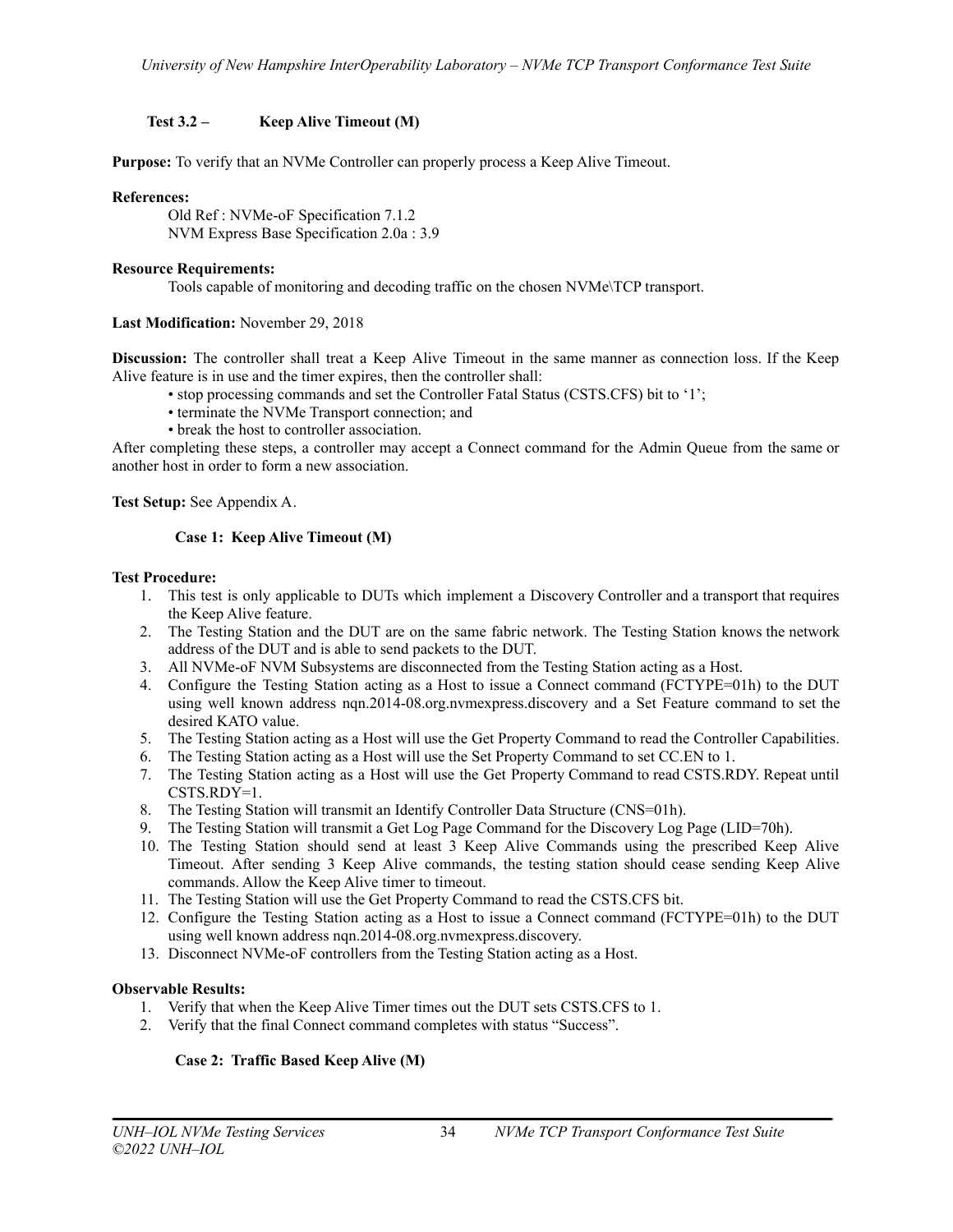# **Test Procedure:**

- 1. This test is only applicable to DUTs which implement a Discovery Controller and a transport that requires the Keep Alive feature.
- 2. The Testing Station and the DUT are on the same fabric network. The Testing Station knows the network address of the DUT and is able to send packets to the DUT.
- 3. All NVMe-oF NVM Subsystems are disconnected from the Testing Station acting as a Host.
- 4. Check CTRATT Bit 6. If CTRATT Bit 6 is not set to 1, then the DUT does not support TBKAT and this test is not applicable.
- 5. Configure the Testing Station acting as a Host to issue a Connect command (FCTYPE=01h) to the DUT using well known address nqn.2014-08.org.nvmexpress.discovery and a Set Feature command to set the desired KATO value.
- 6. The Testing Station acting as a Host will use the Get Property Command to read the Controller Capabilities.
- 7. The Testing Station acting as a Host will use the Set Property Command to set CC.EN to 1.
- 8. The Testing Station acting as a Host will use the Get Property Command to read CSTS.RDY. Repeat until CSTS.RDY=1.
- 9. The Testing Station will transmit an Identify Controller Data Structure (CNS=01h).
- 10. The Testing Station will transmit a Get Log Page Command for the Discovery Log Page (LID=70h).
- 11. The Testing Station should send at least 3 Keep Alive Commands using the prescribed Keep Alive Timeout.
- 12. After sending 3 Keep Alive commands, the testing station should cease sending Keep Alive command but continue performing READ commands separated by no more than the current KATO value. At least one KATO should expire with no Keep Alive Command being sent, but instead READ commands should be sent.
- 13. After sending 3 at least 3 READ commands, the testing station should cease sending READ commands but continue performing Identify commands separated by no more than the current KATO value. At least one KATO should expire with no Keep Alive or READ Commands being sent, but instead Identify commands should be sent.
- 14. The Testing Station will use the Get Property Command to read the CSTS.CFS bit.
- 15. Disconnect NVMe-oF controllers from the Testing Station acting as a Host.

#### **Observable Results:**

- 1. Verify that the Keep Alive Timer does not expire, and CSTS.CFS (Controller Fatal Status) is not set to 0 during the test execution.
- 2. Verify that the Keep Alive, READ, and Identify commands all complete with status "Success".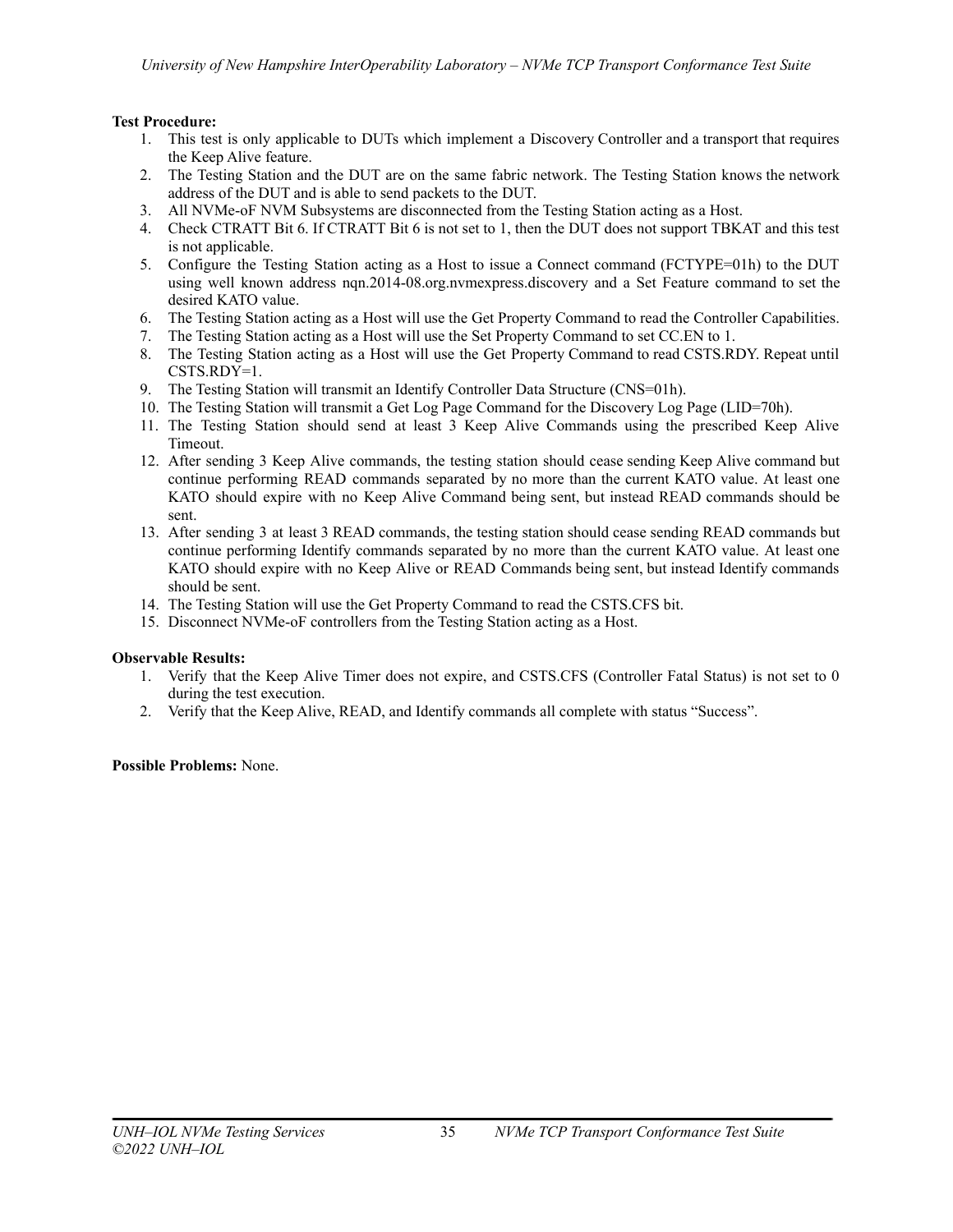# **Group 4: NVMe/TCP Binding**

# <span id="page-35-0"></span>**Overview:**

This section describes a method for performing conformance verification for NVM\TCP products implementing the NVMe/TCP, and is only applicable to those products, defined in Chapter 3 of the NVM Express TCP Transport Specification 1.0a.

# **Notes:**

The preliminary draft descriptions for the tests defined in this group are considered complete, and the tests are pending implementation (during which time additional revisions/modifications are likely to occur).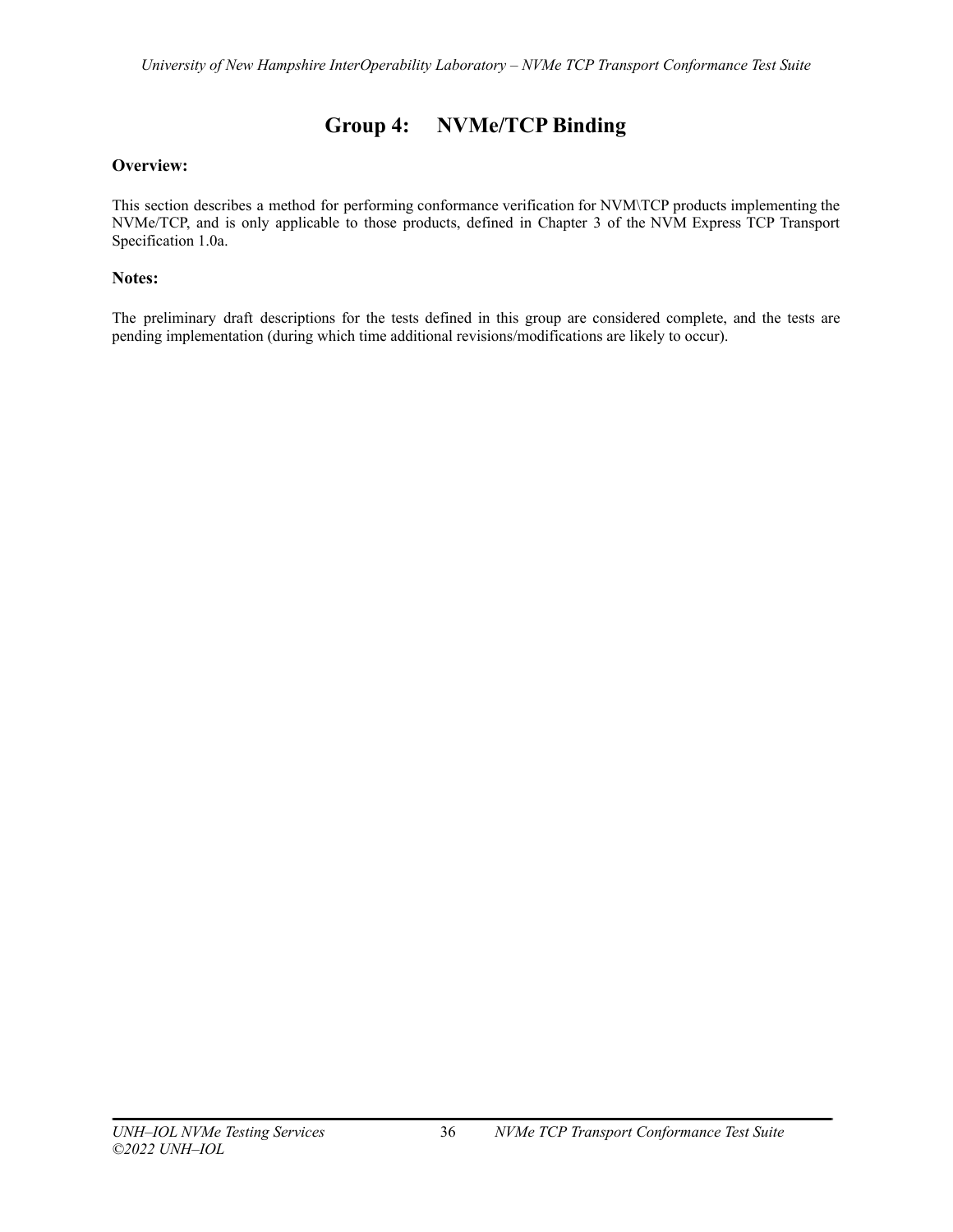# <span id="page-36-0"></span>**Test 4.1 – ICReq Errors (FYI)**

**Purpose:** To verify that an NVMe Controller can properly handle errored ICReq PDUs.

#### **References:**

Old Ref : NVMe-oF Specification NVM Express TCP Transport Specification 1.0a : 3

#### **Resource Requirements:**

Tools capable of monitoring and decoding traffic on the chosen NVMe-oF transport.

# **Last Modification:** December 1, 2019

**Discussion:** An NVMe/TCP target should properly handle ICReq errors. This test is only applicable to products implementing the NVMe/TCP transport.

<span id="page-36-1"></span>**Test Setup:** See Appendix A.

# **Case 1: Illegal Header in ICReq (FYI)**

# **Test Procedure:**

- 1. Establish a TCP Connection between the Host and NVMe-oF NVM Subsystem.
- 2. Perform an NVMe Connect command to connect the Host and NVMe-oF NVM Subsystem
- 3. Send ICReq PDU to the NVMe-oF NVM Subsystem with illegal Header
- 4. After response is received, close all open TCP connections.

# **Observable Results:**

1. Verify that the DUT sends C2HTerm in response with error status of invalid PDU Header.

# **Case 2: PFV=1 (FYI)**

#### <span id="page-36-2"></span>**Test Procedure:**

- 1. Establish a TCP Connection between the Host and NVMe-oF NVM Subsystem.
- 2. Perform an NVMe Connect command to connect the Host and NVMe-oF NVM Subsystem
- 3. Send ICReq PDU with PFV=1 to the NVMe-oF NVM Subsystem.
- 4. After response is received, close all open TCP connections.

#### **Observable Results:**

1. Verify that the DUT sends C2HTerm in response with error status of invalid PDU Header.

# **Case 3: Incorrect Initial PDU (FYI)**

#### <span id="page-36-3"></span>**Test Procedure:**

- 1. Establish a TCP Connection between the Host and NVMe-oF NVM Subsystem.
- 2. Perform an NVMe Connect command to connect the Host and NVMe-oF NVM Subsystem
- 3. Send a TCP PDU which is not an ICReq PDU to the NVMe-oF NVM Subsystem.
- 4. After response is received, close all open TCP connections.

#### **Observable Results:**

1. Verify that the DUT sends C2HTerm in response with error status of Sequence Error.

# **Case 4: Duplicate ICReq (FYI)**

#### <span id="page-36-4"></span>**Test Procedure:**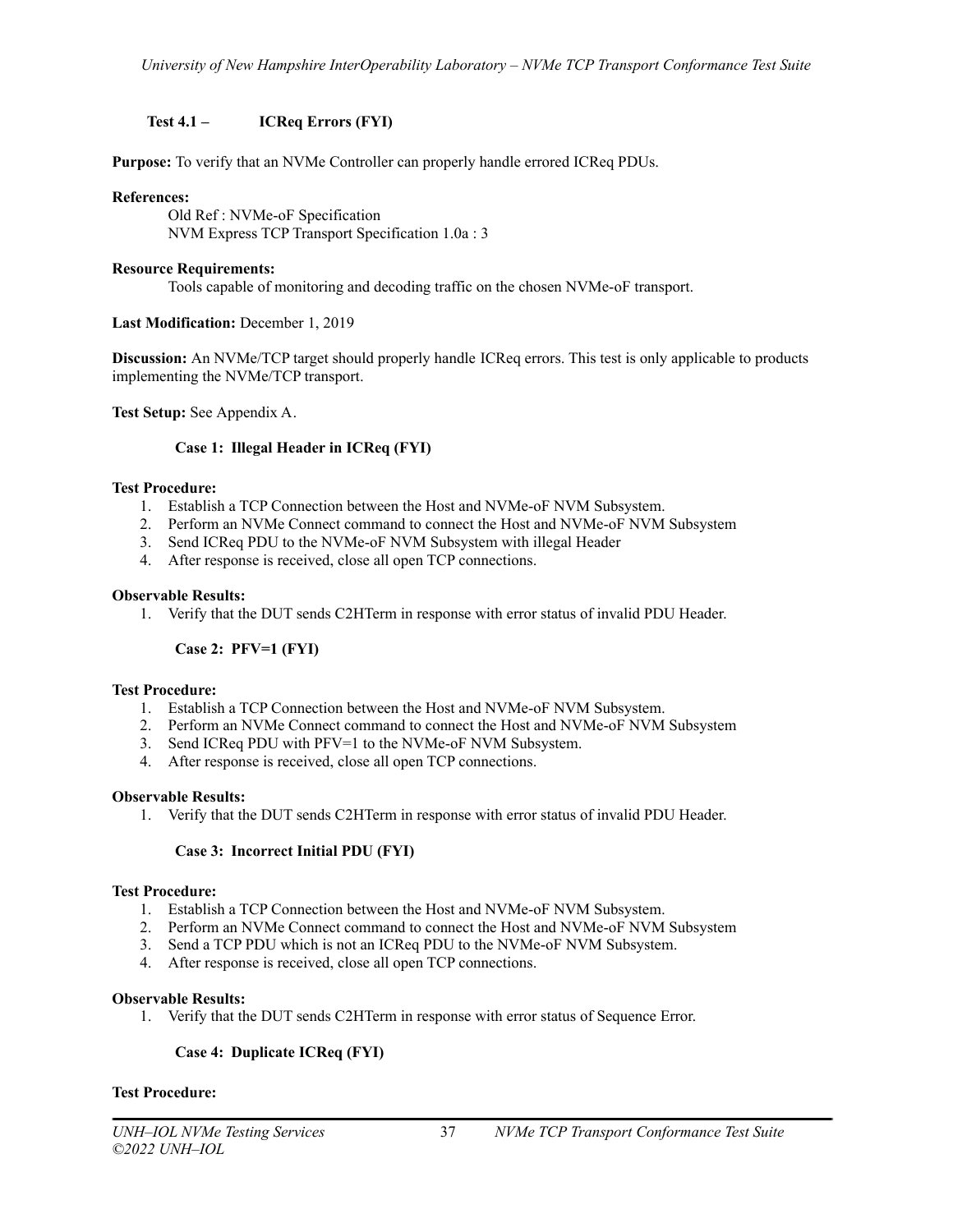- 1. Establish a TCP Connection between the Host and NVMe-oF NVM Subsystem.
- 2. Perform an NVMe Connect command to connect the Host and NVMe-oF NVM Subsystem
- 3. Send valid ICReq to the NVMe-oF NVM Subsystem with legal Header.
- 4. Send valid ICReq to the NVMe-oF NVM Subsystem with legal Header, identical to the ICReq sent in the previous step.
- 5. After response is received, close all open TCP connections.

# **Observable Results:**

- 1. Verify that the first ICReq PDU completes successfully.
- 2. Verify that for the second ICReq, DUT sends C2HTerm in response with error status of Sequence Error.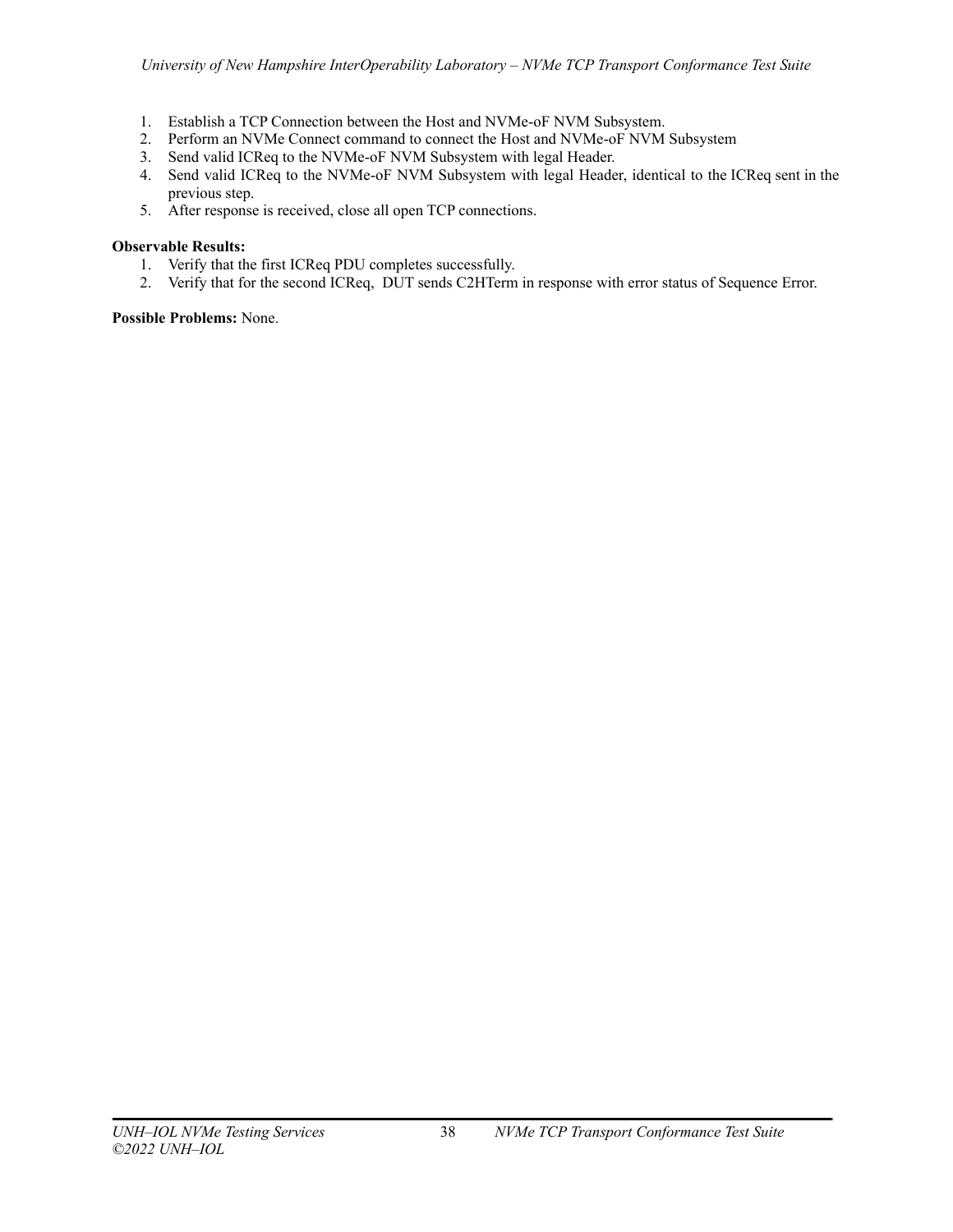# <span id="page-38-0"></span>**Test 4.2 – NVMe Connection Errors (FYI)**

**Purpose:** To verify that an NVMe Controller can properly handle errored NVMe Connection Requests.

## **References:**

Old Ref : NVMe-oF Specification NVM Express TCP Transport Specification 1.0a : 3

#### **Resource Requirements:**

Tools capable of monitoring and decoding traffic on the chosen NVMe-oF transport.

#### **Last Modification:** December 1, 2019

**Discussion:** An NVMe/TCP target should properly handle connection request errors. This test is only applicable to products implementing the NVMe/TCP transport.

<span id="page-38-1"></span>**Test Setup:** See Appendix A.

#### **Case 1: Incorrect Subsystem NQN (FYI)**

#### **Test Procedure:**

- 1. Establish a TCP Connection between the Host and NVMe-oF NVM Subsystem.
- 2. Perform an NVMe Connect command to connect the Host and NVMe-oF NVM Subsystem, with an incorrect Subsystem NQN.

#### **Observable Results:**

1. Verify that the NVMe Connect does not complete successfully.

#### **Case 2: Incorrect Host NQN (FYI)**

#### <span id="page-38-2"></span>**Test Procedure:**

- 1. Establish a TCP Connection between the Host and NVMe-oF NVM Subsystem.
- 2. Perform an NVMe Connect command to connect the Host and NVMe-oF NVM Subsystem, with an incorrect Host NQN.

#### **Observable Results:**

1. Verify that the NVMe Connect does not complete successfully.

#### **Case 3: Incorrect CTRL ID (FYI)**

#### <span id="page-38-3"></span>**Test Procedure:**

- 1. Establish a TCP Connection between the Host and NVMe-oF NVM Subsystem.
- 2. Perform an NVMe Connect command to connect the Host and NVMe-oF NVM Subsystem, with an incorrect CTRL ID.

#### **Observable Results:**

1. Verify that the NVMe Connect does not complete successfully.

## **Case 4: Incorrect RecFMT (FYI)**

#### <span id="page-38-4"></span>**Test Procedure:**

1. Establish a TCP Connection between the Host and NVMe-oF NVM Subsystem.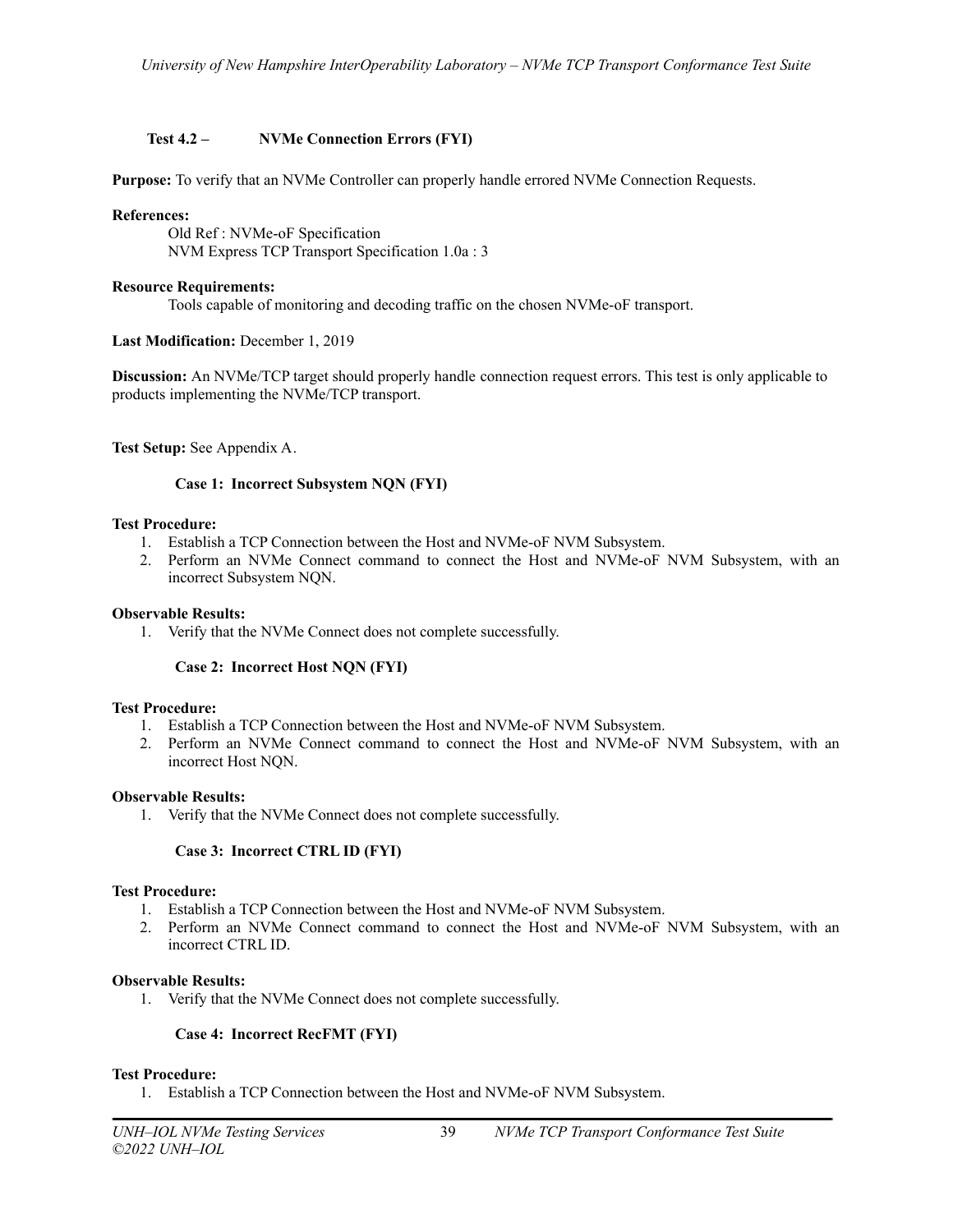2. Perform an NVMe Connect command to connect the Host and NVMe-oF NVM Subsystem, with an incorrect RecFMT.

# **Observable Results:**

1. Verify that the NVMe Connect does not complete successfully.

# **Case 5: Out of Range Queue ID (FYI)**

#### <span id="page-39-0"></span>**Test Procedure:**

- 1. Establish a TCP Connection between the Host and NVMe-oF NVM Subsystem.
- 2. Perform an NVMe Connect command to connect the Host and NVMe-oF NVM Subsystem, with an out of range Queue ID.

# **Observable Results:**

1. Verify that the NVMe Connect does not complete successfully.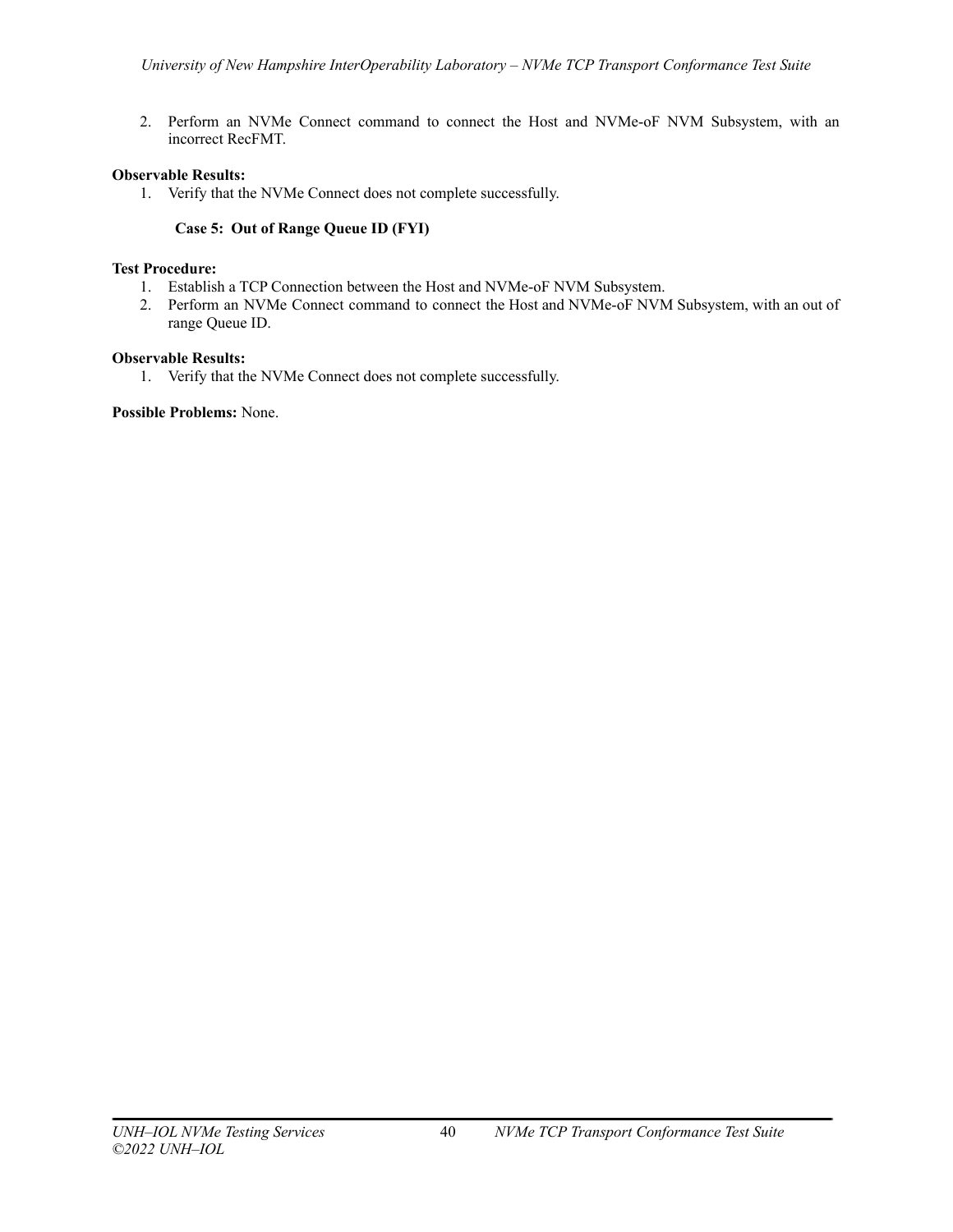# <span id="page-40-0"></span>**Test 4.3 – Queue Depth Exceeded (FYI)**

**Purpose:** To verify that an NVMe Controller can properly handle Queue Depth errors.

# **References:**

Old Ref : NVMe-oF Specification NVM Express TCP Transport Specification 1.0a : 3

## **Resource Requirements:**

Tools capable of monitoring and decoding traffic on the chosen NVMe-oF transport.This test is only applicable to products implementing the NVMe/TCP transport.

**Last Modification:** December 1, 2019

**Discussion:** An NVMe/TCP target should properly handle Queue Depth errors.

<span id="page-40-1"></span>**Test Setup:** See Appendix A.

# **Case 1: IO Queue Depth Exceeded (FYI)**

#### **Test Procedure:**

- 1. Establish a TCP Connection between the Host and NVMe-oF NVM Subsystem.
- 2. Perform an NVMe Connect command to connect the Host and NVMe-oF NVM Subsystem
- 3. Send valid ICReq to the NVMe-oF NVM Subsystem with legal Header.
- 4. Establish Admin Completion and Submission queues.
- 5. Establish IO Completion and Submission queues.
- 6. Send n valid READ commands to a single queue in the NVMe-oF NVM Subsystem, where n is greater than the maximum queue depth supported by the DUT. (i.e. if Max Queue Depth is 128, send 256 READ commands).
- 7. After response is received, close all open TCP connections.

#### **Observable Results:**

- 1. Verify that the first ICReq PDU completes successfully.
- 2. Verify that the connection remains open.

# **Case 2: Queue Depth Exceeded (FYI)**

#### <span id="page-40-2"></span>**Test Procedure:**

- 1. Establish a TCP Connection between the Host and NVMe-oF NVM Subsystem.
- 2. Perform an NVMe Connect command to connect the Host and NVMe-oF NVM Subsystem
- 3. Send 256 identical ICReq commands to the NVMe-oF NVM Subsystem.
- 4. After response is received, close all open TCP connections.

## **Observable Results:**

1. Verify that the connection remains open.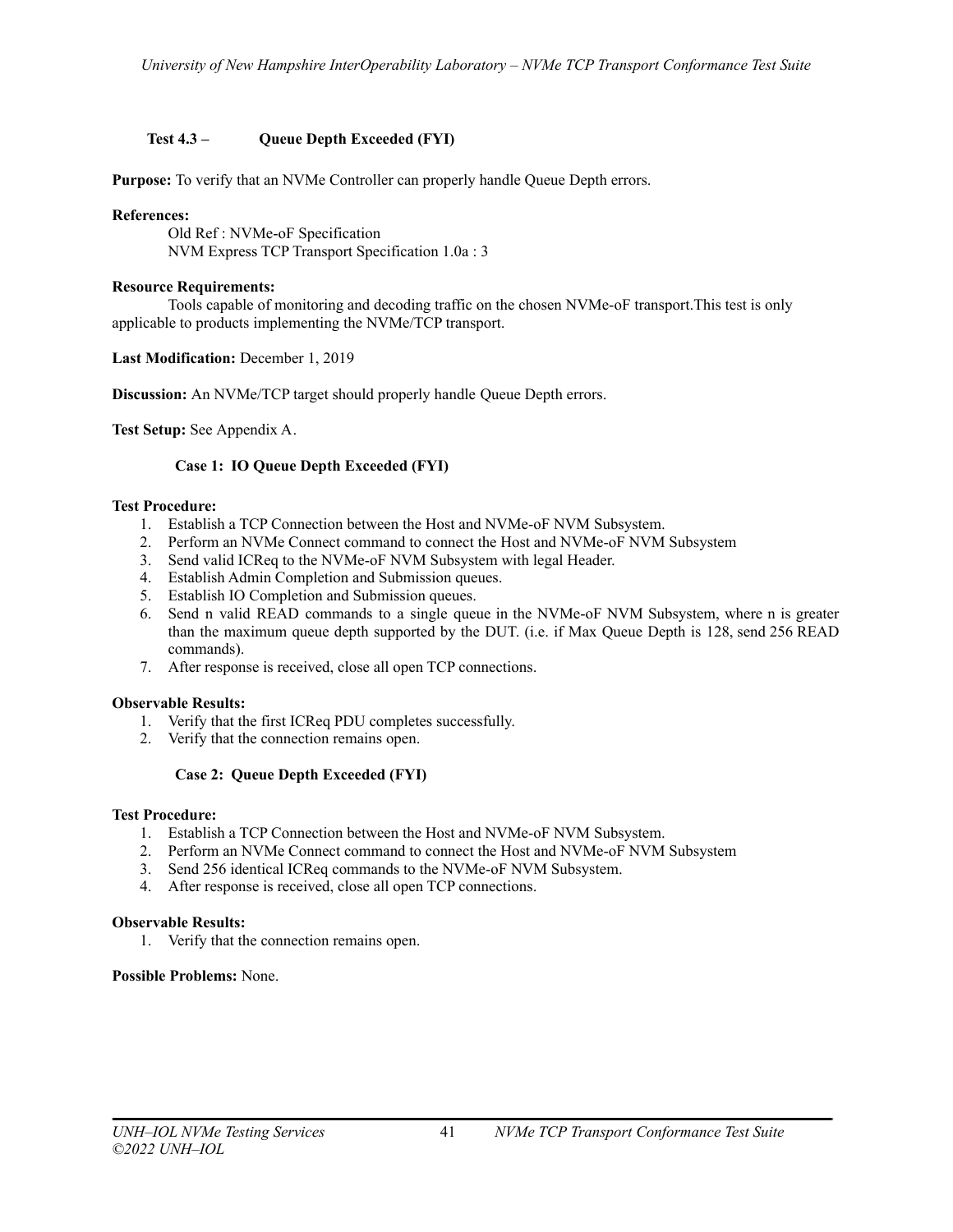# <span id="page-41-0"></span>**Test 4.4 – TLS Support (FYI)**

**Purpose:** To verify that an NVMe Controller supports the proper version of TLS if supported.

# **References:**

Old Ref : NVMe-oF Specification NVM Express TCP Transport Specification 1.0a : 3

## **Resource Requirements:**

Tools capable of monitoring and decoding traffic on the chosen NVMe-oF transport. This test is only applicable to products implementing the NVMe/TCP transport.

**Last Modification:** June 22, 2021

**Discussion:** An NVMe/TCP target should properly handle Queue Depth errors.

<span id="page-41-1"></span>**Test Setup:** See Appendix A.

# **Case 1: TLS Supported (FYI)**

# **Test Procedure:**

- 1. Determine the NVMe-oF or NVMe/TCP version supported by the DUT. If the NVMe-oF version is not v1.1 or the NVMe/TCP version is not v1.0, then this test is not applicable. Check the VS field of the Discovery Controller properties.
- 2. Configure the Testing Station to read the Discovery Log Page of the DUT.

# **Observable Results:**

1. Verify that the Discovery Log Page returned indicates a TSAS SECTYPE of either 00 (TLS not supported) or 03 (TLS v1.3 supported).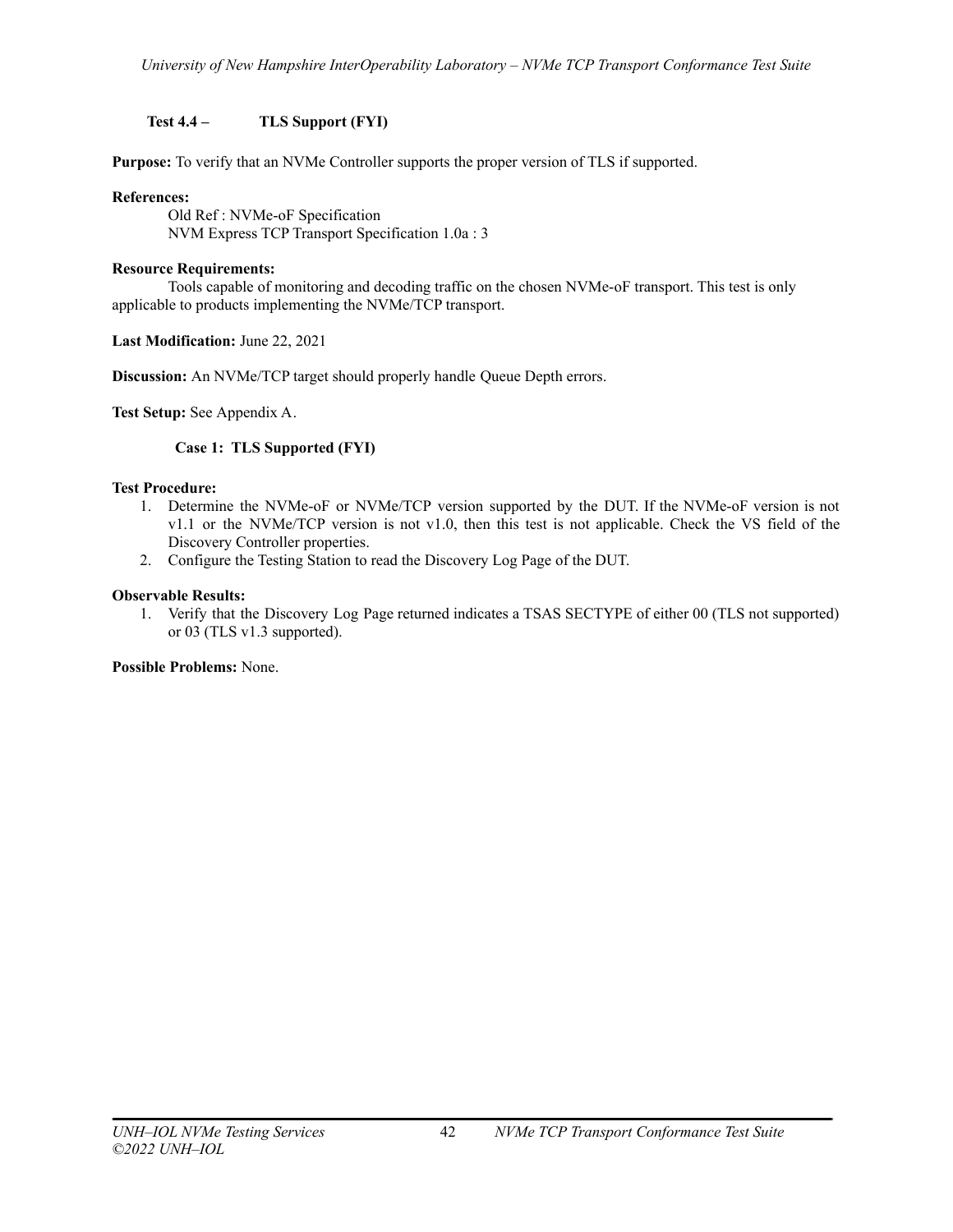# <span id="page-42-0"></span>**Test 4.5 – Digest Support (FYI)**

**Purpose:** To verify that an NVMe Controller can properly enable and disable Digests.

## **References:**

Old Ref : NVMe-oF Specification 7.4.6 NVM Express TCP Transport Specification 1.0a : 3.3.1.1

## **Resource Requirements:**

Tools capable of monitoring and decoding traffic on the chosen NVMe-oF transport interface.

# **Last Modification:** June 22, 2021

**Discussion:** Identify Controller Data Structure has enhancements specific for NVMe-oF implementations.

<span id="page-42-1"></span>**Test Setup:** See Appendix A.

# **Case 1: PDU Header Digests Not Enabled (FYI)**

# **Test Procedure:**

- 1. The Testing Station and the DUT are on the same fabric network. The Testing Station knows the network address of the DUT and is able to send packets to the DUT.
- 2. All NVMe-oF NVM Subsystems are disconnected from the Testing Station acting as a Host.
- 3. Establish an NVM connection and Admin and IO Submission and Completion queues. Configure the Testing Station to issue an ICReq PDU with HDGST\_ENABLE set to 0 so that Header Digests are not used on the connection.
- 4. Configure the Testing Station acting as a Host to perform Write and Read operations to the DUT.

# **Observable Results:**

1. Verify that all subsequent PDUs from the DUT did not contain a HDGST field and had the HDGSTF flag cleared to '0' in the PDU Header FLAGS field.

# **Case 2: PDU Data Digests Not Enabled (FYI)**

#### <span id="page-42-2"></span>**Test Procedure:**

- 1. The Testing Station and the DUT are on the same fabric network. The Testing Station knows the network address of the DUT and is able to send packets to the DUT.
- 2. All NVMe-oF NVM Subsystems are disconnected from the Testing Station acting as a Host.
- 3. Establish an NVM connection and Admin and IO Submission and Completion queues. Configure the Testing Station to issue an ICReq PDU with DDGST\_ENABLE set to 0 so that Data Digests are not used on the connection.
- 4. Configure the Testing Station acting as a Host to perform Write and Read operations to the DUT.

# **Observable Results:**

1. Verify that all subsequent PDUs from the DUT did not contain a DDGST field and had the DDGSTF flag cleared to '0' in the PDU Header FLAGS field.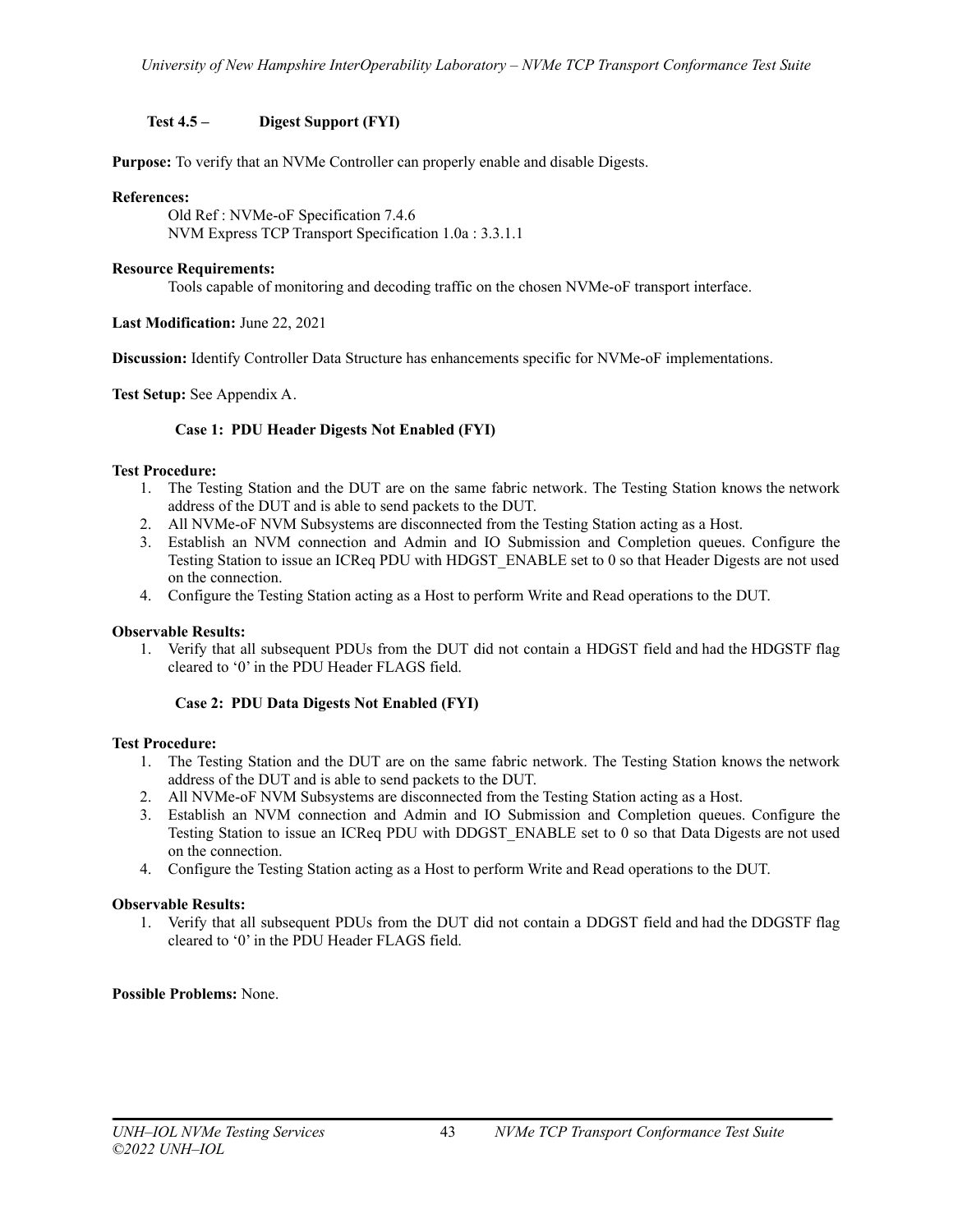# <span id="page-43-0"></span>**Appendix A: TEST SETUP**

The diagram below outlines a simple test setup for testing NVMe-oF products for conformance. While a network is shown, it is also possible to perform the tests using a direct connection.

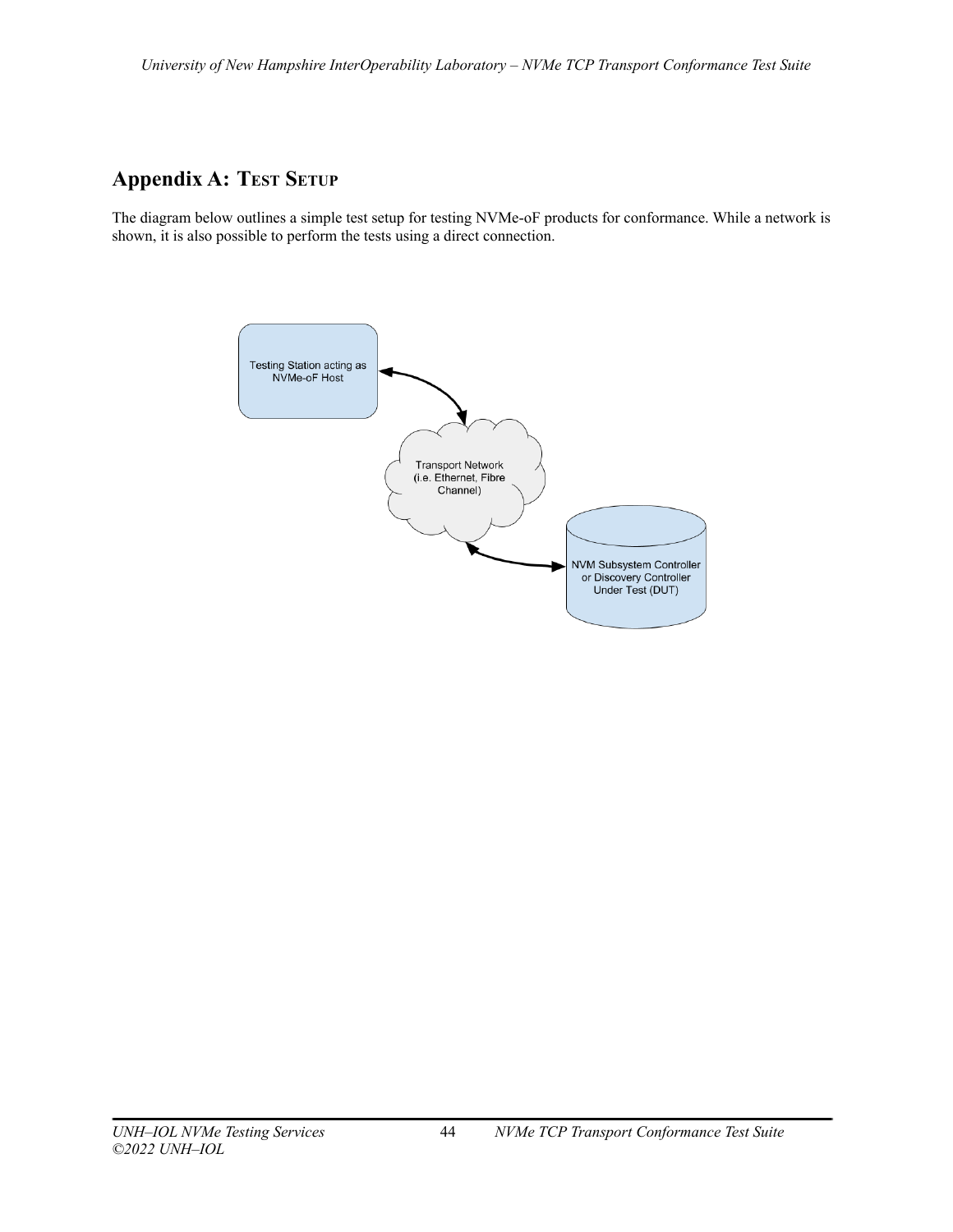# <span id="page-44-0"></span>**Appendix B: NOTES ON TEST PROCEDURES**

There are scenarios where in test procedures it is desirable to leave certain aspects of the testing procedure as general as possible. In these cases, the steps in the described test procedure may use placeholder values, or may intentionally use non–specific terminology, and the final determination of interpretation or choice of values is left to the discretion of the test technician. The following is an attempt to capture and describe all such instances used throughout the procedures.

| <b>Ports on Testing</b>   | In general, any NVMe-oF capable Port on the Testing Station or Device Under Test may                                                                                                                                                                                                                                                             |
|---------------------------|--------------------------------------------------------------------------------------------------------------------------------------------------------------------------------------------------------------------------------------------------------------------------------------------------------------------------------------------------|
| <b>Station and Device</b> | be used as an interface with a test station or interoperability partner. There is <i>assumed</i> to                                                                                                                                                                                                                                              |
| <b>Under Test</b>         | be no difference in behavior, with respect to the protocols involved in this test suite,<br>between any two NVMe-oF ports on the Testing Station or Device Under Test. Hence,<br>actual ports used may be chosen for convenience. However, it is recommended that the<br>port used in the test configuration is recorded by the test technician. |

**Use of "various"** To maintain generality, some steps will specify that "various other values" (or the like) should be used in place of a given parameter. Ideally, all possible values would be tested in this case. However, limits on available time may constrain the ability of the test technician to attempt this. Given this, a subset of the set of applicable values must generally be used.

> When deciding how many values should be used, it should be noted that the more values that are tested, the greater the confidence of the results obtained (although there is a diminishing return on this).

> When deciding which specific values to use, it is generally recommended to choose them at pseudo–randomly yet deterministically. However, if there exist subsets of the applicable values with special significance, values from each subset should be attempted.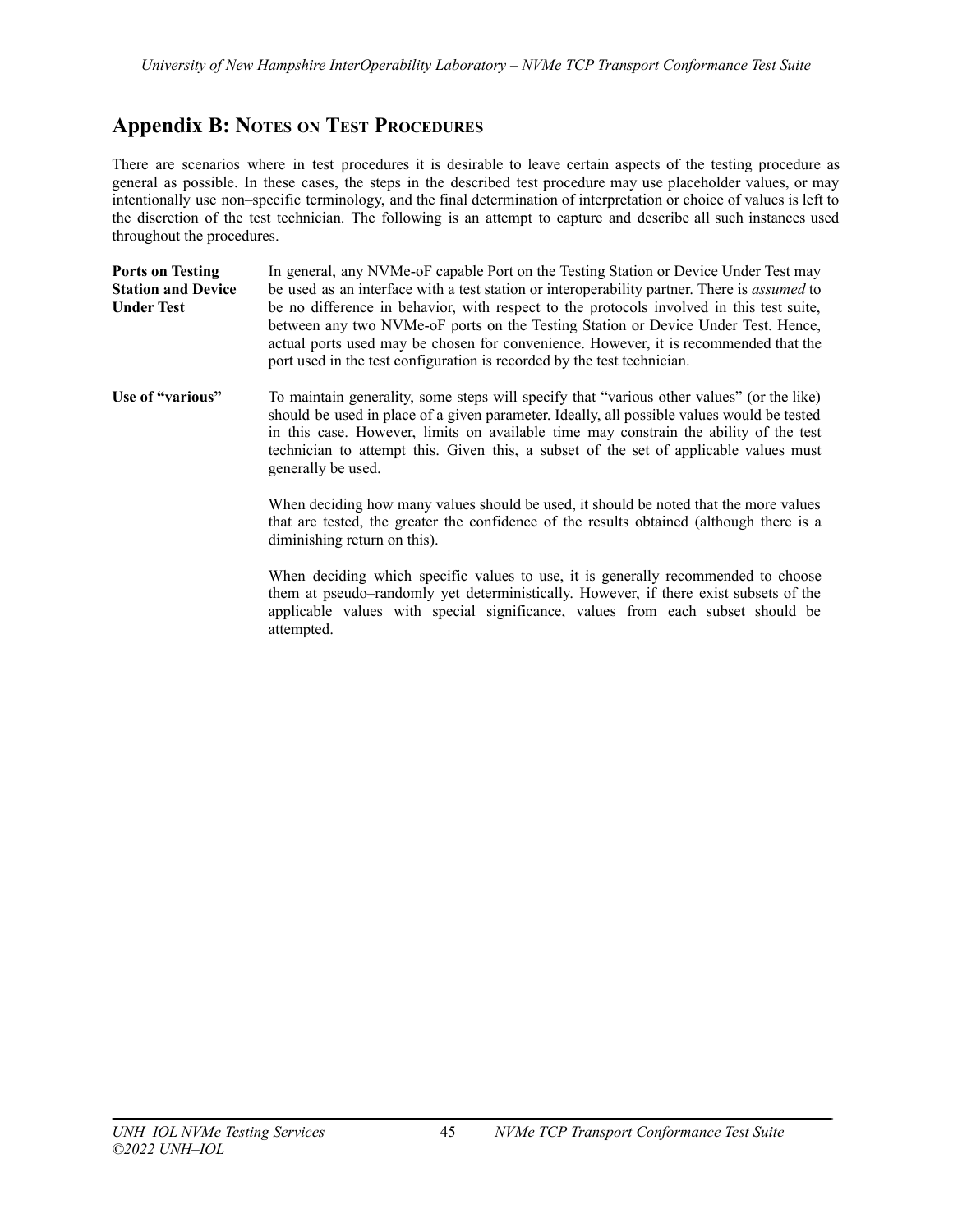# <span id="page-45-0"></span>**Appendix C: TEST TOOLS**

The Tests described in this document can be performed using available IOL INTERACT NVMe-oF Test Software available from UNH–IOL. As of the writing of this document, version of this tool were available that support NVMe/FC, NVMe/RoCE, NVME/TCP, and NVMe/iWARP transports.

If using the PC Edition of the IOL INTERACT NVMe-oF Test Software, UNH-IOL recommends using v16.0 or higher. This software is available via [https://www.iol.unh.edu/solutions/test-tools/interact.](https://www.iol.unh.edu/solutions/test-tools/interact)